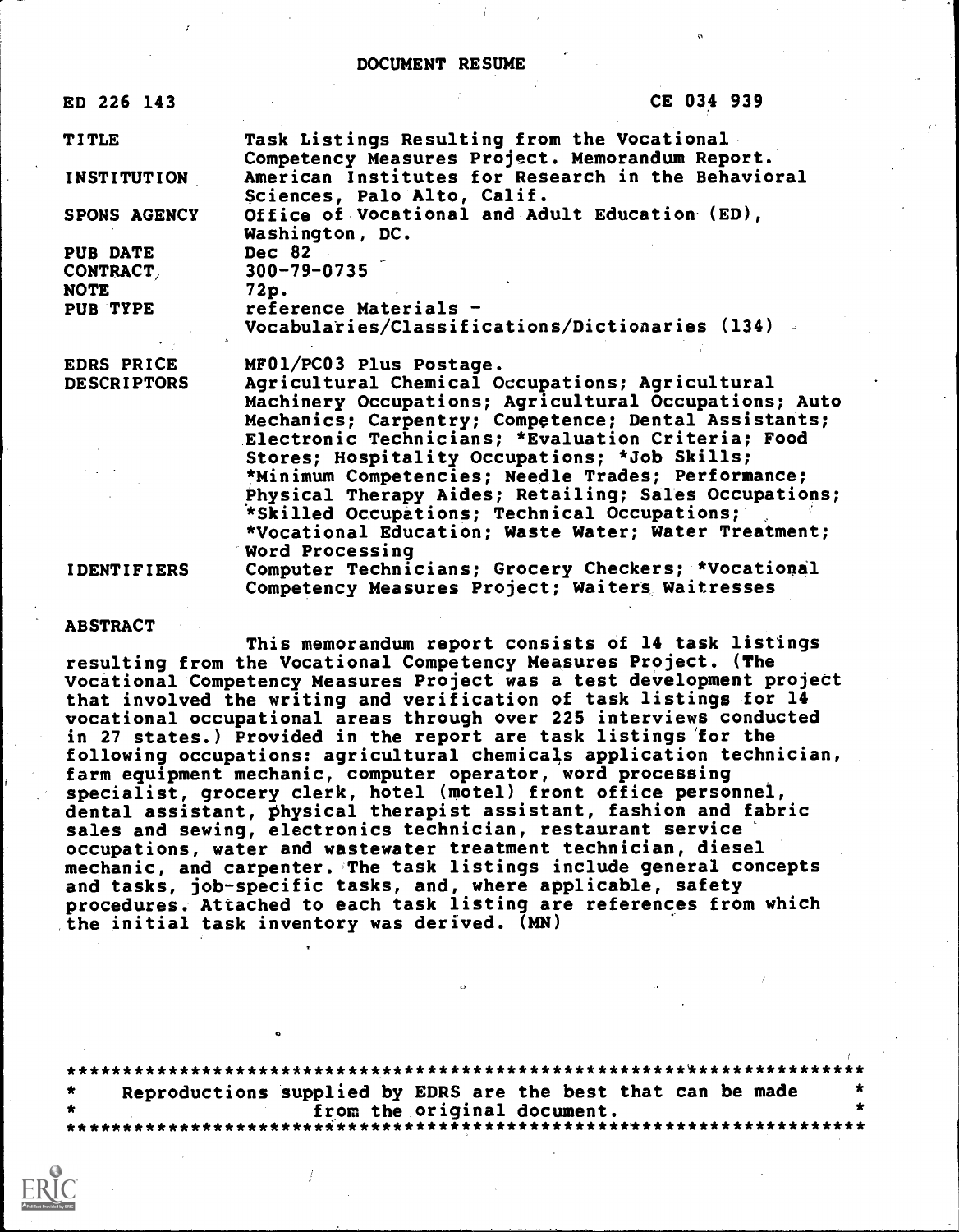ED226143

III E

AMERICAN INSTITUTES FOR RESEARCH IN THE BEHAVIORAL SCIENCES

P.O. Box 1113, 1791 Arastradero Rd., Palo Alto. Ca. 94302 · 415/493-3550

å.

#### MEMORANDUM REPORT

## Task Listings Resulting from the

## Vocational Competency Measures Proiect

Prepared under Contract No. 300-79-0735

## with

Office of Vocational and Adult Education U. S. Department of Education Washington, D. C. 20202

> American Institutes for Research Palo Alto, California 94302

U.S. DEPARTMENT OF EDUCATION NATIONAL INSTITUTE OF EDUCATION EDUCATIONAL RESOURCES INFORMATION CENTER (ERIC)

This document has been reproduced as received from the person or organization originating it.

Minor changes have been made to improve reproduction quality,

Points of view or opinions stated in this document do not necessarily represent official NIE position or policy.

December 1982



05034939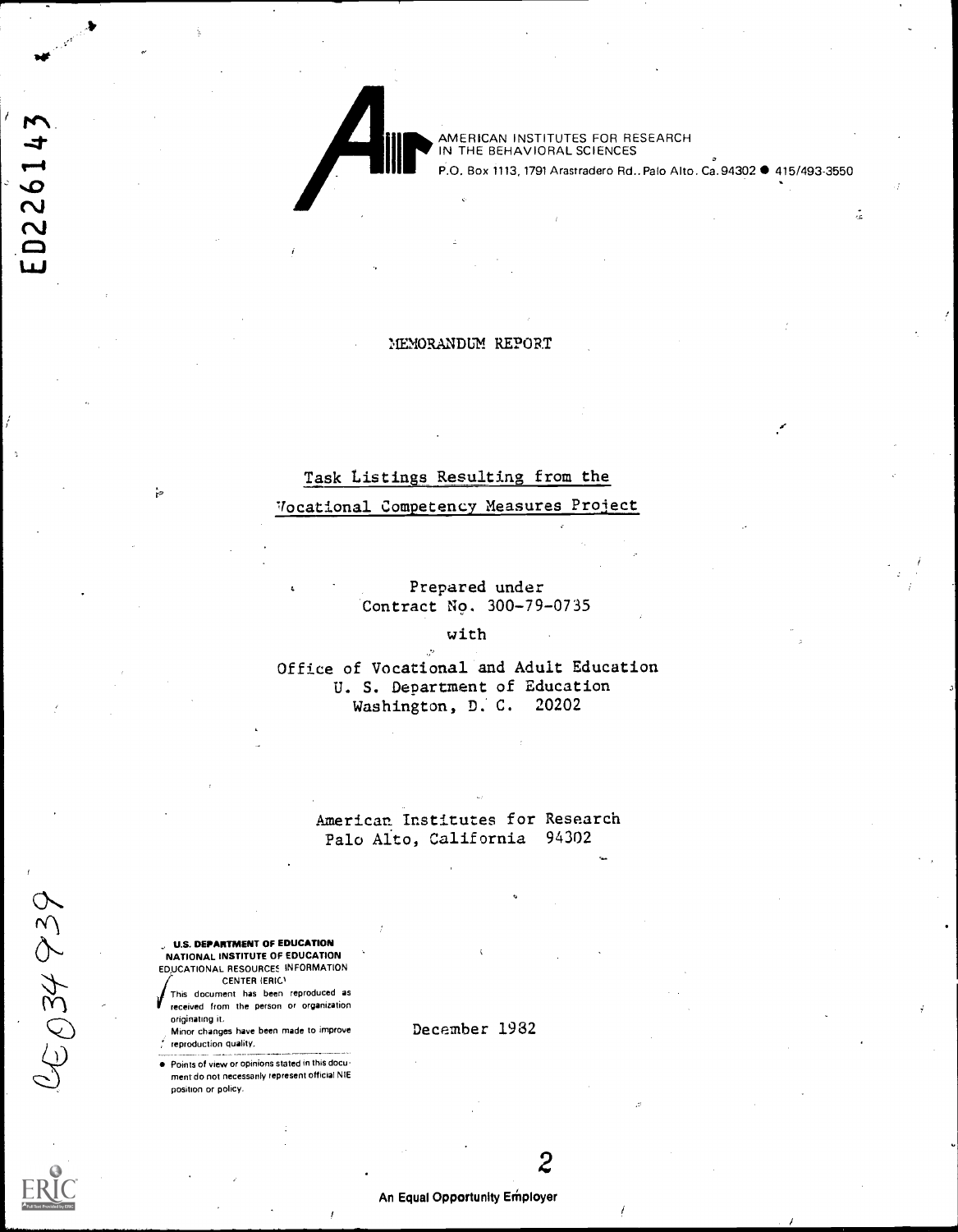As part of the Vocational Competency Measures (VCM) Project, task inventories were developed in each of 14\* occupations selected for initial test development. The content of each task inventory was gathered from several sources, such as previously developed task inventories, textbooks, and other training material. The complete task inventory for each occupation was then structured as a survey instrument for use during interviews with supervisors and job incumbents across the country. The number of interviews for each occupation ranged between 12 and 25. Altogether, our task verification phase involved over 225 interviews in 27 states and the District of Columbia.

 $\mathbf{A}$ 

All respondents were asked to rate each task with respect to how often it was performed on the job on a four-point scale, and its importance to the overall job on a three-point scale. The two ratings were then summed, with responses from supervisors given added weight. The findings of the task verification surveys served as a basis for developing vocational competency measures.

The following lists of job tasks have been prepared based on the findings of the VCM task verification survey. Because this listing is intended for use as a source of possible instructional areas, a somewhat more liberal criterion for inclusion was used than that used in selecting tasks to be included in the VCM tests. All tasks that received an average rating of "2" or more on the seven-point scale (combined frequency and importance scales) have been included. This means that tasks that were considered of moderate importance are included in the list, as well as those considered of low importance, if they were performed at least monthly.

Attached to each task listing are references from which the initial . task inventory was derived. These references, Combined with the task list, ings, should provide useful information for the development and review of training programs.

During the process of test development, two tests were divided so as to increase their flexibility and the number of programs for which they would be appropriate. These were: Fashion/Fabric Sales and Sewing, which was divided into three tests: Apparel Sales, Fahric Sales, and Custcm Sewing; Water/Wastewater Technician was divided into Water Treatment Technician and Wastewater Treatment Technician.  $\cdots$ 3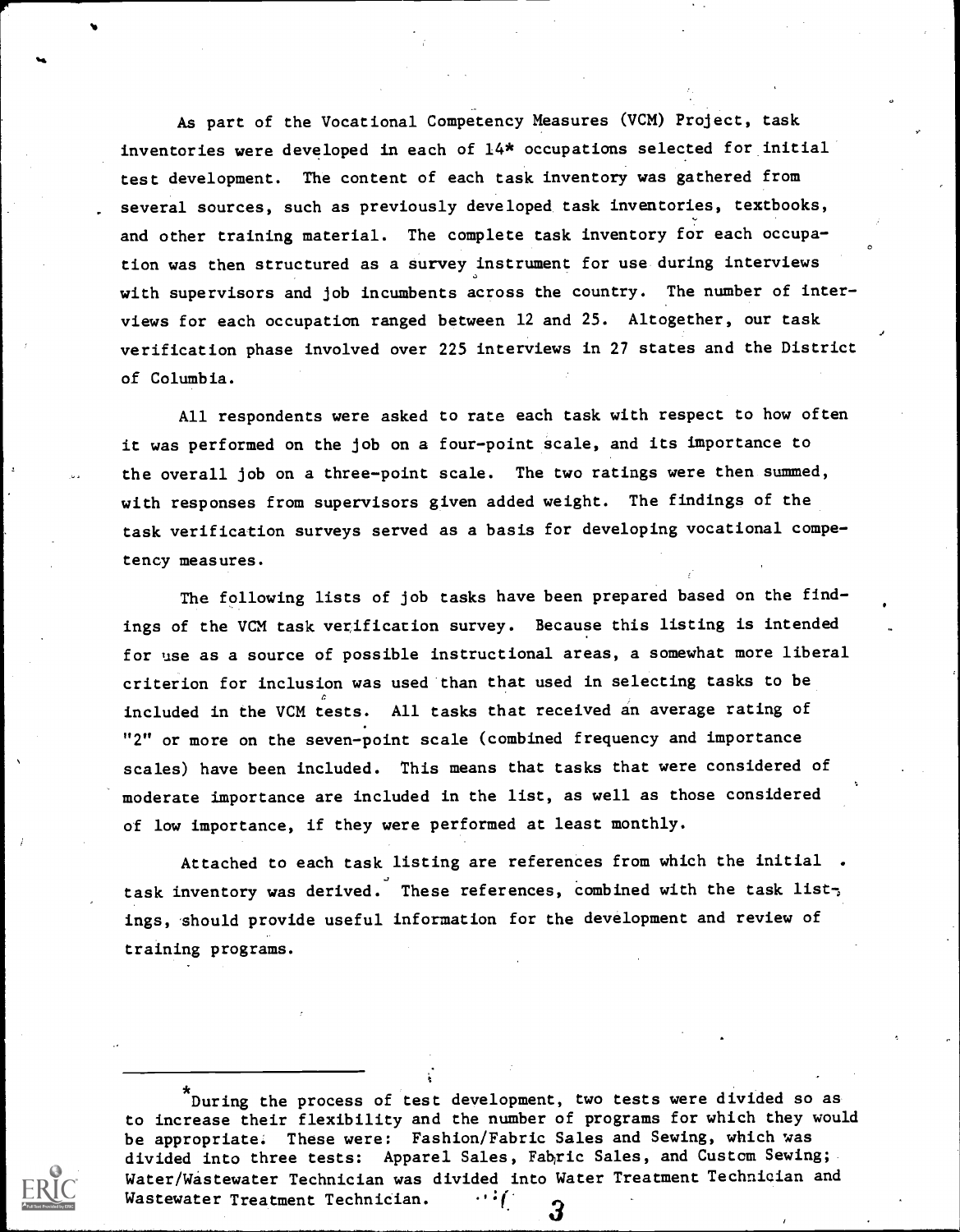Task inventories for the following occupations are provided:

Agricultural Chemicals Applications Technician Farm Equipment Mechanic Computer Operator Word Processing Specialist Grocery Clerk Hotel (Motel) Front Office Dental Assistant Physical Therapist Assistant Fashion/Fabric Sales and Sewing Electronics Technician Restaurant Service (Waiter, Waitress, Cashier) Water/Wastewater Treatment Technician Diesel Mechanic Carpenter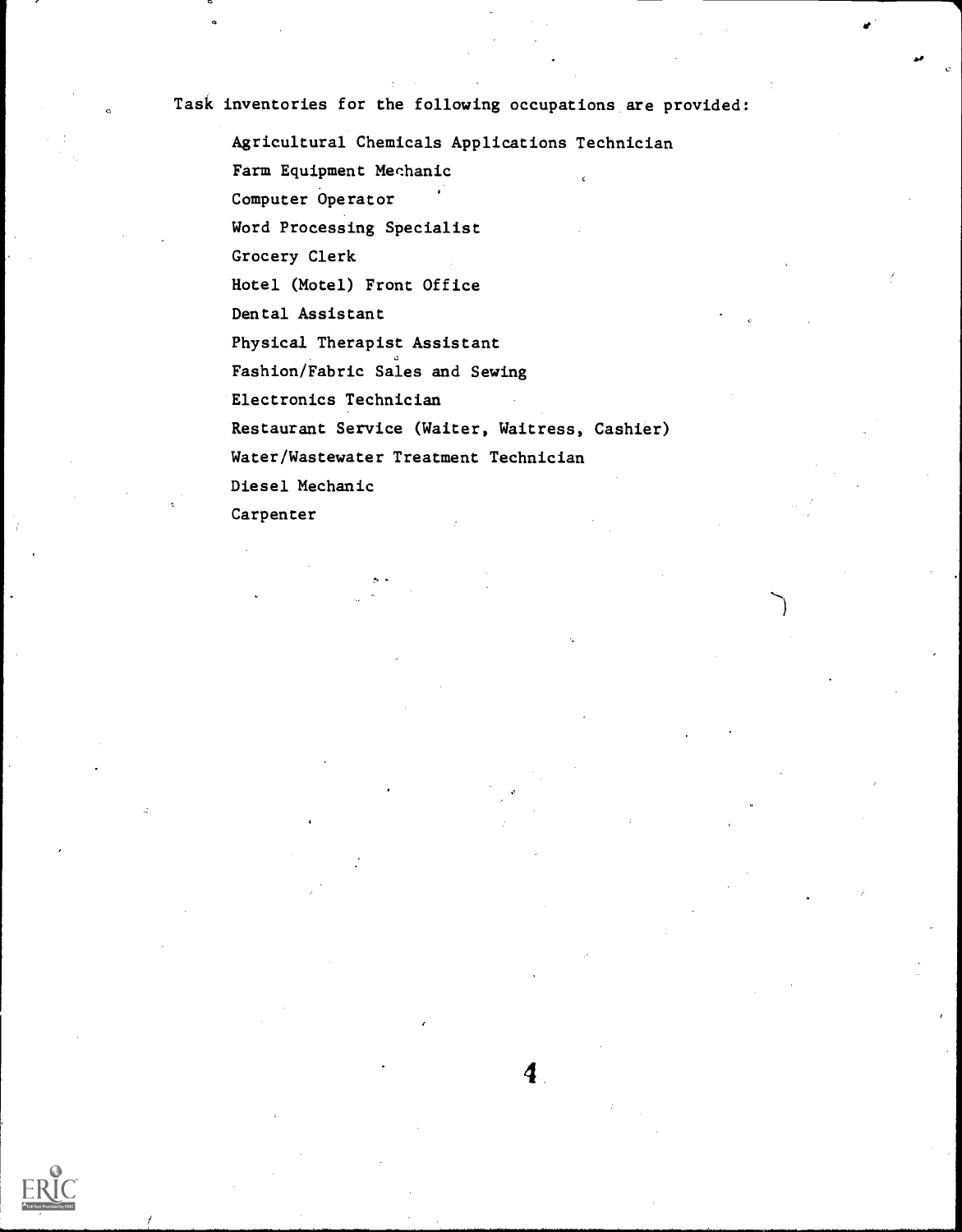## AGRICULTURAL CHEMICALS APPLICATIONS TECHNICIAN\*

## General Tasks

Set up applicator equipment using shop manuals Compute basic calculations Pick up and deliver chemicals Pick up and deliver applicator equipment Maintain power tools

## Safety

Warn persons prior to application of hazardous chemicals Instruct employees and/or customers in safe working'procedures Match safety equipment to chemicals used Check respirators for fit and effectiveness Inspect protective clothing (gloves, goggles, etc.) before using Perform safety checks on applicator equipment Decide on safe weather conditions for application Insure that procedures follow product directions Maintain proper storage conditions (moisture, temperature, etc.) Recognize pesticide poisoning symptoms

#### Chemical Mixing

Assess compatibility and select chemicals for specific problems Select mixing method Select adjuvants: wetting agent; adhering agent Compute proportions of active ingredients required Determine amounts of chemicals to be applied Measure volume of chemicals Weigh chemicals

Mix chemicals and carrying agents

\*Based on 19 interviews in the following states: California, Georgia, Montana, New York, and Utah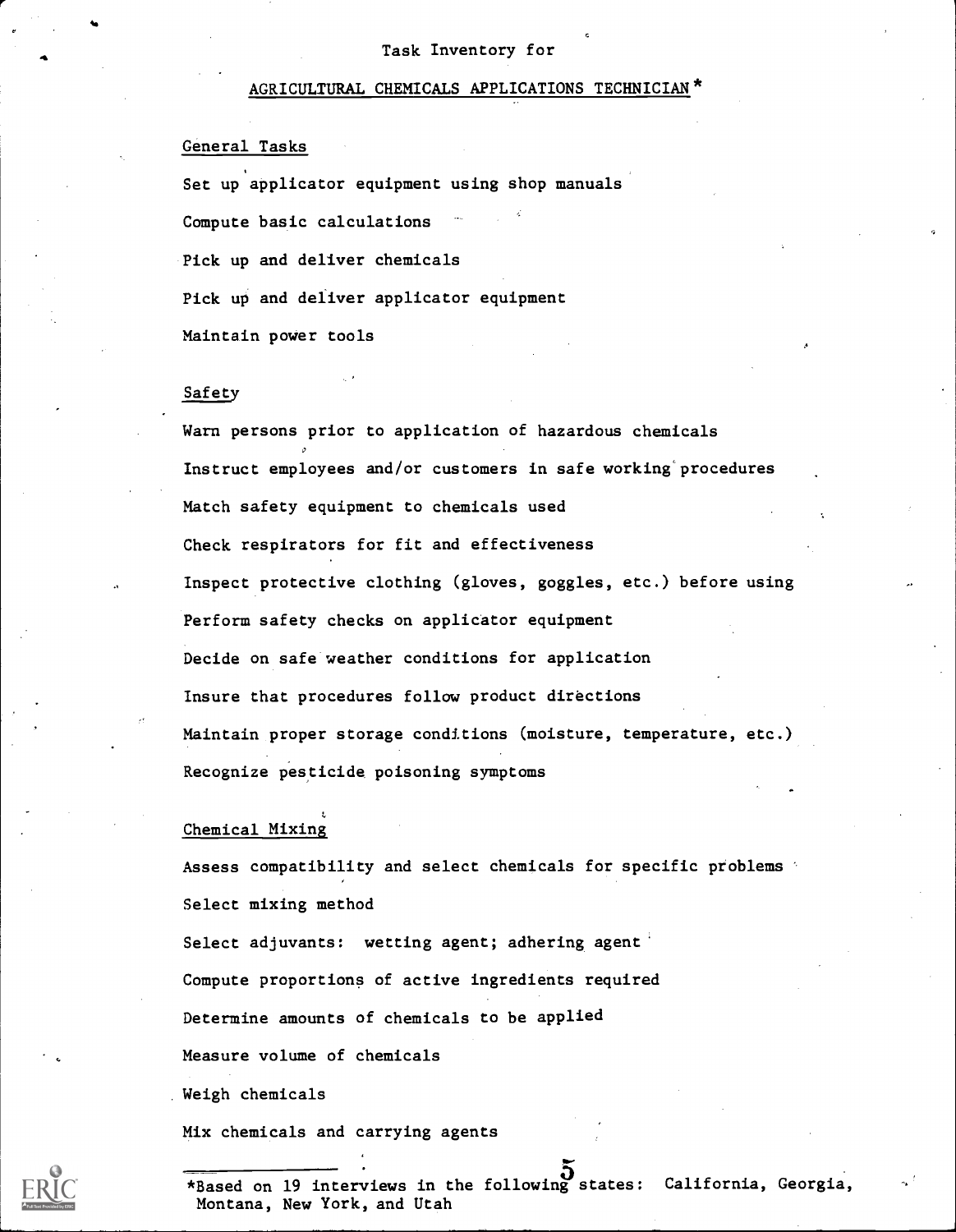2

#### AGRICULTURAL CHEMICALS APPLICATIONS TECHNICIAN

Chemical Mixing (cont.)

Prepare fertilizer-chemical mixtures

Load chemicals in tanks and hoppers

## Consulting and Problem Recognition

Identify weed and weed seeds commonly found in crops grown locally

Identify and classify insects and insect damage

Identify seed-borne diseases

Identify soil deficiencies based on plant symptoms

Recognize symptoms of common pest damage to crops

Recognize symtoms of fungi or bacteria

Recognize symptoms of plant damage due to: (a) chemical selection (b) application errors

Take soil samples

Recommend fungicide program (timing, type, rate, method) Recommend insecticide program (timing, type, rate, method) Recommend insecticide program (timing, type, rate, method) Recommend fertilizer program (timing, type, rate, method) Recommend treatments to adjust pH to appropriate levels

Explain to customers the effect of chemical application:

- (a) harvest delay
- (b) reentry delay
- (c) effects on plants ot pests

Refer customers to sources of consultation and analysis on chemicals and pests

6

Equipment Preparation and Repair

Set up or assemble equipment received from factory

Determine discharge rate required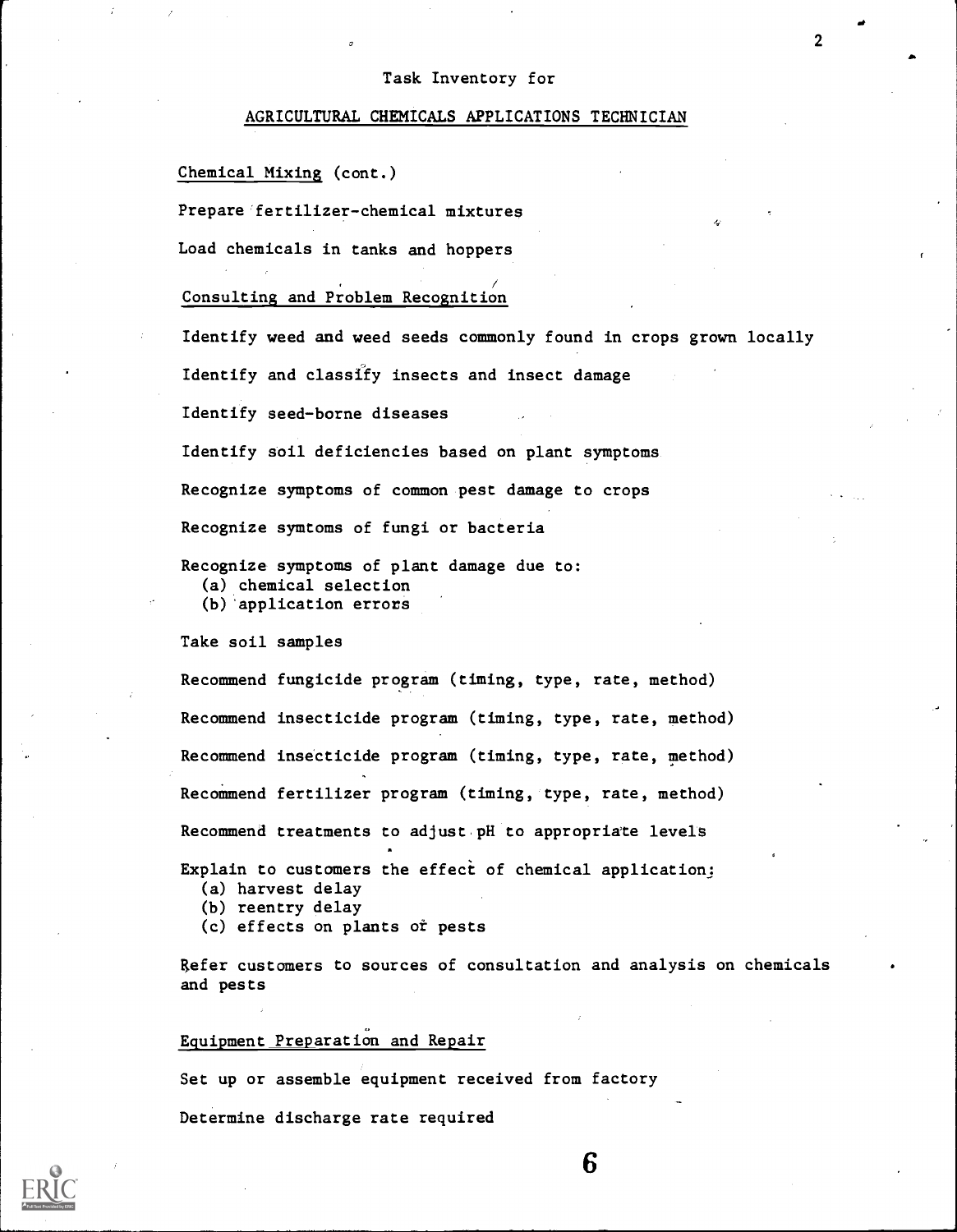## AGRICULTURAL CHEMICALS APPLICATIONS TECHNICIAN

Equipment Preparation and Repair (cont.)

Calibrate volume, pressure, and output of equipment

Adjust mixing apparatus to maintain proper solution quality

Adjust equipment to achieve desired distribution pattern

Select and match nozzles for equipment type and application pattern

Adjust nozzle pressure for various pesticide applications

Repair and maintain equipment:

- (a) sprayer
- (b) duster
- (c) spinners or spreaders
- (d) band'applicators
- (e) fumigators

## Equipment Operation

Operate granular-type chemical application equipment

Operate dust-type chemical application equipment

Operate:

- (a) tractor-mounted sprayers
- (b) self-propelled sprayers
- (c) wheel-mounted draw sprayers

Use the following nozzles:

- (a) flat fan
- (b) even fan
- (c) flooding
- (d) 'boomless
- (e) off-center
- $(f)$  solid cone
- (g) hollow cone

Operate specialized equipment:

- (a) high-pressure sprayers
- (b) air-blast sprayers
- (c) low-volume "mist blowers"

Operate fumigator equipment:

- (a) low-volatility liquid
- (b) gas-type

Implement application pattern (broadcast, directed spray, band treatment, pre- or post-emerge)

a

.j

Regulate speed of application

Regulate rate of application discharge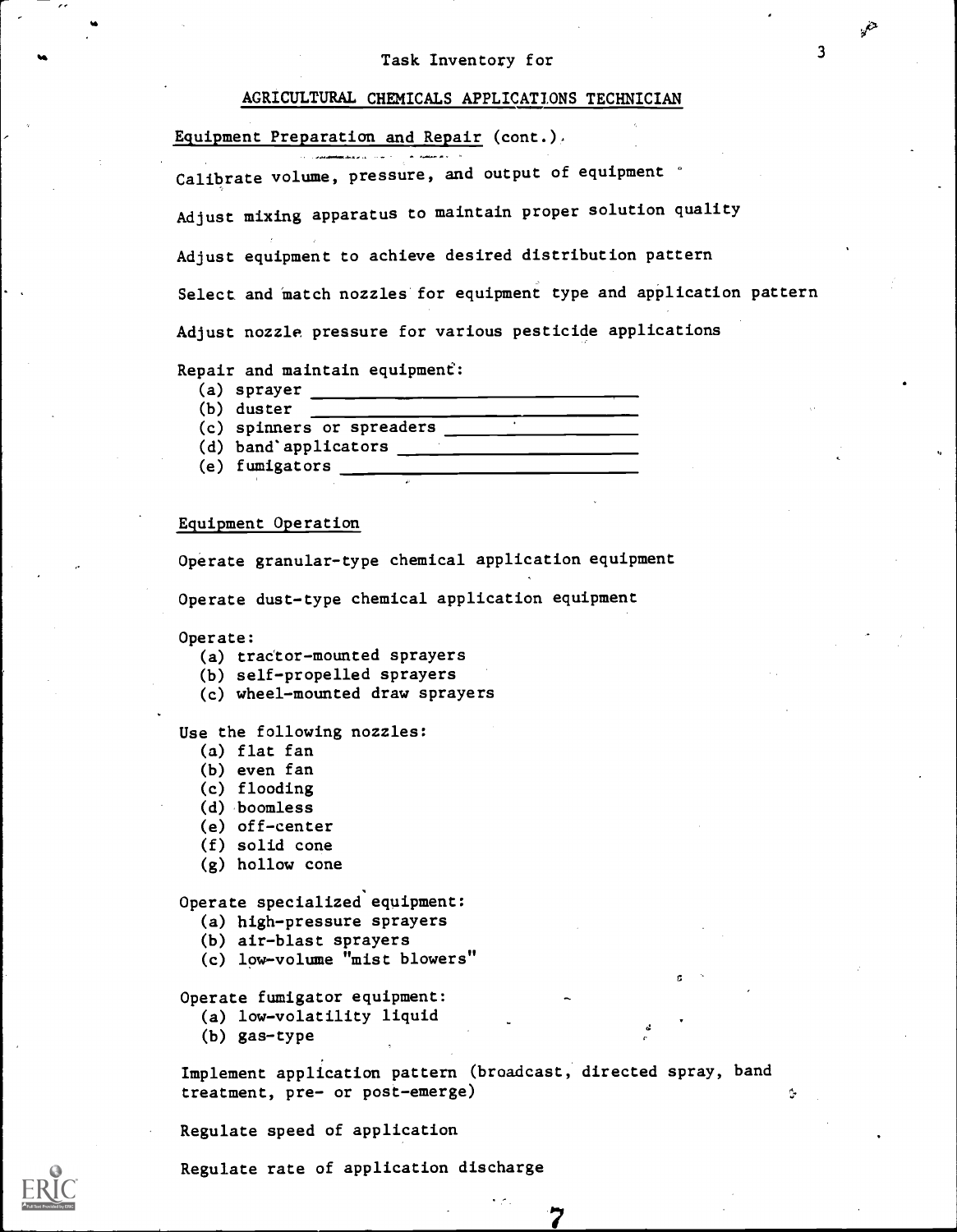4

#### AGRICULTURAL CHEMICALS APPLICATIONS TECHNICIAN

Equipment and Chemical Storaya Drain systems prior to storage Flush closed systems of residues Remove dirt and residue from hoppers, deflectors, fans, etc. Dispose of chemical containers Dispose of unwanted chemicals Store unused chemicals

## Clerical/Customer Service

Calculate service and materials charges Prepare charge and cash billing.forms j Receive checks, cash, or purchase orders Prepare sales tickets or receipts Maintain freight records Verify bills of lading Post order forms for deliveries of products and services Maintain security of merchandise and equipment Order, reorder, and receive merchandise Compute costs and expected returns in use of different chemicals Handle customer complaints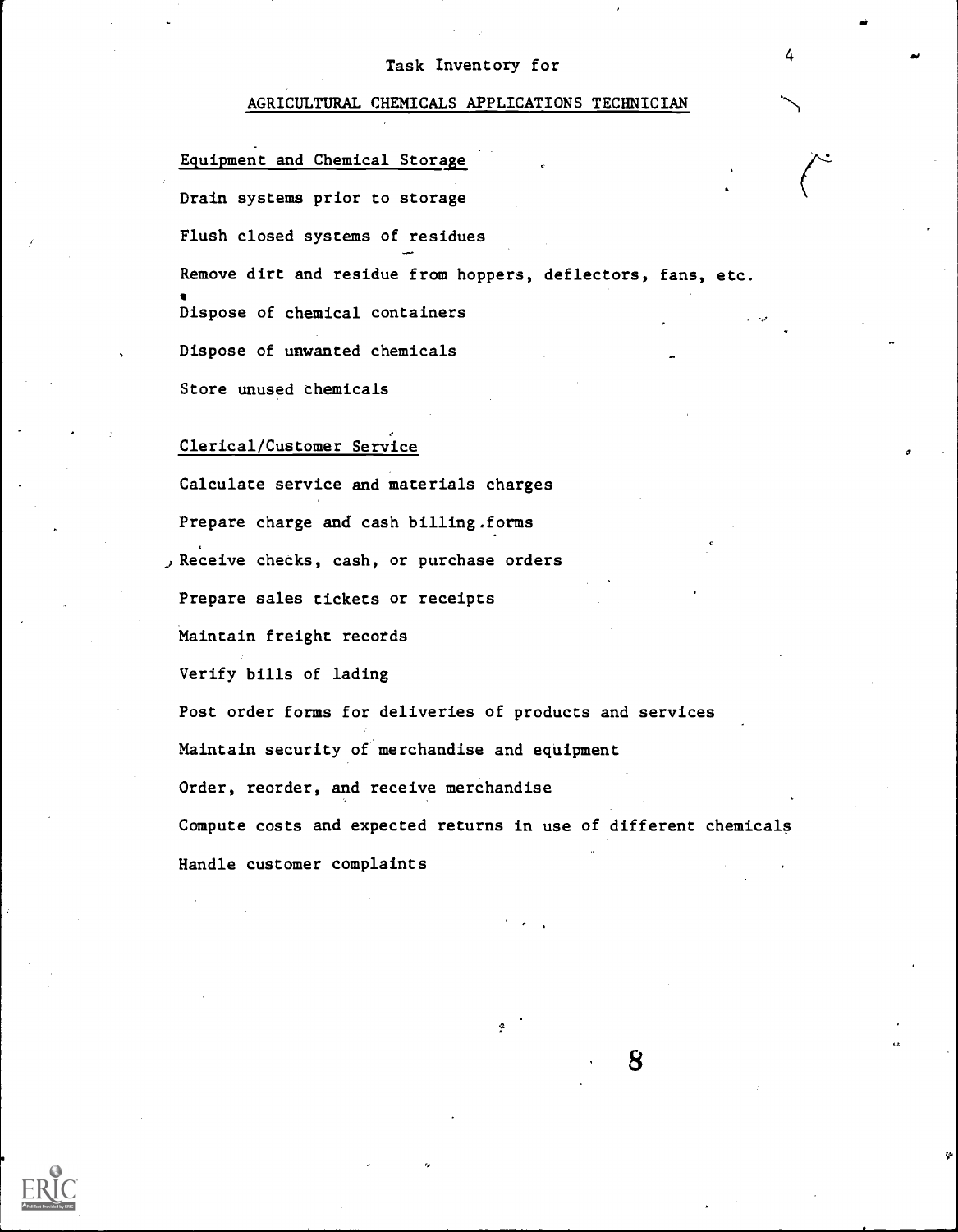## References for

## AGRICULTURAL CHEMICALS APPLICATIONS TECHNICIAN

Agrichemicals Label Manual.. E. I. Du Pont de Nemours & Co. (Inc.) Wilmington, DE, 1973

Fundamentals of Machine Operation: Crop Chemicals. John Deere Service Publications, Moline, IL., 1976\_

c

 $\mathbf{r}$ 

EPA. Safe Storage and Disposal of.Pesticides, 1978

EPA. Some Answers on the Certification of Pesticide Applicators.

ķ.

9

Curriculum and Instructional Materials 'Center. State Dept. of Voc & Tech. Ed., Stillwater, OK Agriculture II - Student Material (Has section on Ag. Chem.)

 $\ddot{\mathcal{O}}$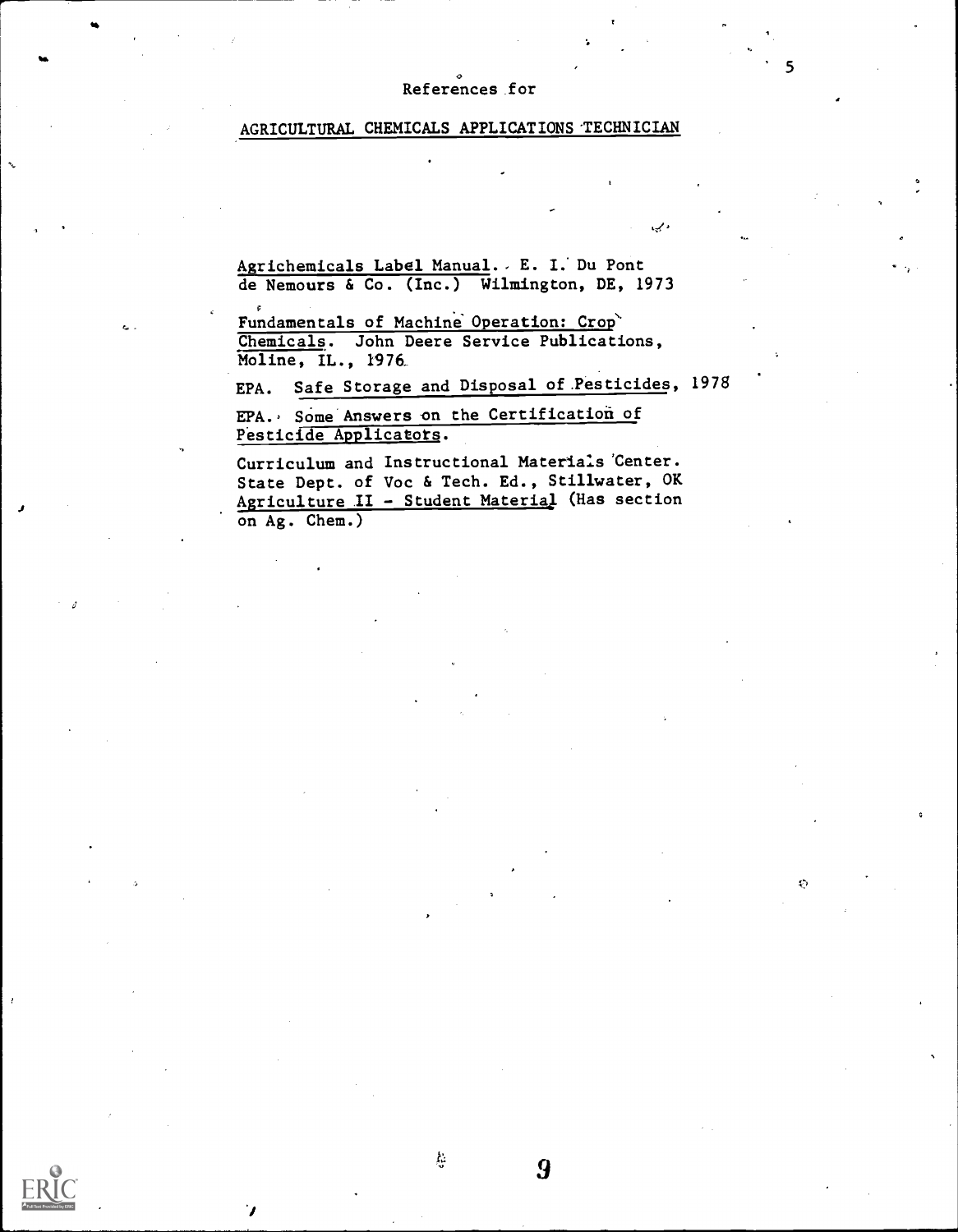## FARM EQUIPMENT MECHANIC

## .Gederal Equipment Tasks

Assemble machinery from drawings Identify parts from drawings Set up machines using shop manuals Freservice machinery

Operate steam cleaner or high pressure washer

Pick up or deliver machinery

## Assembly, Adjustment, Repair of Equipment

Planting and tillage equipment:

Calibrate planter for row width and seed count

Remove and replace furrow openers

Set up/assemble grain drill

Clean and service grain drill for storage

Set up/assemble planter

Adjust planting depth on planter.

Install fertilizer hode

Select and install correct seed plates Calibrate hydraulic transport and leveling system Clean and service planter for storage Install and service no-till coulters Service and adjust feed drills:

a. fluted b. double run

Repair and adjust fertilizer drill

Calibrate planter fertilizer rate

Set up plow  $10$ 

, -

 $\iota$ 

\*Based on 25 interviews in the following states: California, New York, Ohio, Oklahoma, and Wisconsin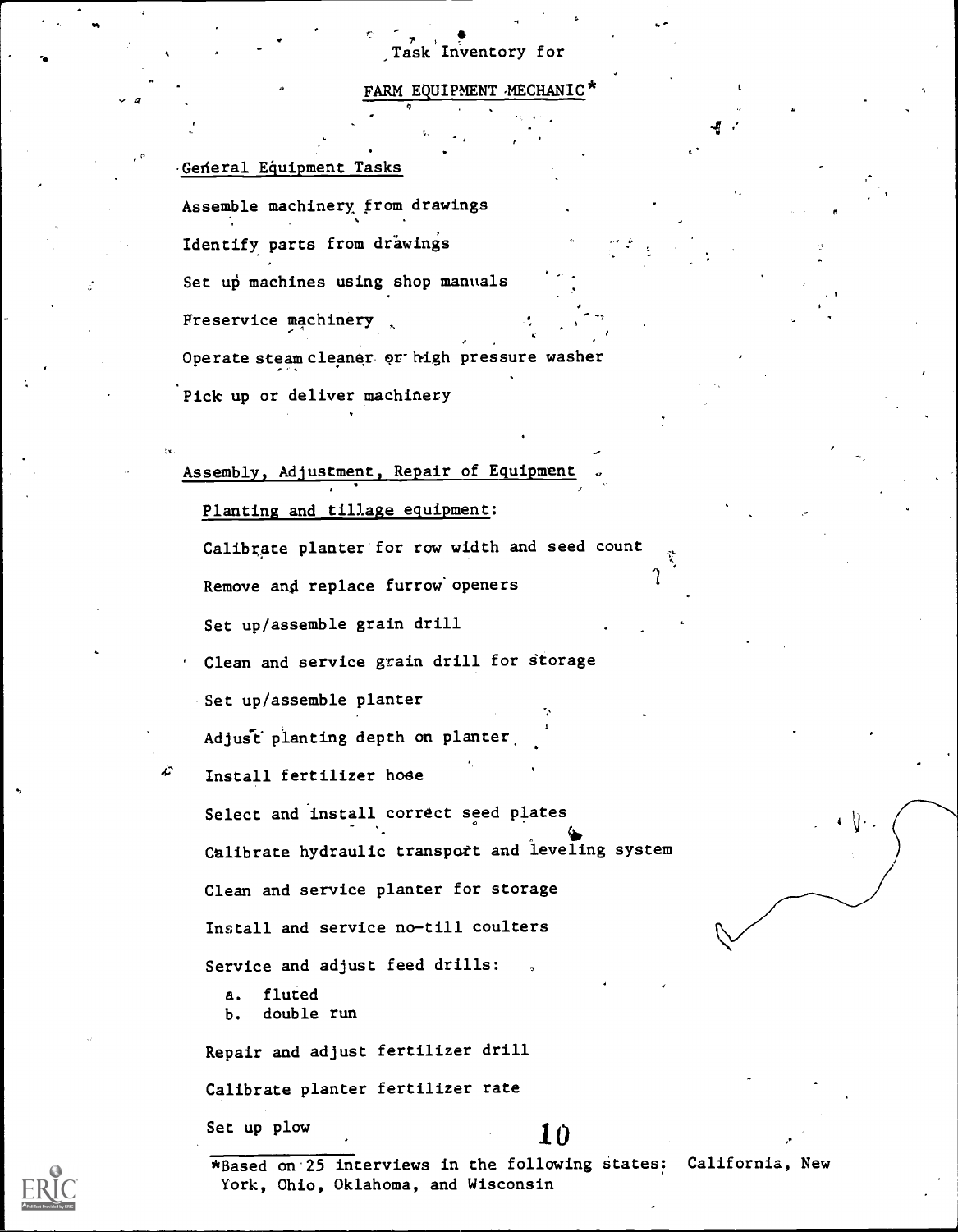$\overline{2}$ 

2

# FARM EQUIPMENT MECHANIC

| Assembly, Adjustment, Repair of Equipment (cont.)         |
|-----------------------------------------------------------|
| Assemble cultivator                                       |
| Align sweeps                                              |
| Adjust sweeps for trailing and furrow filling             |
| Service and adjust tandem disc                            |
| Set up folding gangs                                      |
| Set up carrier for cultivators                            |
| Set up spring or spike-tooth harrow                       |
| Set up rotary hoe                                         |
| Clean and service plow for storage                        |
| Combine/storage systems:                                  |
| Adjust cylinder and concave                               |
| Repair thrashing system                                   |
| Adjust straw walkers                                      |
| Inspect and repair sickle bar, knives, guards, wearplates |
| Clean and service combine for storage                     |
| g<br>Adjust and service boot grain supply augers          |
| Adjust and service cleaning unit                          |
| Inspect and service separating unit                       |
| Attach platform and grain feeder to separator             |
| Adjust auger height                                       |
| Remove and replace unloading auger                        |
| Adjust rear axle width                                    |
| Adjust reel speed                                         |
| Clean and service grain and tailing elevators             |

11



 $\frac{1}{\alpha}$ 

 $\tilde{\mathcal{L}}$ 

ī,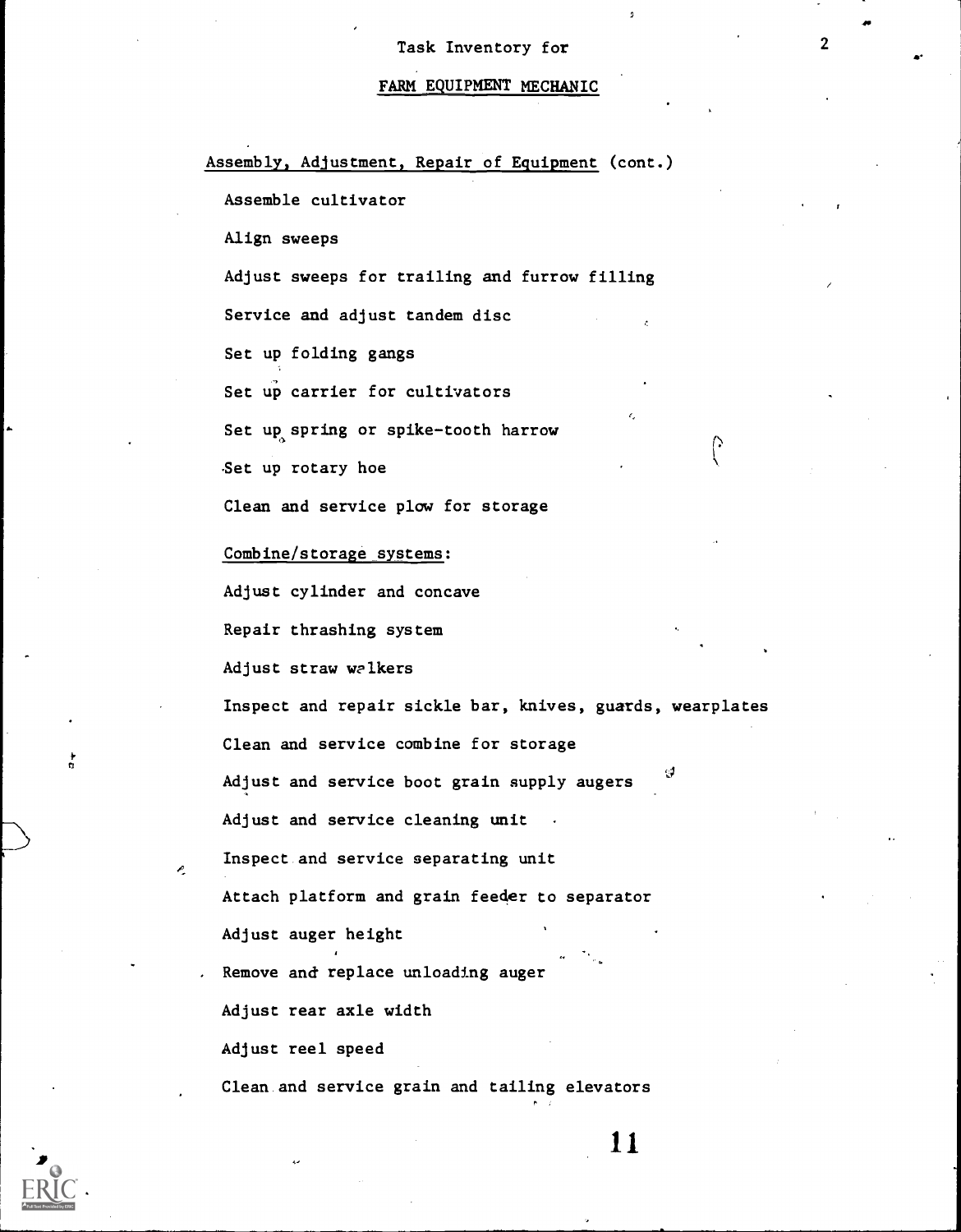#### FARM EQUIPMENT MECHANIC

Assembly, Adjustment, Repair of Equipment (co. .) Forage harvesting systems; Time and test baler Service and adjust knowter Assemble baler Adjust shear bar Adjust cutting bar Remove and replace sickle knives, guards, and wear plates Adjust or replace lifting mechanism Remove and replace cylinder knives Replace rake teeth Install and adjust swath deflectors Inspect and service auger Install and service bale injector Adjust tying mechanisms Service and repair twine wrapping mechanism Service hydraulic bale compression system Adjust for correct bale density and diameter Repair and replace forage deflects Adjust or replace inner or outer mower shoe Install wagon hitch or baler Service and adjust pickup conveyor Align strippers with rake teeth Adjust reel speed

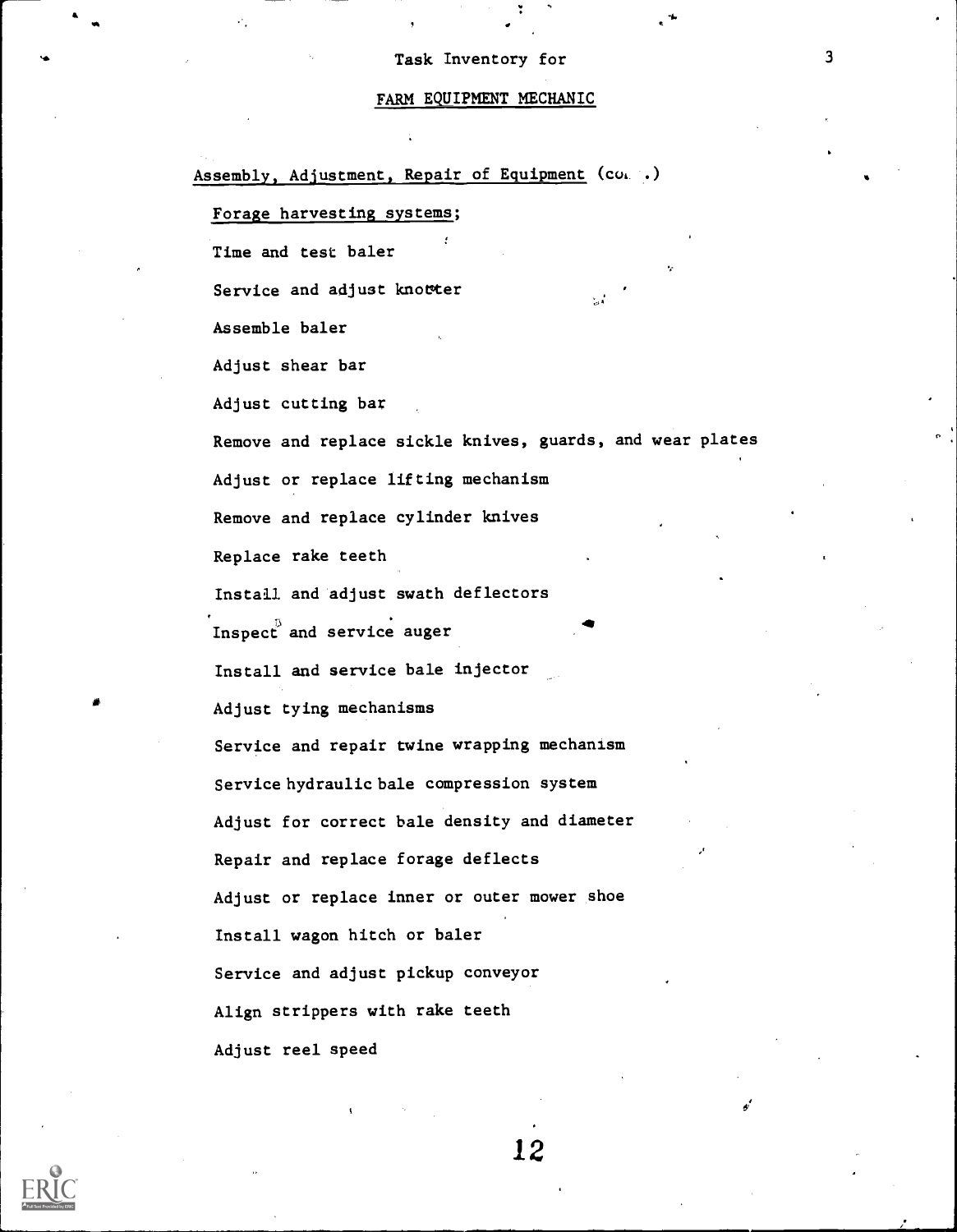#### FARM EQUIPMENT MECHANIC

13

p

#### Engines and Electrical

Maintain and repair four-cycle engines Maintain and repair two-cycle engines Maintain and repair diesel engines Maintain and repair transmissions Reface valves and valve seats Replace rings Clean and inspect crankcase Change oil and filter Inspect and change coolant Service: a. oil bath air cleaner b. oiled filter air cleaner c. dry filter air cleaner Service fuel strainer Service crankcase  $-$ Service batteries and cables Identify and correct Sources of engine oil contamination Change spark plugs Clean and regap spark plugs Replace ignition contact points, and condenser Maintain electrical motors/generators Repair or replace eledtrical wiring , Use electrical meters:

- a. ohmmeter
- b. voltmeter
- c. ammeter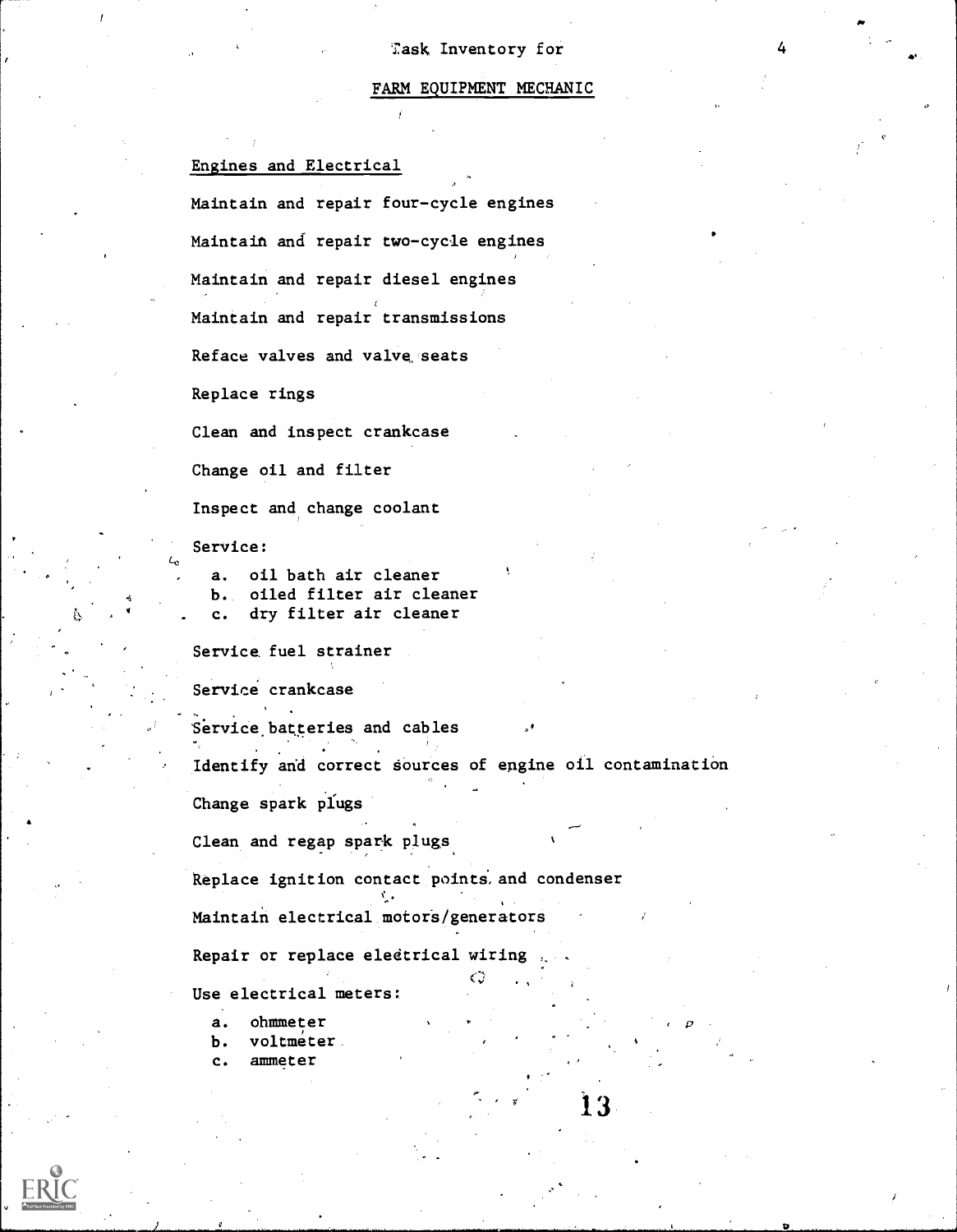#### FARM EQUIPMENT MECHANIC

## Hydraulics

Remove, clean, and replace hydraulic filters Remove and replace telescoping hydraulic cylinders Clean and replace hydraulic lines Identify and correct hydraulic leaks Replace hydraulic rings Replace hydraulic fittings Bleed hydraulic systems

## Welding

#### Perform:

- a. arc welding
- b. oxyacetylene welding
- c. braze welding

## Miscellaneous

Maintain pumps and irrigation systems Read and interpret blueprints/schematics Cut, ream, or thread metal pipe

Assemble pipe and pipe fittings:

- a. plastic pipe
- b. copper pipe
- c. other-metal pipe

## Safety

Store and handle solvents and fuels Install and adjust safety guards on machinery Select and maintain fire extinguishers Read and interpret safety signs, symbols, and color codes

14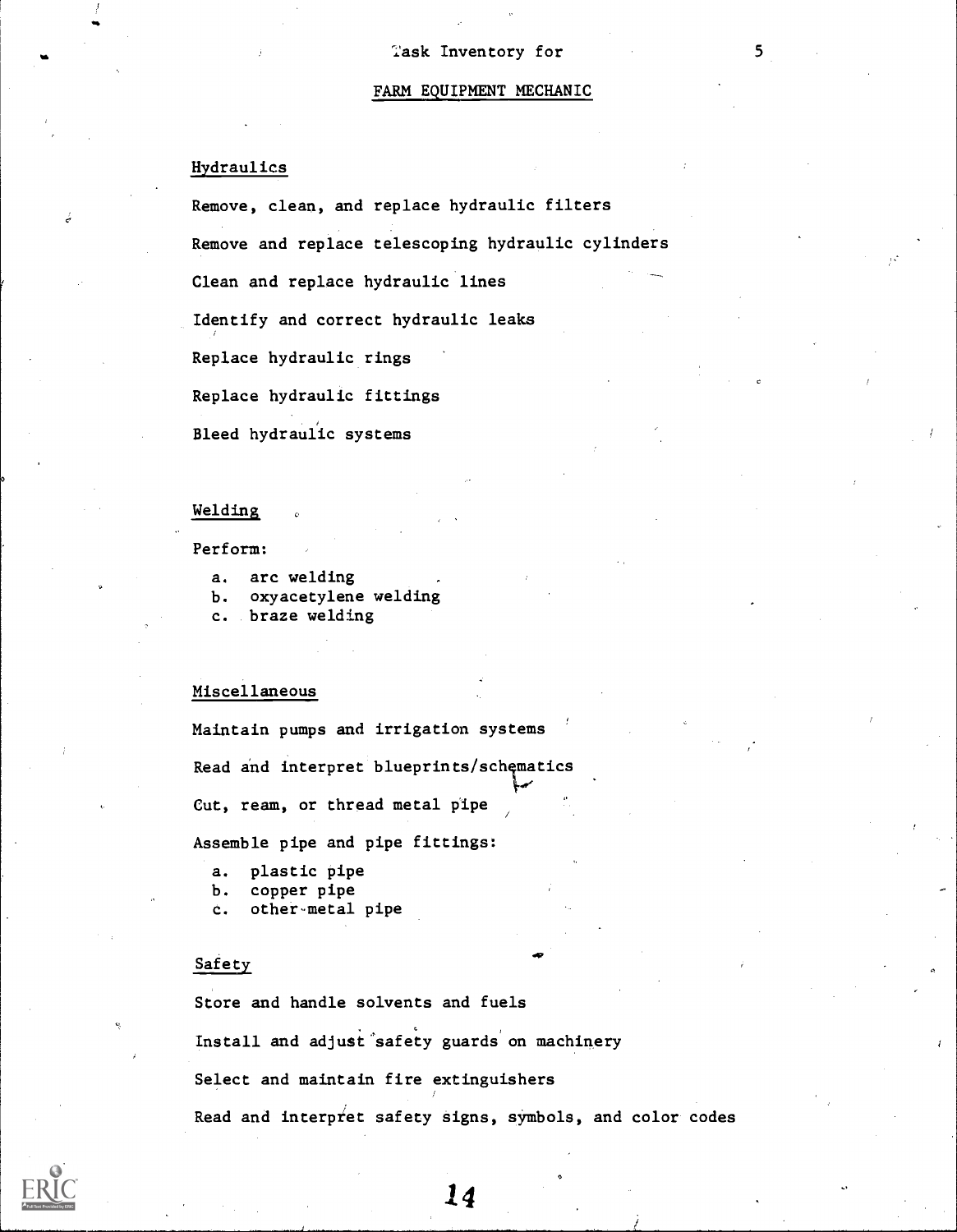## References for

#### FARM EQUIPMENT MECHANIC

California Occupational Guide. Farm Equipment Mechanic.

State Dept. of Vocational & Technical Education, Stillwater, OK. Vocational Agriculture Education Agricultural Mechanics

National Study, HEW, 1974. National Agriculture Occupations Competency Study. (Ag Mech - p. 287)

International Harvester. Setting Up Instructions: grain header, balers, combines (1440,1460,1480, 615,715), corn headers, Conser-till plow, chisel plow + 55 Conser-till attachments, Vibra chisel, Vibra shank cultivator, Mount-O-Matic leaders, drain drill

15

American Assoc. for Agricultural'Engineering and Vocational Agriculture. Selecting and Maintaining Field Mowers, 1966.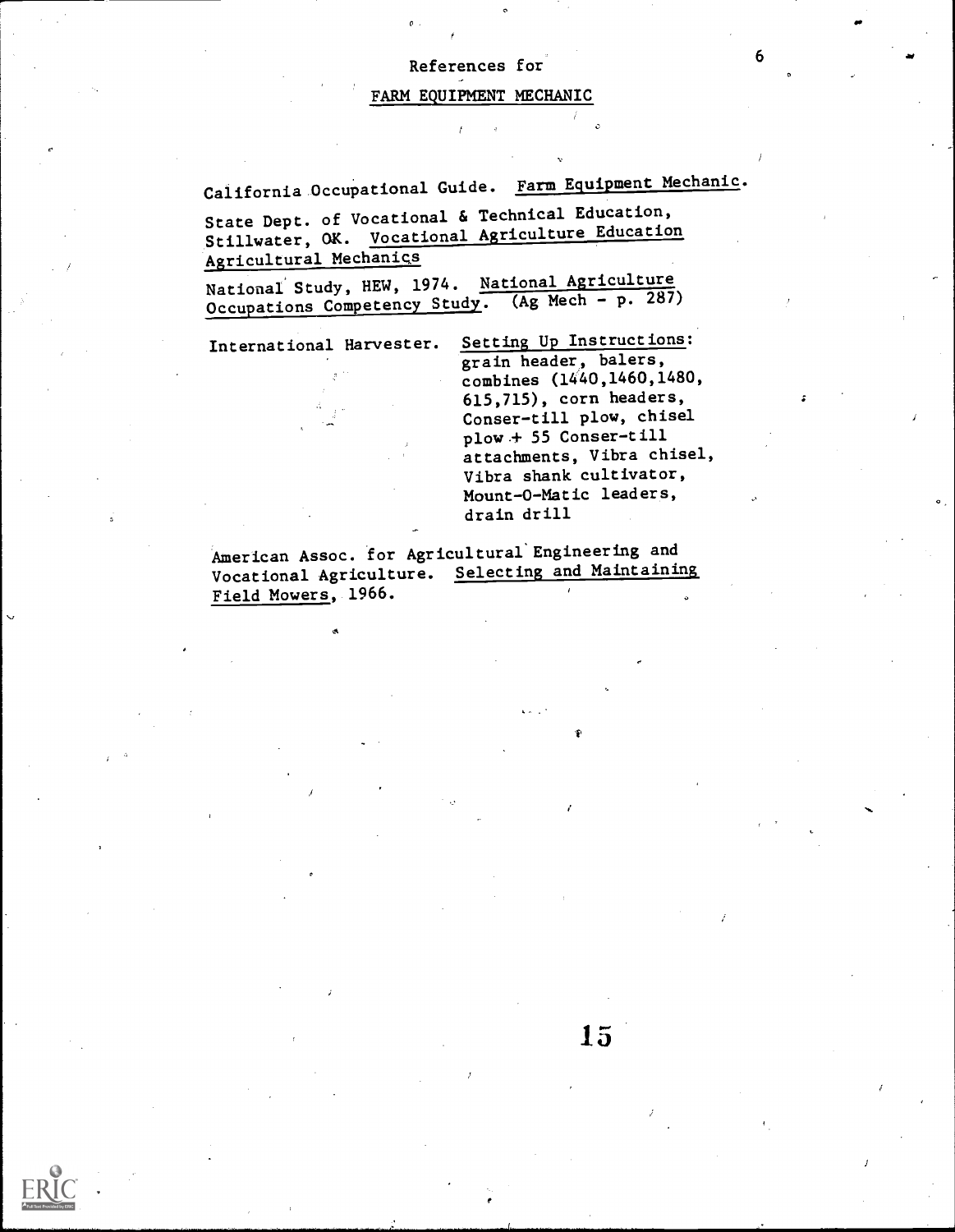COMPUTER OPERATOR\*

## General Concepts

Prepare data for entry into computer

Input data from production records

Test-run new or modified programs

Assist in maintaining, modifying, and developing operating systems or programs

Use utility programs for:

- a. sorting data
- b. reformatting data
- c. writing data to disk, tape, card, or printer
- d. initializing tapes
- e. allocating space on disk for new files

Generate the following:

reports special reports special forms

Storage Media (characteristics and use)

Store and issue data files, programs, and operating procedures for computer processing

Maintain records of files:

- a. document location of programs, files
- b. maintain documentation

Transfer backup files to and from an alternative storage site(s)

Purge file systems

Prepare card reproductions

Create and store data files

Update records in files

Perform card-to-tape run

Prepare backup data for storage

 $\cdot$  !

Load and store tape reels

\*Based on 24 interviews in the following states: California, Iowa, New/York, and Oklahoma

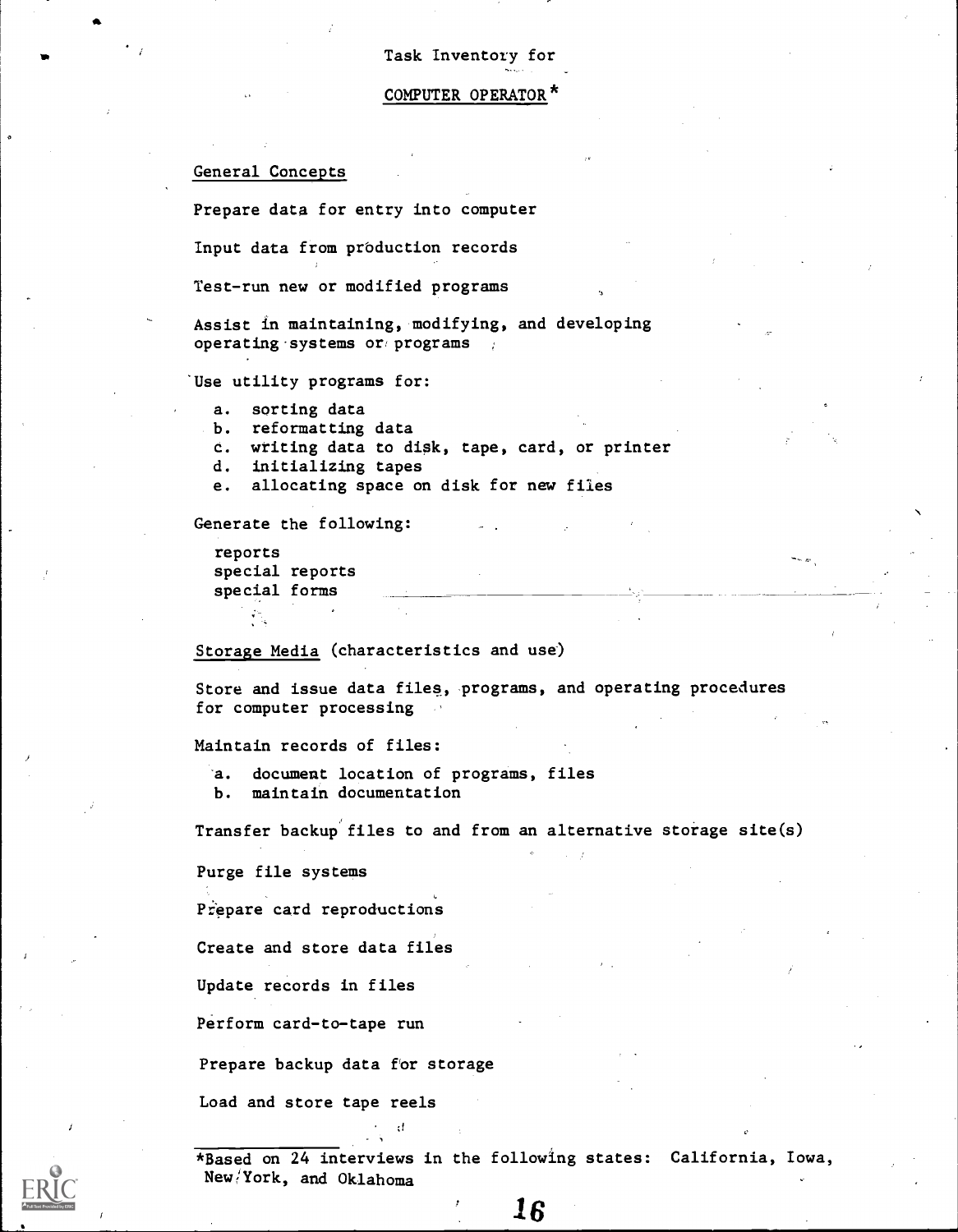#### COMPUTER OPERATOR

Storage Media (cont.)

Document tape contents

Load and store disk packs

Document/store card decks

## Peripherals and Off-line Equipment

Print special forms (i.e., labels, bills, reports) on printer

Load/operate the following:

80-column keypunch card reader automatic card punch printer tape drive disk drive magnetic character reader CRT terminal graphics generating peripheral device: hardcopy devices, terminals computer console

Perform operator maintenance on:

80-column keypunch line printers tape drives

RJutine Operations

Power up and power down:

a. computer

b. peripherals

Perform stacked-job processing

Sort data files

Control basic input into data systems

Analyze data processed to assure that desired information was obtained

Load any operating system(s)

Service printer

Clean and condition magnetic tapes 17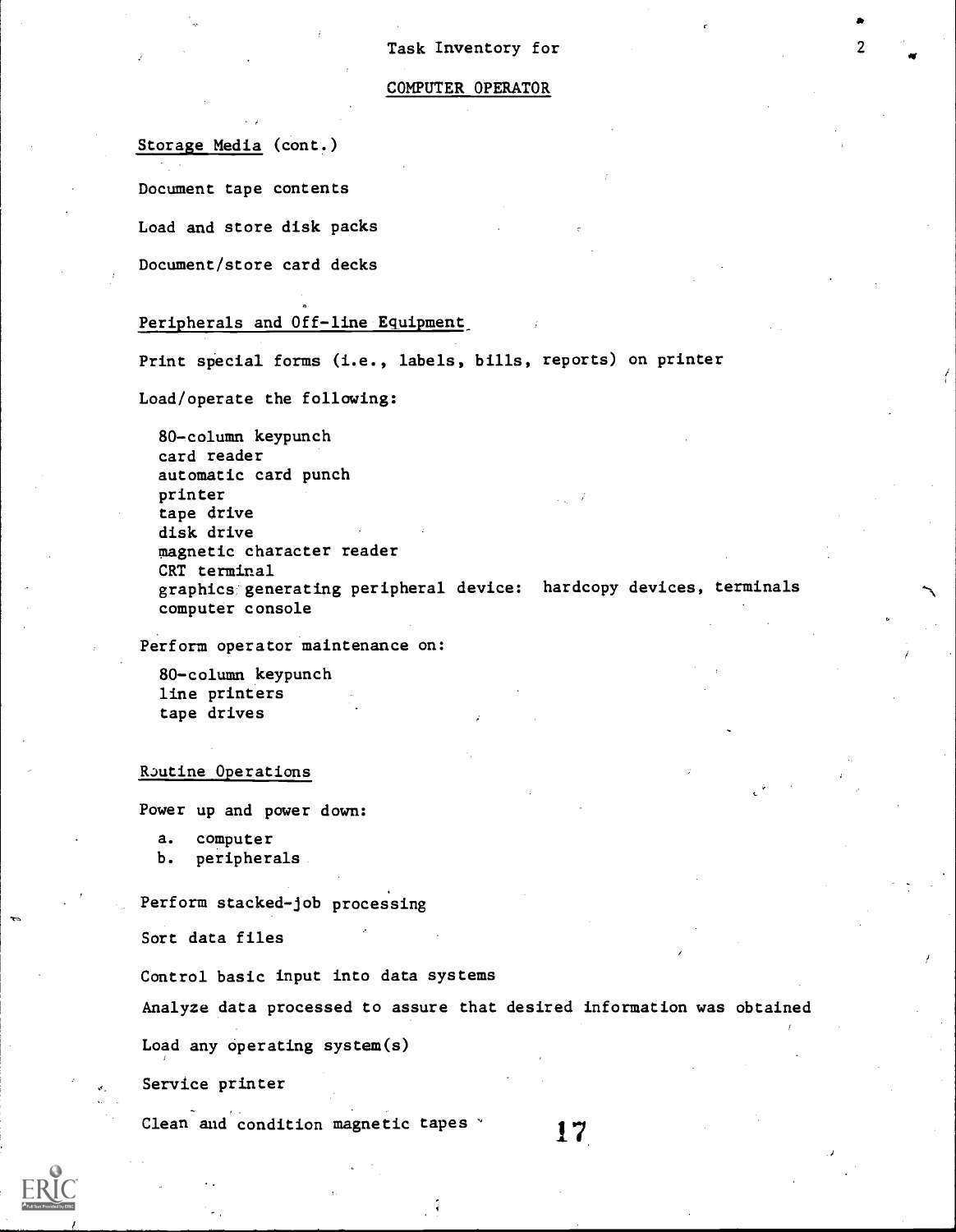#### COMPUTER OPERATOR

## Routine Operations (cont.)

Inventory data processing supplies

Obtain supplies for work area

Coordinate with users and programmers

Clean and maintain work areas

#### Troubleshooting

Verify output for obvious errors

Detect operational problems:

- a. diagnose source of trouble
- b. correct the problems in computer and peripherals
- c. decide to notify maintenance personnel
- d. check equipment after maintenance for proper operation

18

Check errors with supervisor or programmers

Inform supervisor of repeated errors in input data

Switch to emergency backup procedures or power supplies

Develop operating instructions and techniques to cover problem situations

Deviate from standard procedure to avoid:

a. loss of information

- b. waste of computer time
- c. downtime of equipment
- d. equipment that has failed

## The Computer Operator Job

Maintain logs for user charges:

- a. computer
- b. supplies

Maintain confidentiality of data

Maintain security of computer facility

Maintain system access security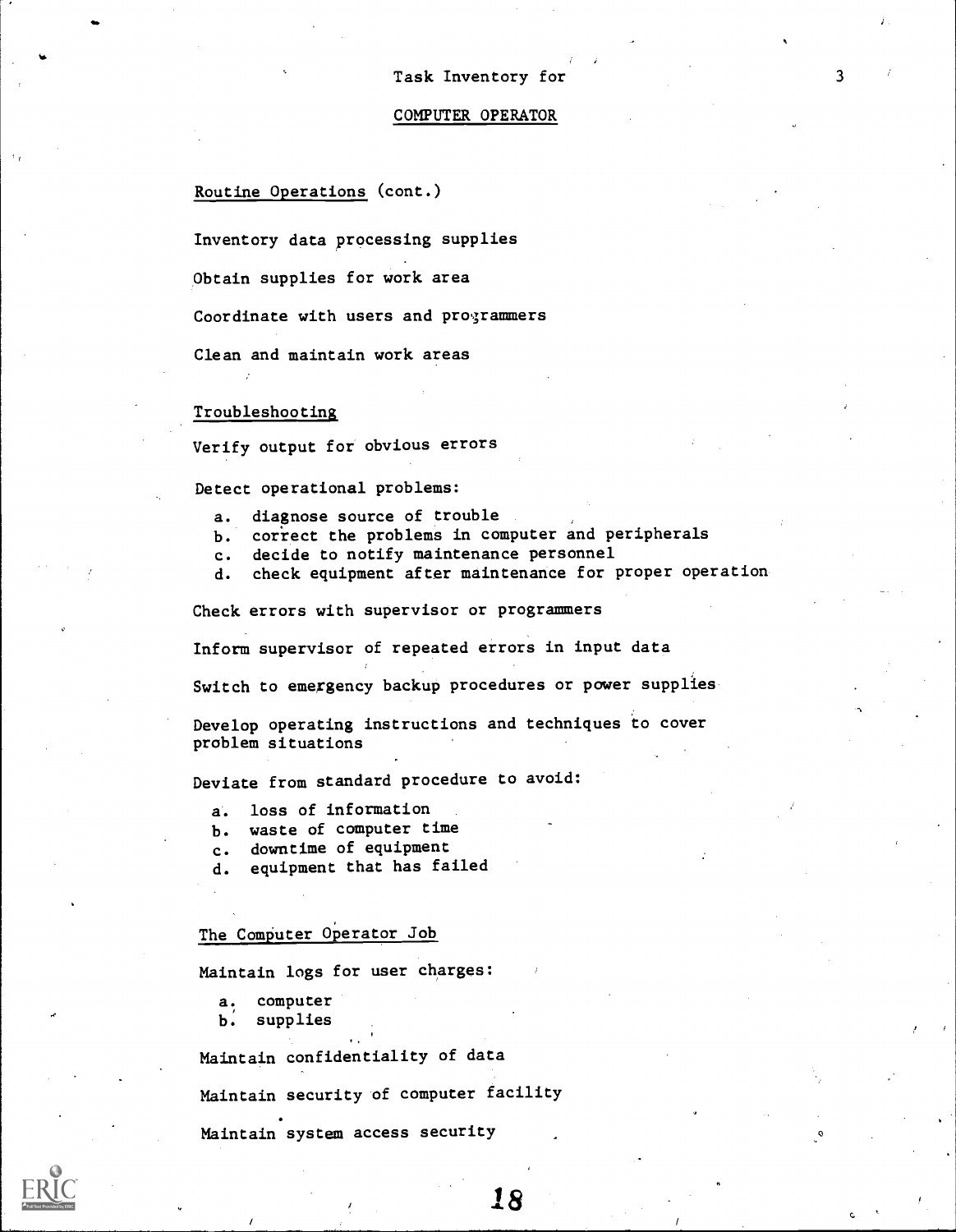#### References for

4

#### COMPUTER OPERATOR

- Occupational Analysis: Data Entry Operator, Colorado State Univ., Ft. Collins (Publication  $\sqrt{40A06}$ )
- Principles of Business Data Processing, 3rd Edition, Dock & Essick, SRA
- U.S. Dept. of Labor Occupational Description, Office of Wages and Industrial Relations, January 1979
- Development of Task Performance for a New Office and Business, Education System (NOBELS), Center for Vocational Education, Ohio, September 1972
- Descriptive materials Laney College (Oakland, Calif.) and Monterey Peninsula College (Calif.)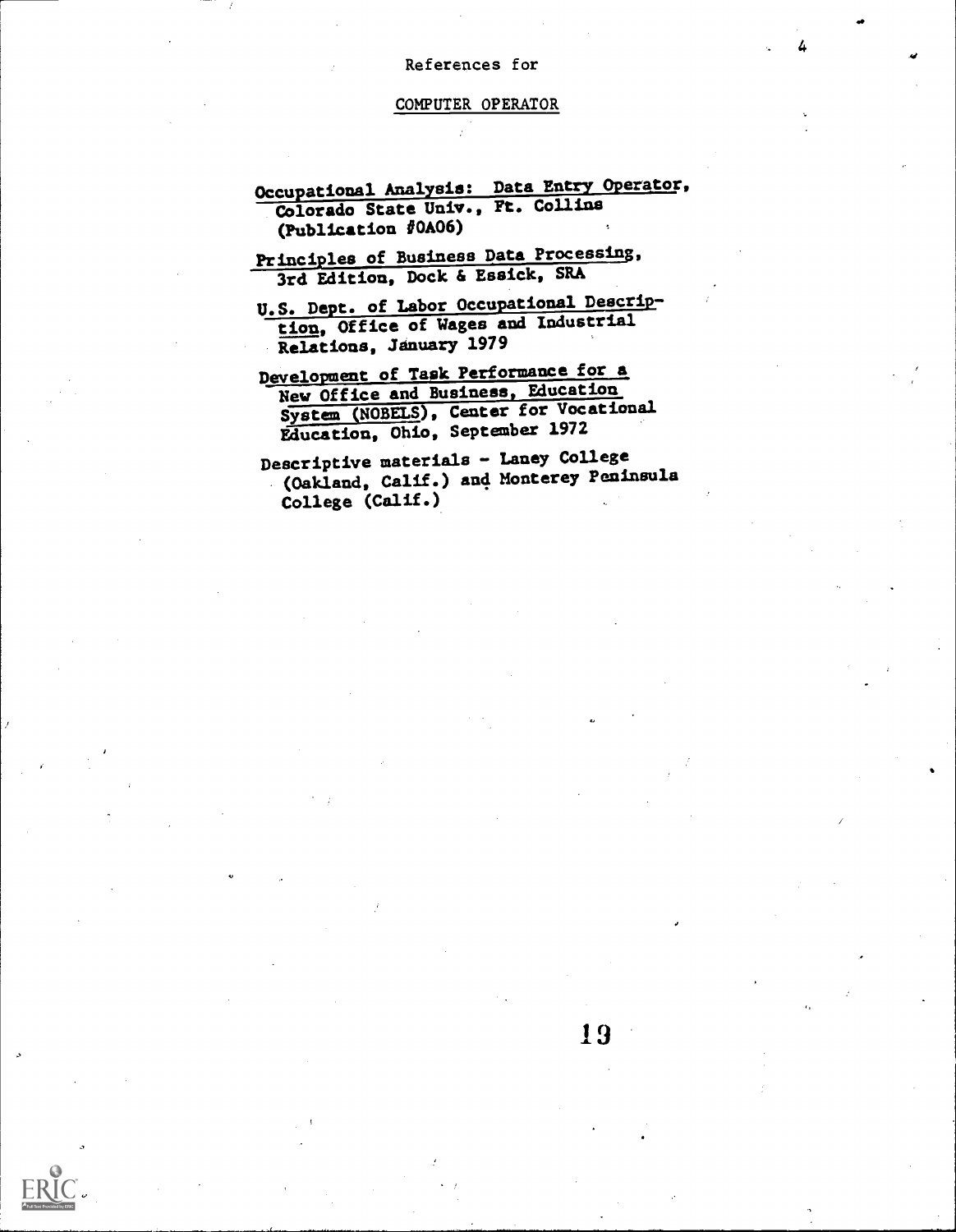#### WORD PROCESSING SPECIALIST'

## Technical Information

Keyboard and print:

a. correspondence

- b. reports
- .c. budgets
- d. preprinted forms

Operate standard keyboards

Gain access to systems

Terminate operations

Operate keyboard function keys

Operate blind stations

Operate visual display stations

Develop user defined program sequences

Implement program sequences

Use new hardware and software features

Use reference materials

Queue outputs

Operate storage function controls

Use floppy disks to store, retrieve, and/or duplicate information

Initialize disks

Delete information from storage

Handle and store media

Operate paper handling devices

Operate output device function controls

Use impact printers

Replace ribbon' cartridge on equipment

Use telecommunication features

Perform operator maintenance

\*Based on 12 interviews in the following states: California, Indiana, and Texas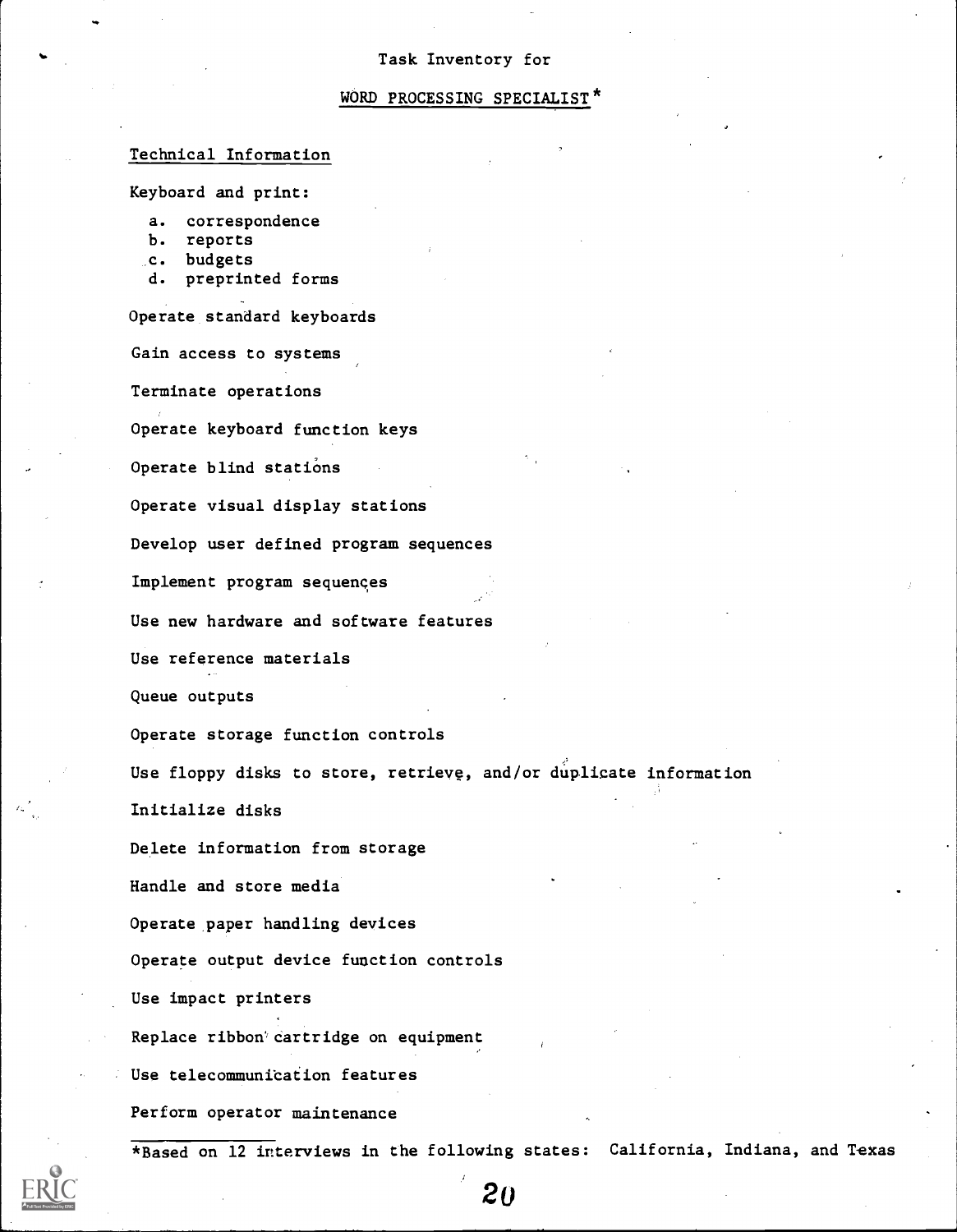#### WORD PROCESSING SPECIALIST

Technical Information (cont.) ---- Determine sources of malfunctions Correct or report malfunctions Use standard formats for letters, memos, reports, tables, and outlines Use universal and in-house standard format manuals Suggest and implement unique formats Design record processing input and output formats Interpret coding of format Compose documents to be formatted Log in/out jobs Keep personal production records File magnetic media and/or  $\hat{z}$  and copy according to established guidelines Maintain files according to established guidelines Search log/index to locate documents Use copy machines Use editing capabilities of equipment Regulate controls on transcribing equipment

## Judgment

Accept job instructions Record job instructions Establish specifications  $\mathbf{r}$   $\mathbf{r}$   $\mathbf{r}$ Establish priorities Confirm schedules Handle confidential materials discreetly

Interact with coworkers and supervisors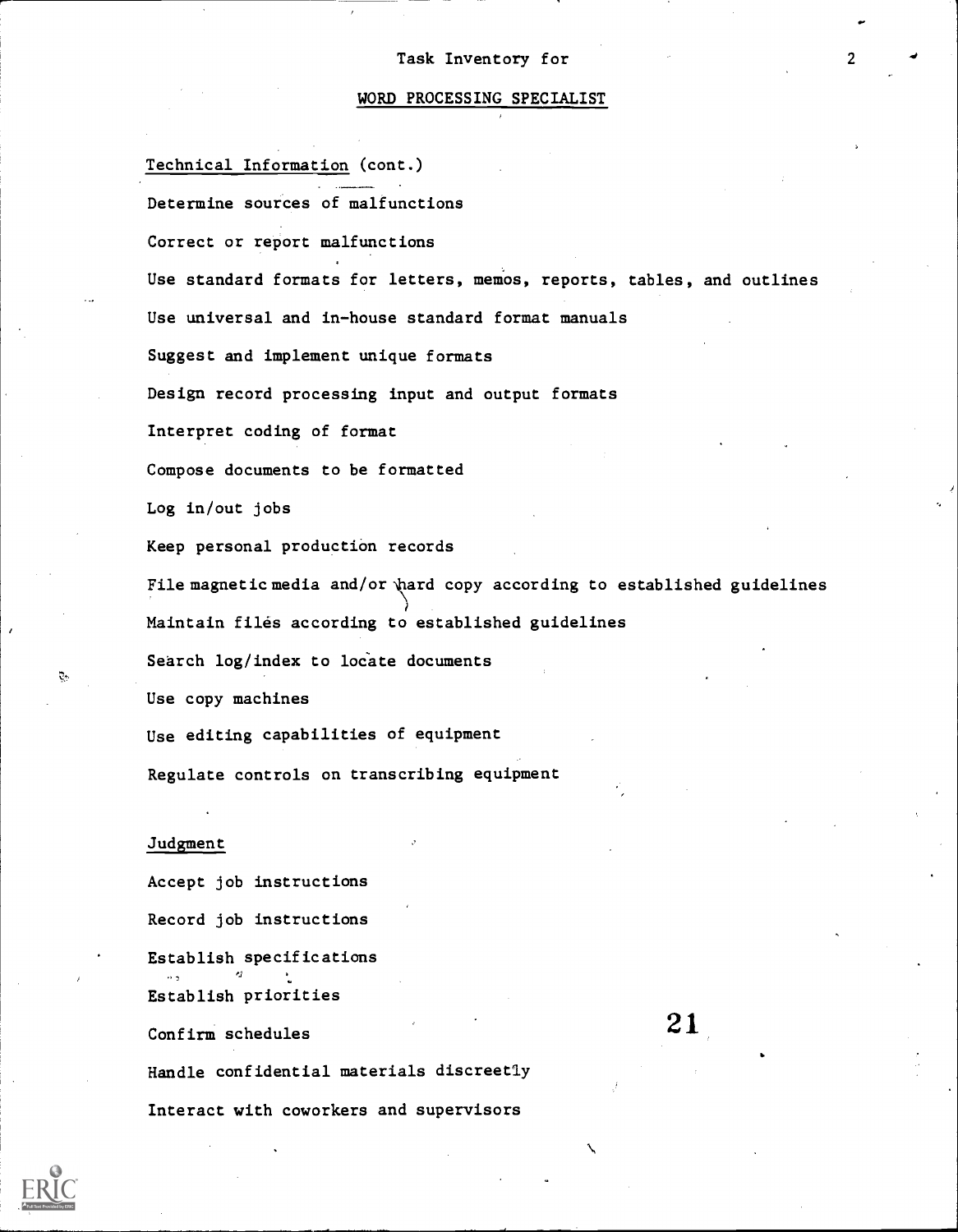#### WORD PROCESSING SPECIALIST

Judgment (cont.)

Interact with originators Interact with other personnel . Use trade terminologies Demonstrate equipment to originators Interpret originators' revisions Examine documents for visual appeal Prepare error-free final copy Update procedures manual Maintain work areas Distribute final copies Receive and send mail Report supply needs Clean and maintain equipment

#### Supervisory

Supervise the word processing center Supervise clerical support

## English

Use correct grammar, spelling, and punctuation Transcribe from dictation equipment Transcribe from handwritten copy Transcribe from typed copy Use reference materials Read documents for accuracy Check documents for format consistency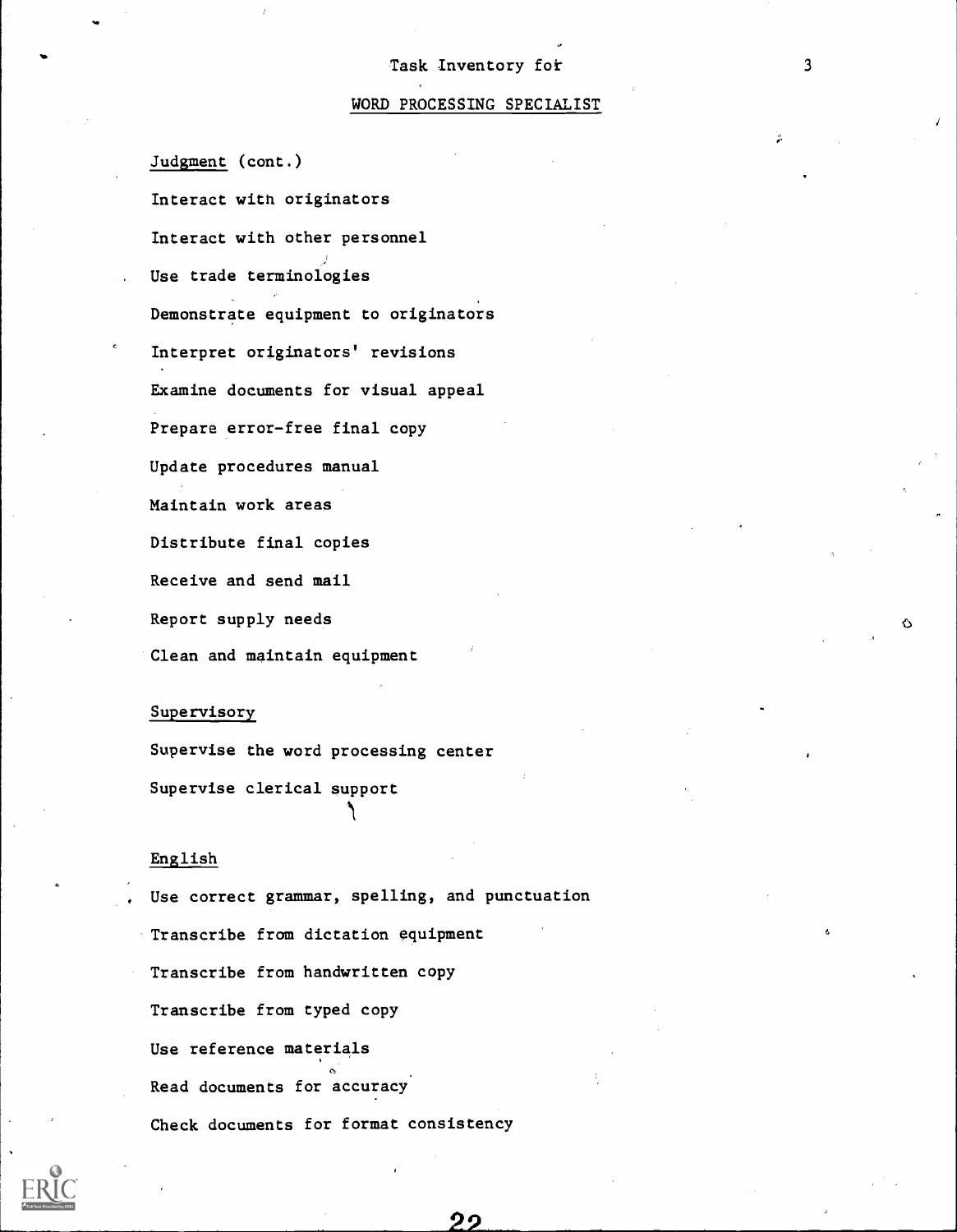$\bullet_6$ 

# WORD PROCESSING SPECIALIST

English (cont.)

Mark corrections legibly.

Use proofreaders' marks

Identify errors during playback

Rewrite sentences to obtain correct structure  $\epsilon$ 

## References for

## WORD PROCESSING SPECIALIST

Colorado State, Word Processor: Entry-Level Duties and Tasks chart.

 $\sqrt[4]{V+TECS}$ . Catalog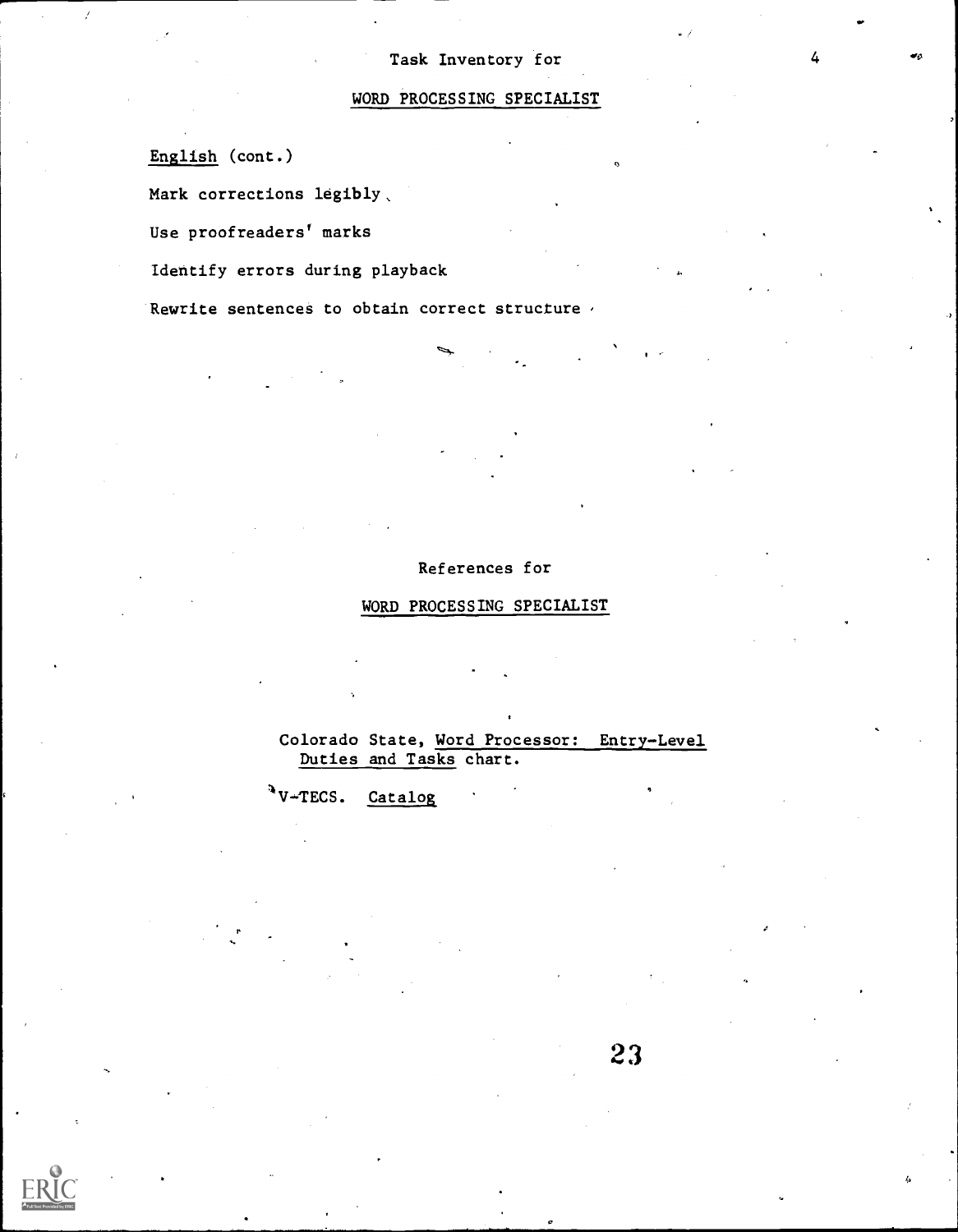## GROCERY CLERK\*

General Procedures

Adhere to company policies and procedures Adhere to established safety standards Follow employee policies and procedures Adhere to union contracts Perform basic math Maintain store safety and security procedures Accomplish job/tasks within defined time limits Clean merchandise and store Check status of coolers/refrigerators Use and maintain store equipment Use telephone for business purposes Requisition department supplies Apply store shoplifting policies

#### Checking

Apply accuracy in

- a. record-keeping
- b. time-keeping
- c. stock-keeping
- d. money-handling

Correct and record pricing errors

Use cash register

Correct cash register errors

Apply'taxes to goods sold

Make change

Calculate reimbursements (coupons, bottles, etc.)

Verify check entries and cancel checks

Prepare credit card forms



\*Based on 18 interviews in the following states: Alabama, Arizona, California, District of Columbia, and Virginia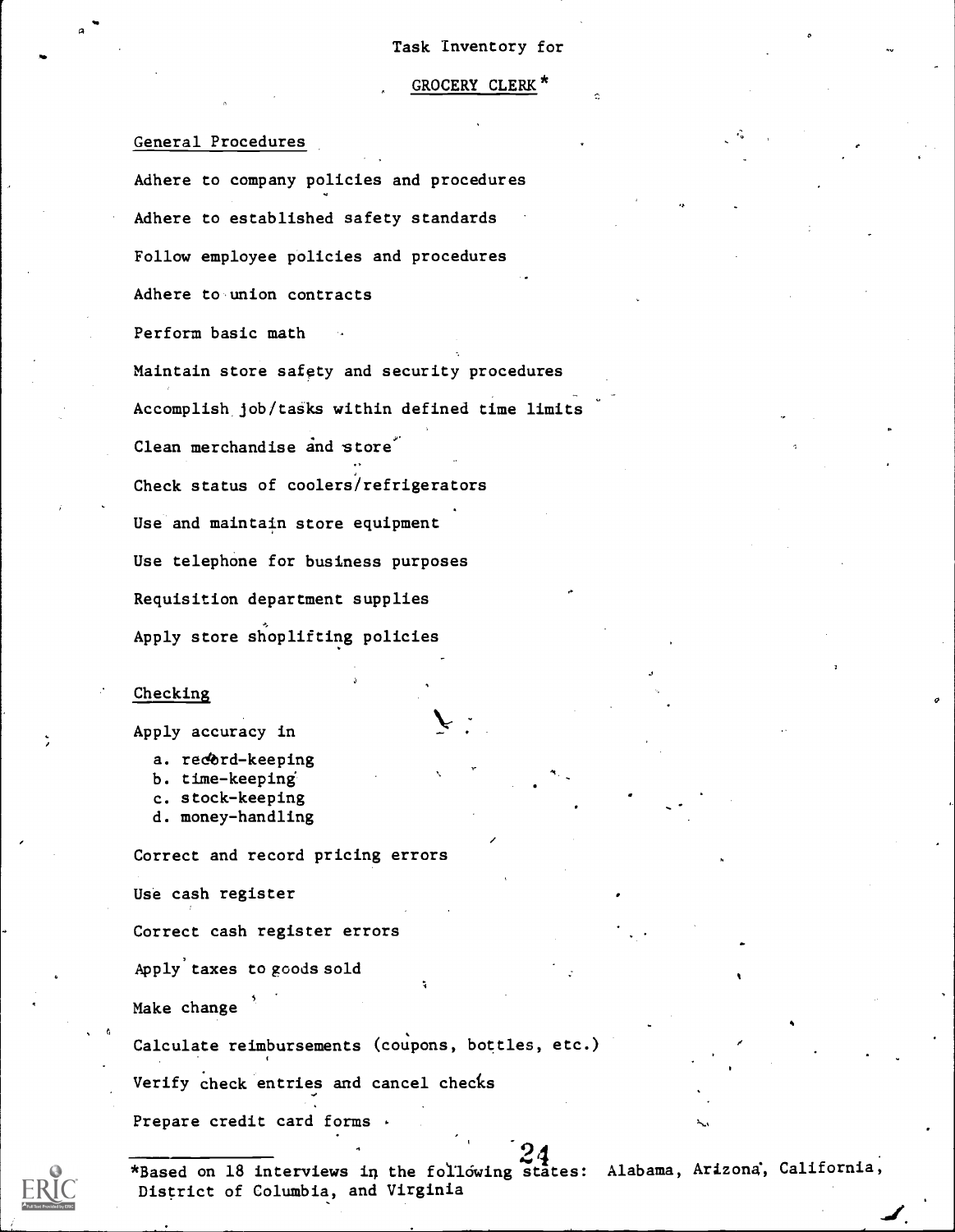$2^{\circ}$ 

.0

#### GROCERY CLERK

## Checking (cont.)

Translate universal pricing code into selling price

Bag purchases

Use tax computation charts

Count, collect, and sign for money

Compute single unit pricing

Apply end-of-day closeout procedures

Authorize customer checks

#### Stocking

Put up signs for advertised merchandise Determine adequacy of stock for advertised merchandise Describe products by:

 $a \cdot \cdot$  cut or type (for meat)

b. Kind (for produce)

c. manufacturer

d. brand name

e. *grade* 

Move merchandise forward on shelves

Store deliveries

Maintain stock on shelves

Use scales

Separate bulk quantities into saleable units

Report, store, and'dispose of damaged or spoiled merchandise

 $25$ 

Check produce for spoilage

Rotate dated stock'on shelves

Take stock counts

Change price tags on goods

Package merchandise

Maintain and organize stockroom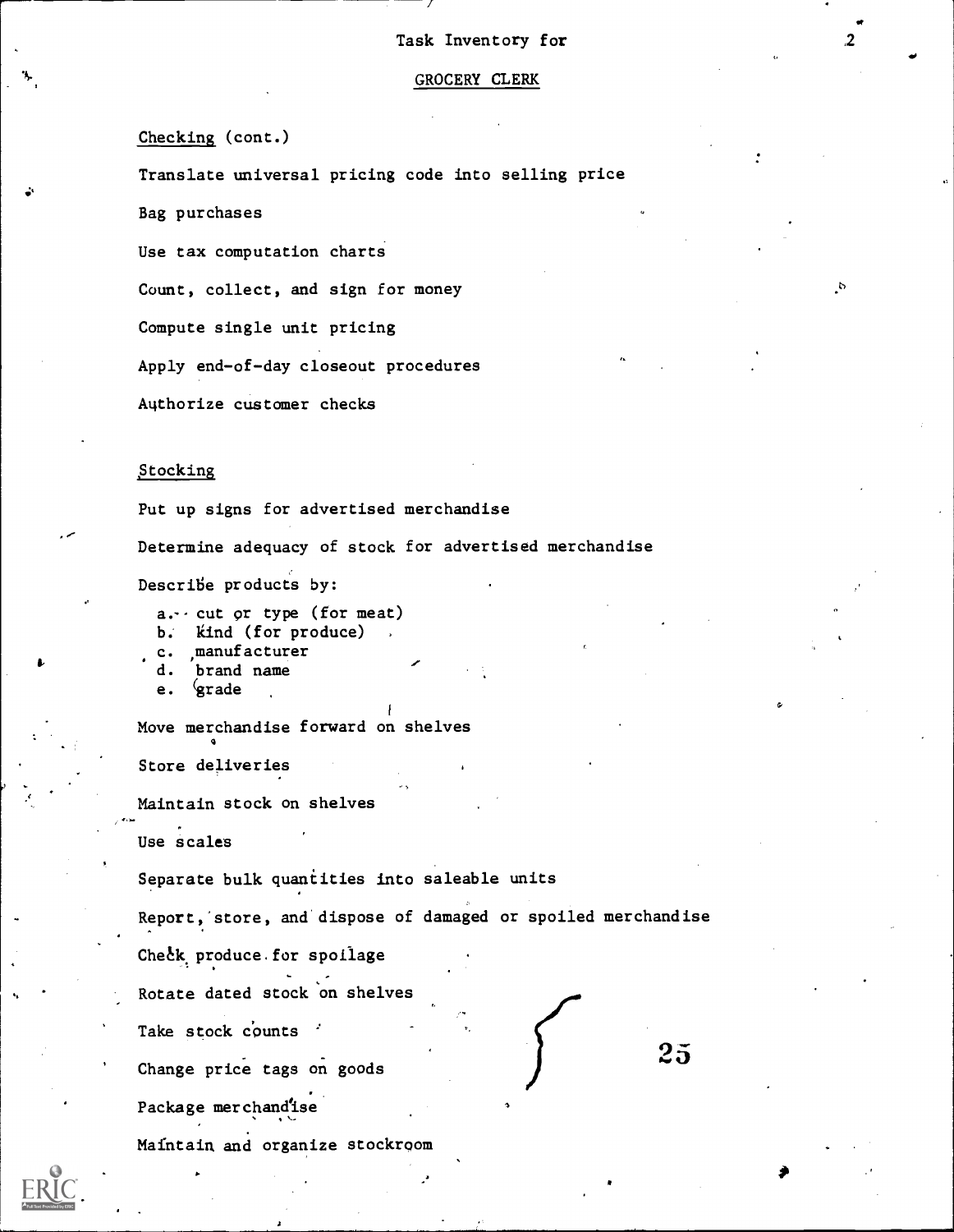#### GROCERY CLERK

Stocking (cont.)

Place price cards

Write purchase orders

Regularly rearrange merchandise locations

Decide when special pricing is needed'

Place merchandise orders

Check merchandise against invoices

Decide on desirable location for displays

Prepare displays

Maintain (restock) display merchandise Decide on appropriate appearance/style for display Display associated products together, Decide when displays are to be changed Decide which products to display Maintain records for price changes Inform store buyers about duplicates or requisition items

#### Customer Relations

Represent the business favorably to customers Direct customers to advertised merchandise Assist customers with special needs Handle customer inquiries Interpret merchandise information Handle customer complaints Ii Maintain flow of'checkout traffic Suggest additional items to customers Process exchanges and refunds

 $26$ 

r-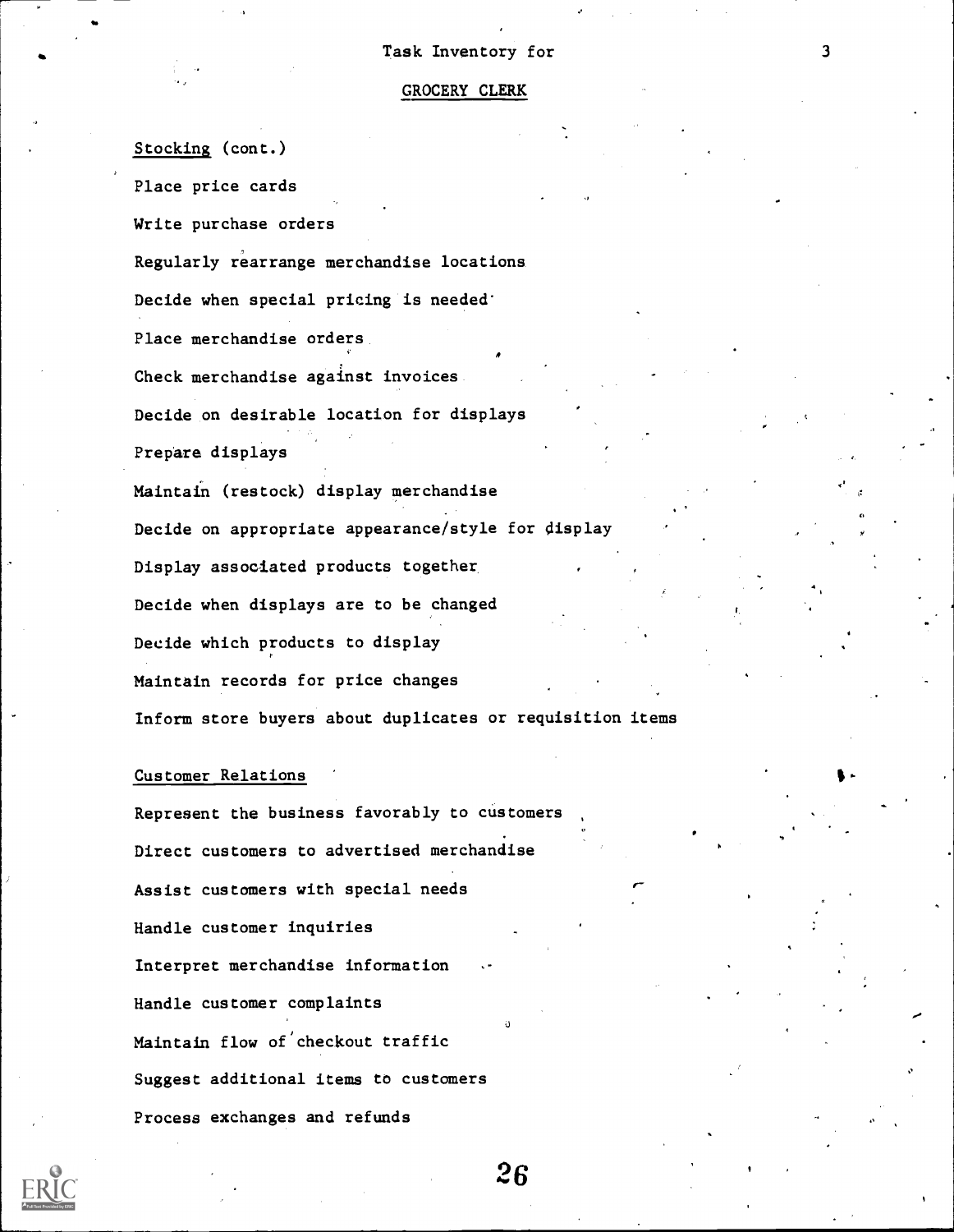## GROCERY CLERK

Customer Relations (cont.) Inform customers about changes in prices and products Provide merchandise information for customer protection Inform customers of substitute items Direct customers to manufacturers' displays

Interacting with Co-Workers

Communicate with peers Communicate with management-Use business-like and appropriate speech with co-workers and customers Follow supervisor's directions Inform co-workers about product and price changes Participate in storewide meetings Voluntarily assist co-workerl Inform co-workers about sales promotions Give instructions to co-workers Maintain cooperative working relationships Compliment co-workers' accomplishments Help train co-workers Orient new employees/co-workers Constructively correct employee errors



27

0

et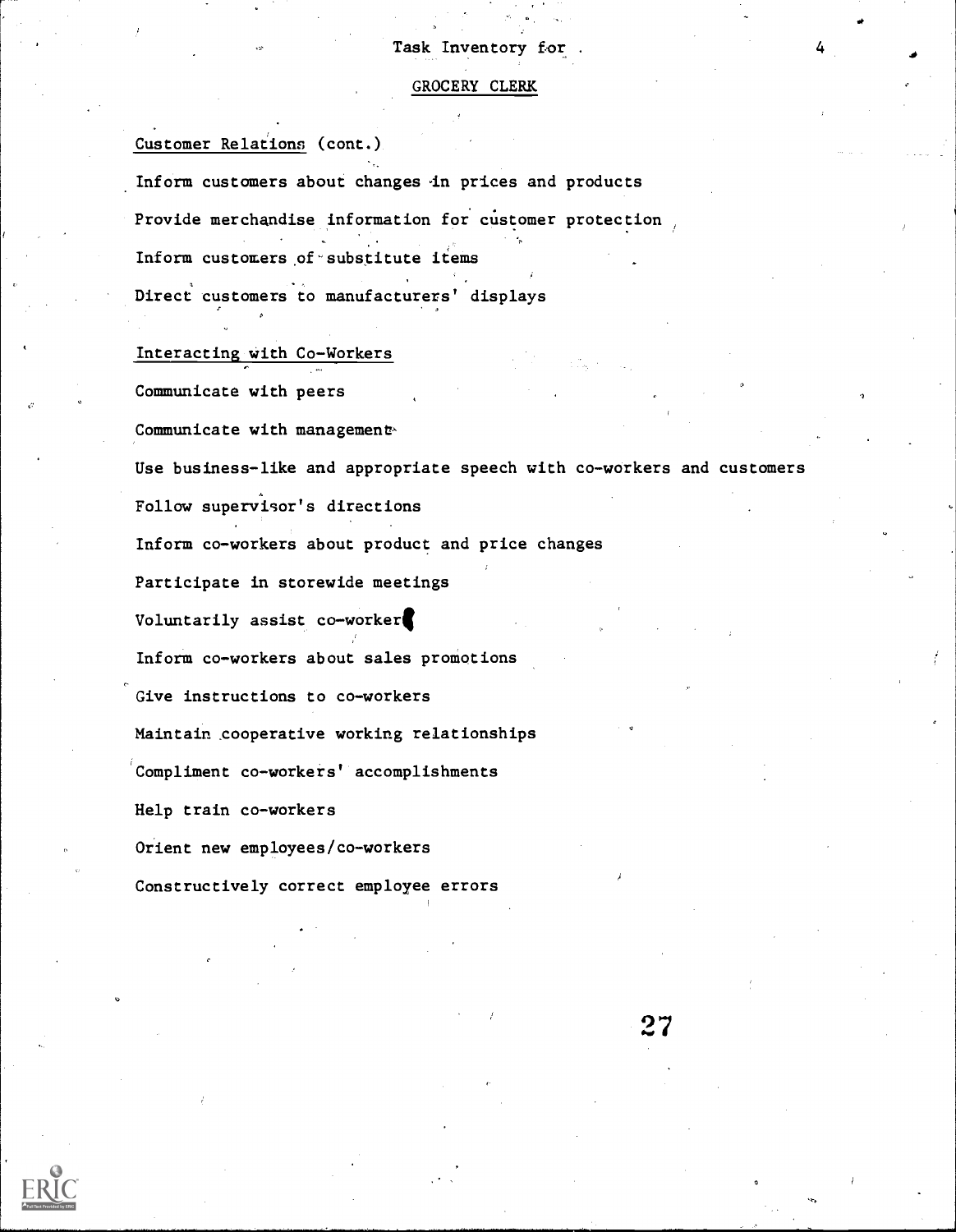## $\bullet$   $\bullet$  5  $\circ$   $\bullet$  References for 5  $\circ$  5  $\circ$

#### GROCERY CLERK

#### Source

IDECC, National Office 1166 Chesapeake Ave. The Ohio State Univer. Columbus, OH 43212

Materials

- STUDENT COMPETENCY RECORD
- B-6 Food-Store Store Manager B-5 Head Grocery Clerk/Head

 $\ddot{\phantom{a}}$ 

- Produce Clerk
- B-4 Food Store Head Cashier
- B-1 Food Store Assistant -Manager
- B-2 Food Store Checker
- B-3 Food Store'- Crocery Clerk

STUDENT COMPETENCY RECORD -Food Marketing CRFM-01 Entry Level Occupations CRFM-08 Mid-level Occupations

Sales Training Dept. The Quaker Oats Co. Merchandise Mart Plaza Chicago, IL 60654

"Quaker Self Study Program in Retail Food Store Operations" (13 vols., 700 pages, \$12.00)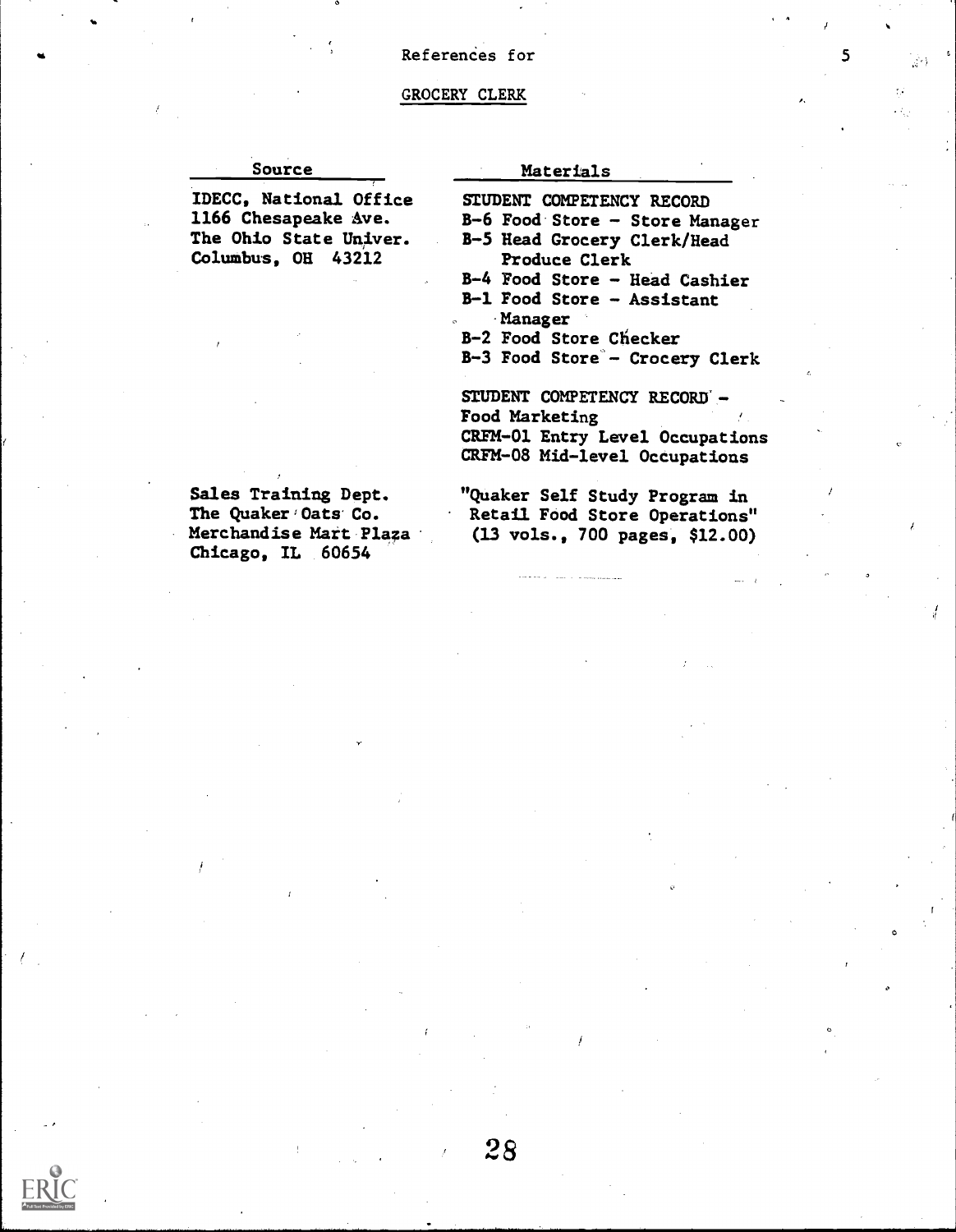## HOTEL (MOTEL) FRONT OFFICE

#### Front Office Duties

Determine availability of rooms

Recommend room choices within the hotel

Quote appropriate rates

Take room reservation requests and record information

Confirm room reservations by:

a. mail

b. telephone

Cancel reservations

File reservations

Maintain telephone directory of guests

Operate:

a. switchboard b. computer terminal (in chain-wide reservation system) Sort and channel guest mail Record wake-up call requests

Make wake-up calls

Page guests

Inform housekeeping of rooms that have been vacated

Follow up reports of inadequate cleaning

Inform maintenance of needed repairs

Call vendors if cigarette or other machines need'refilling

Relay information to front-desk workers on next shift

Arrange use of hospitality rooms for conventions, clubs, etc.

Provide maps, brochures, and other materials

Call taxicabs for guests

Arrange tours for guests

Inform guests of services available

Keep room boards current  $29$ 

\*Based on 13 interviews in the following states: California, Massachusetts, Pennsylvania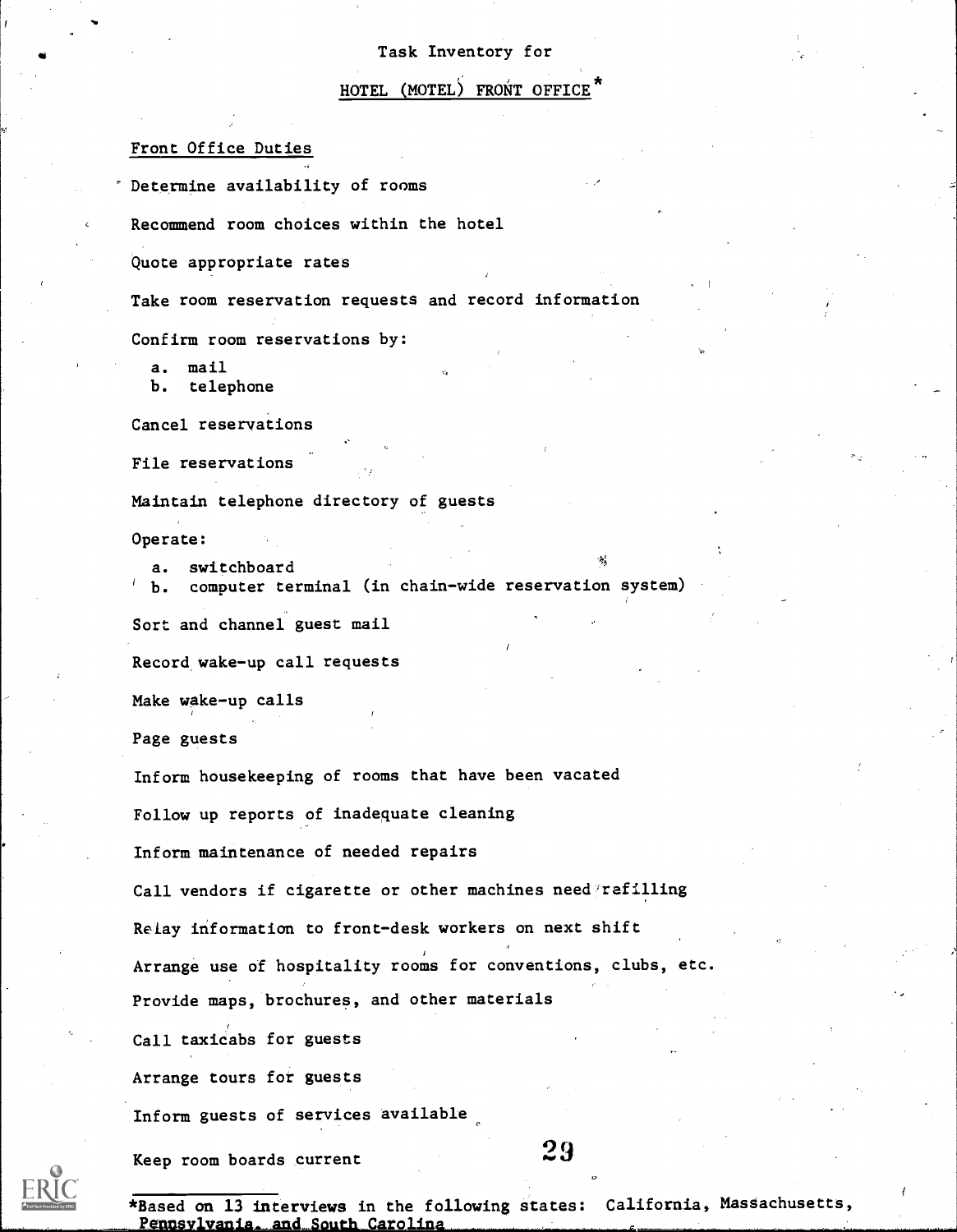## HOTEL (MOTEL) FRONT OFFICE

## Front Office Duties (cont.)

Make suggestions for entertainment and sightseeing

Supply information on scheduled events (activities, meetings, banquets, etc.)

Perform closing procedures:

a. turn off electric display lighting or signs<br>b. empty cash drawer

- empty cash drawer
- c. set burglar alarm

Implement emergency call procedures for:

a. medical doctor

b. police

c. fire department

- d. ambulance
- e. plumber
- f. electrician

Processing Guests

Greet guests

Verify guest reservations

Assist guest in completion of registration card

Time-stamp registrations

Arrange payments from guests

Make out preliminary credit form or secure credit information from guests

30

r

Check for advance guest mail and messages

Issue keys

Direct guests to rooms

Arrange transfer of guests to other rooms

See to guests' complaints

Maintain folders of guests' charges

Receive room key/check out guests

Suggest accommodations elsewhere, if needed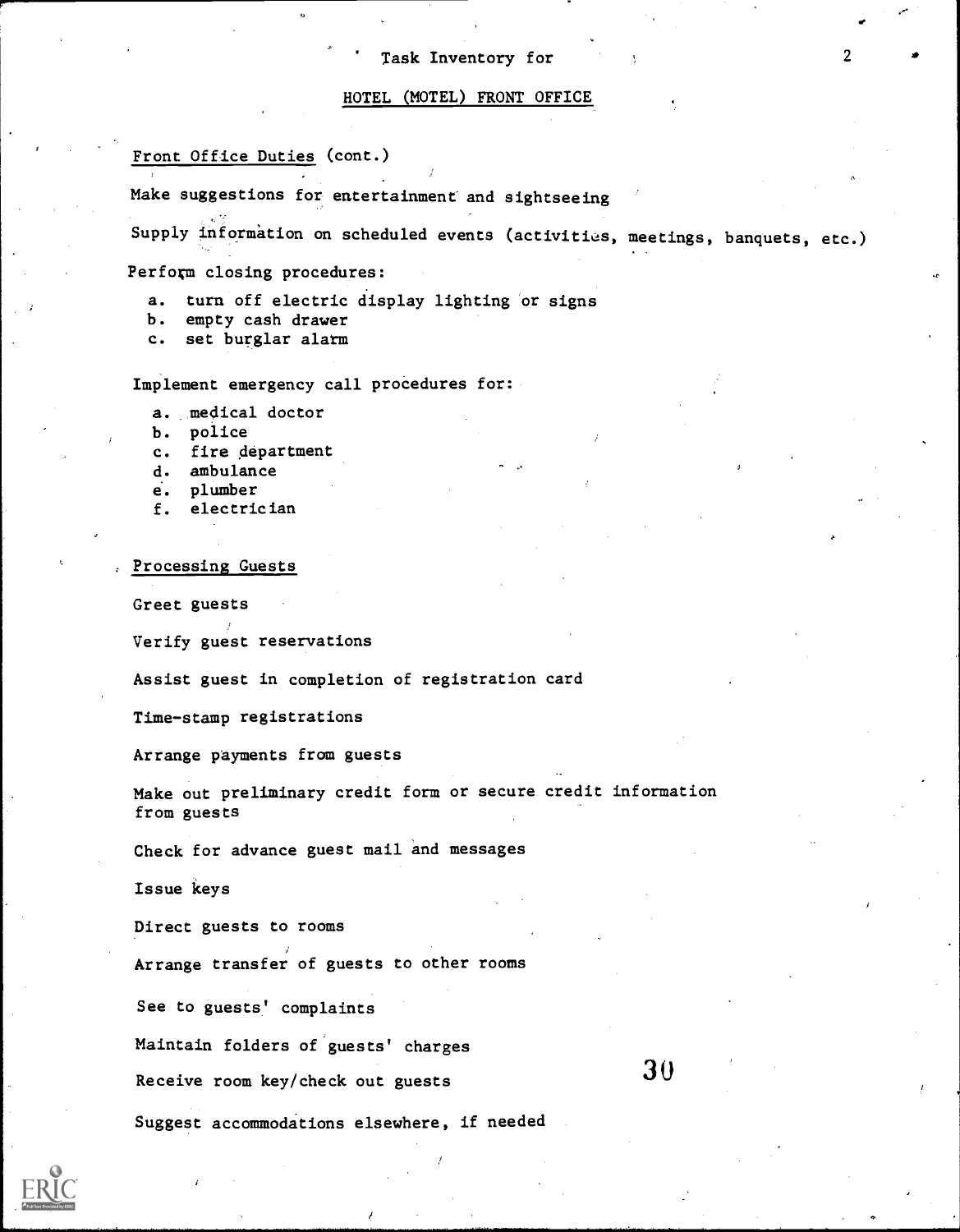# Task Inventory for 3. HOTEL (MOTEL) FRONT OFFICE

'k:

Processing Guests (cont.)

Give travel and route directions to guests

Carry out special requests of guests (within hotel policy)

## Cashier and Accounting Duties

Operate posting machine

Operate cash register

Operate calculator

Make correct change

Receive, sort, and post charge slips

Make out receipted bills

Make disbursements (for C.O.D.s and similar items)

Authorize personal checks to be cashed

Cash personal checks for guests

Cash travelers' checks and money orders

Receive and store guests' valuables in safe or safe deposit box

Receive deposits on rooms

Post charges on room accounts

Verify accuracy of posted charges

Verify credit or check payments:

a. telephone to obtain credit verification<sup>6</sup> b. check listing of stolen or canceled credit cards c.\* check hotel list of bad credit risks

)

Finalize settlement of accounts

Give receipts to guests

File completed transactions

Balance,cash drawers

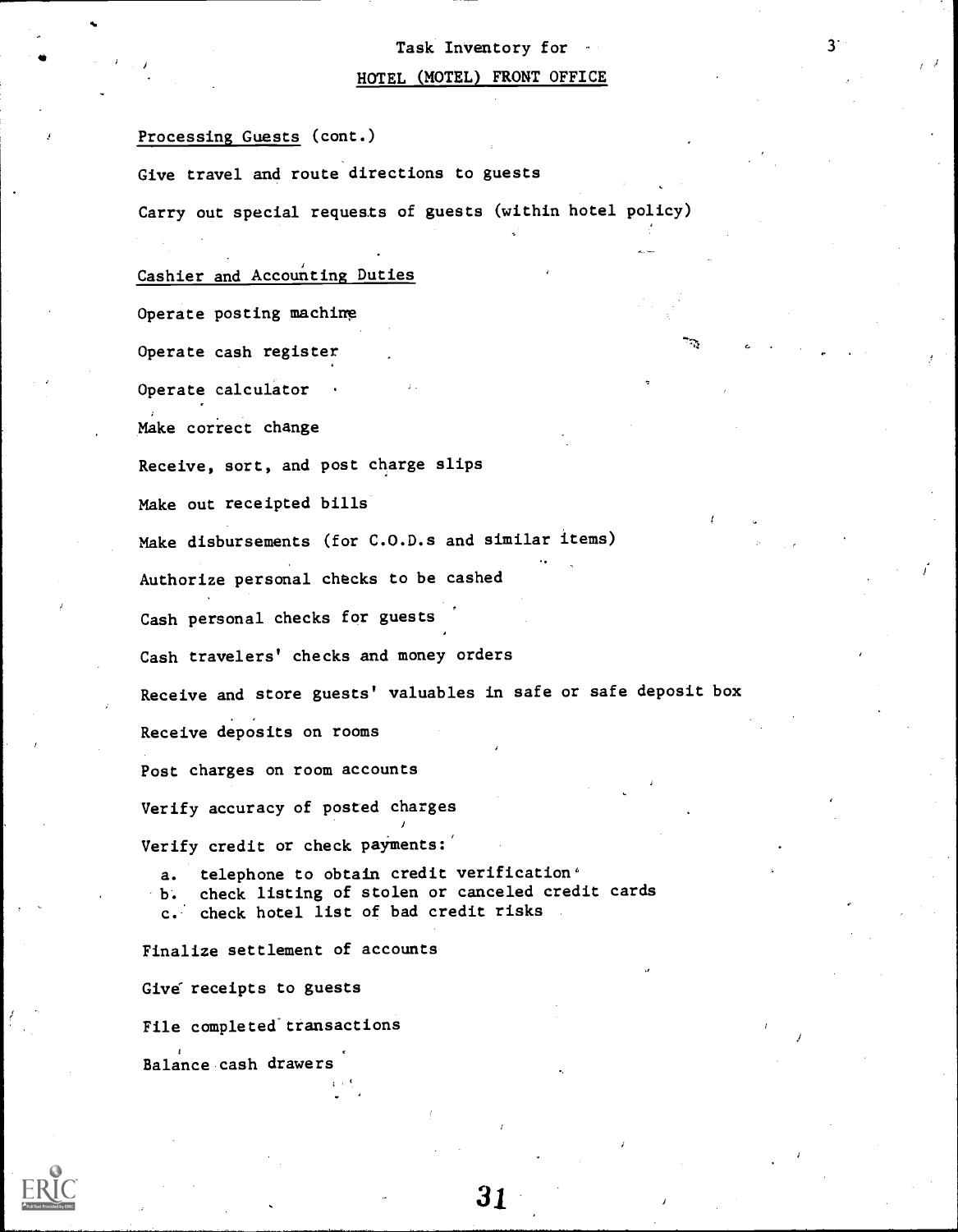## HOTEL (MOTEL) FRONT OFFICE

Cashier and Accounting Duties (cont.) Tally number of rooms occupied Tally number of people in each room Post room rate's and taxes Post outstanding charges Detect and correct errors Reconcile department totals Balance daily receipts Balance advance payments Prepare audit reports Send/receive bills for payments due Prepare bank deposits File vouchers Prepare phone charges Send bills to credit card companies

## Management

Plan advertising and sales promotion

Supervise porters

Keep employee time records

Help guests plan banquets, receptions, conventions, etc. Schedule working hours for housekeeping employees Make out manager's reports (breakdown of income) Authorize equipment, supplies, foodstuff purchases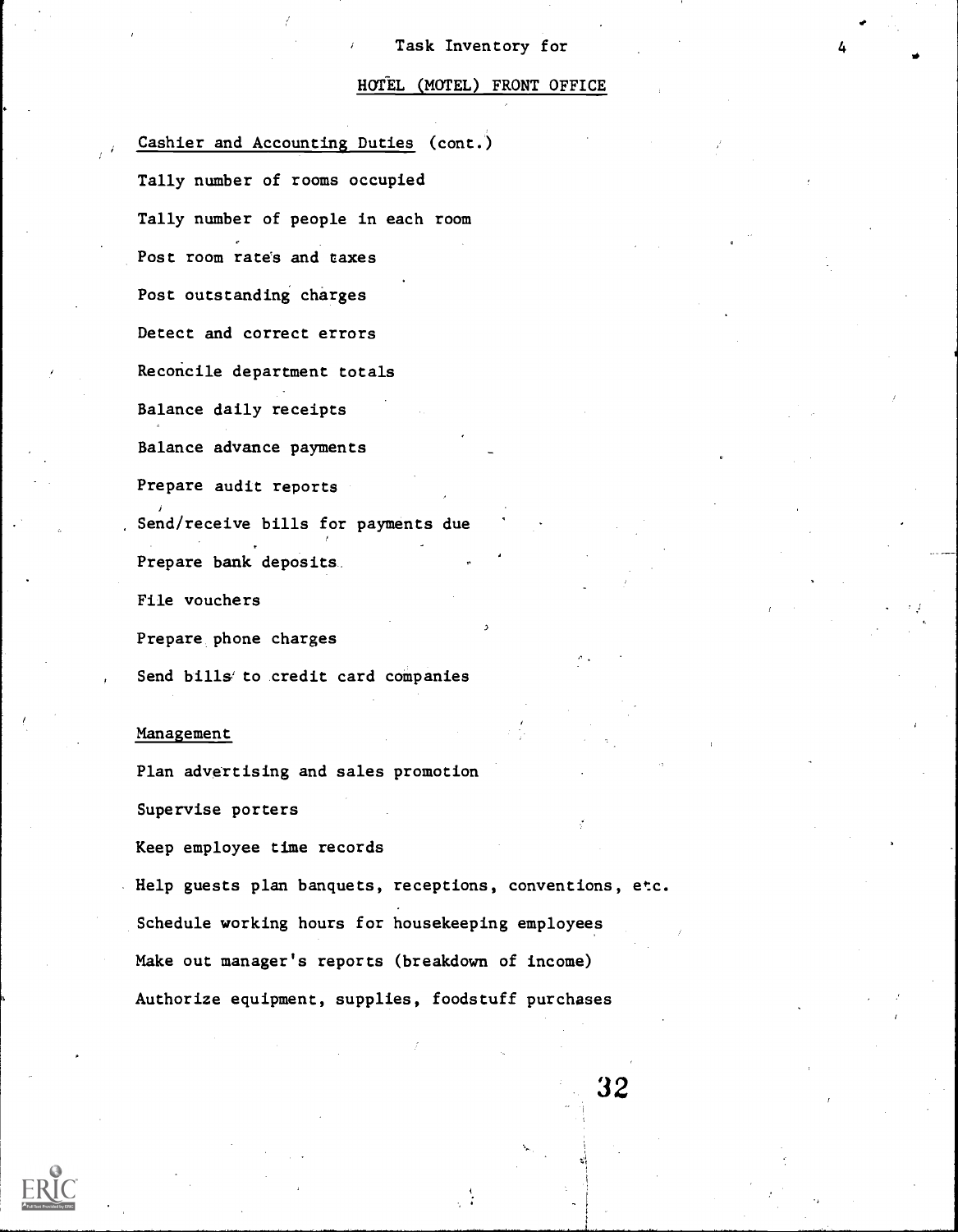#### References for

## HOTEL (MOTEL) FRONT OFFICE

## Source Materials

DEML, The Ohio State University 123 Townstead Hall 1885 Nell'Avenue Columbus, OH 43210

IDECC  $\sim$  STUDENT COMPETENCY RECORD .CRHM-16 Hotel/Motel/Lodging Entry-level Occupations CRHM-17 Mid-level Occupations

Suggested Curriculum Outline

STUDENT COMPETENCY RECORD

;-5 Catering Manager

fC-1 Assistant Manager

C-2 Bell Captain

C-3 Bellman

C-4 Building Superintendent

C-6 Chef

C-7 Executive Housekeeper

C-8 Manager/Executive Assistant

C-9 Night Auditor

C-10 Purchasing Agent

C-11 Recreation Director

C-12 Reservation Manager'

C-13 Room Clerk

33

C-14 Sales Manager

C-15 Service Superintendent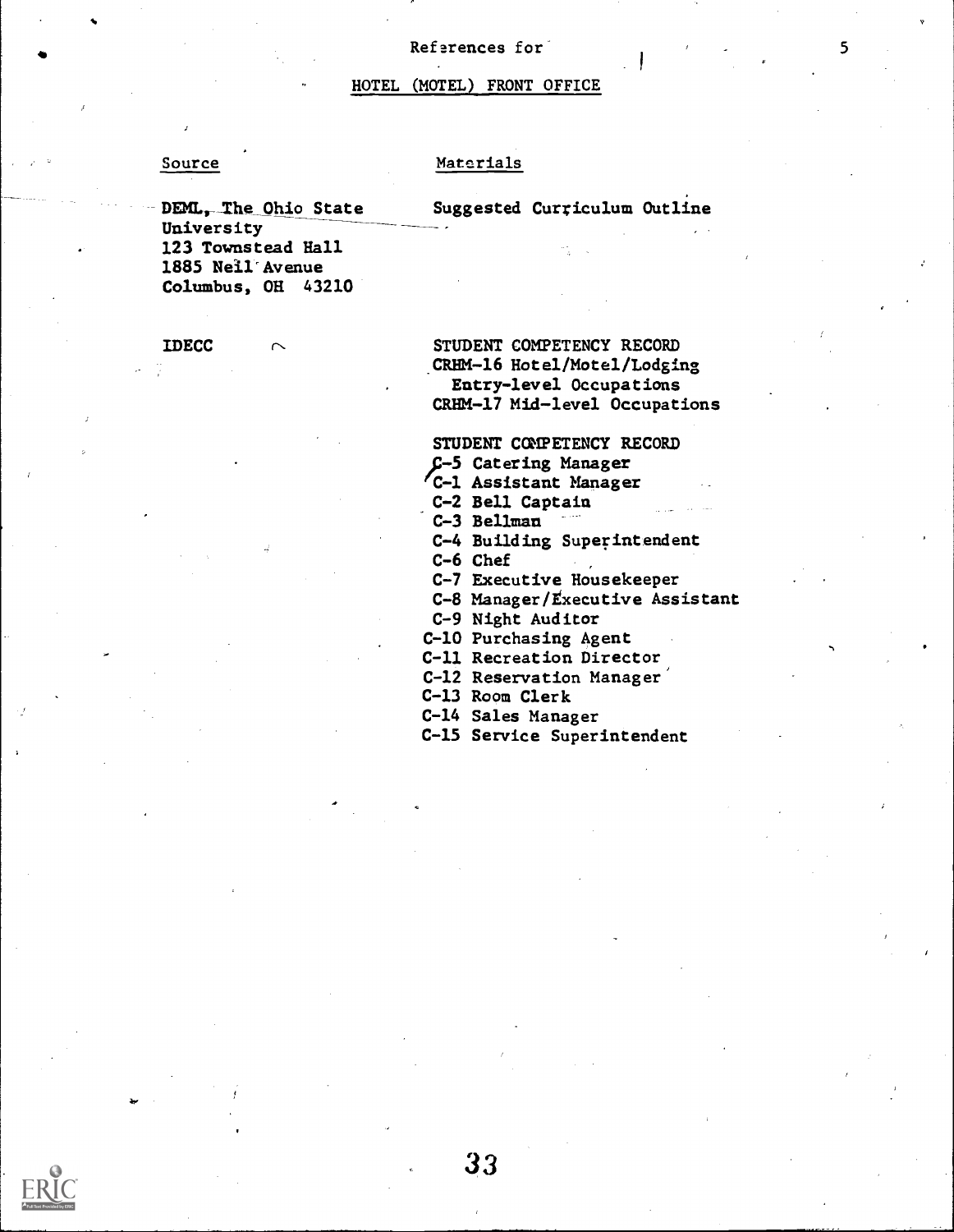DENTAL ASSISTANT

## Chairside Assisting

Disinfect and aspirate the field of operation

Maintain sterile field of operation during surgery and restorative procedures

Review patient's chart

Set up equipment tray

Position patient

Perform initial-oral inspection

Perform periodontal charting

Apply topical agents

Chart teeth from dictation

Review patient's medical/dental status,(history)

Take and record blood pressure

Measure and record pulse rate

Select and plan bite blocks

Retract oral tissue (cheeks, lips, tongue, etc.)

Position suction tip

Apply air during inspection and finishing

Clean and dry teeth

Apply water for rinsing

Prepare syringe

Assemble diagnostic instruments and materials

Pass and receive hand instruments

Pass and receive rotary instruments

Assist with rubber dam application or removal

Assist in suture placement

Polish teeth

Assist with cavity preparation

34



\*Based on 20 interviews in the following states: California, New Jersey,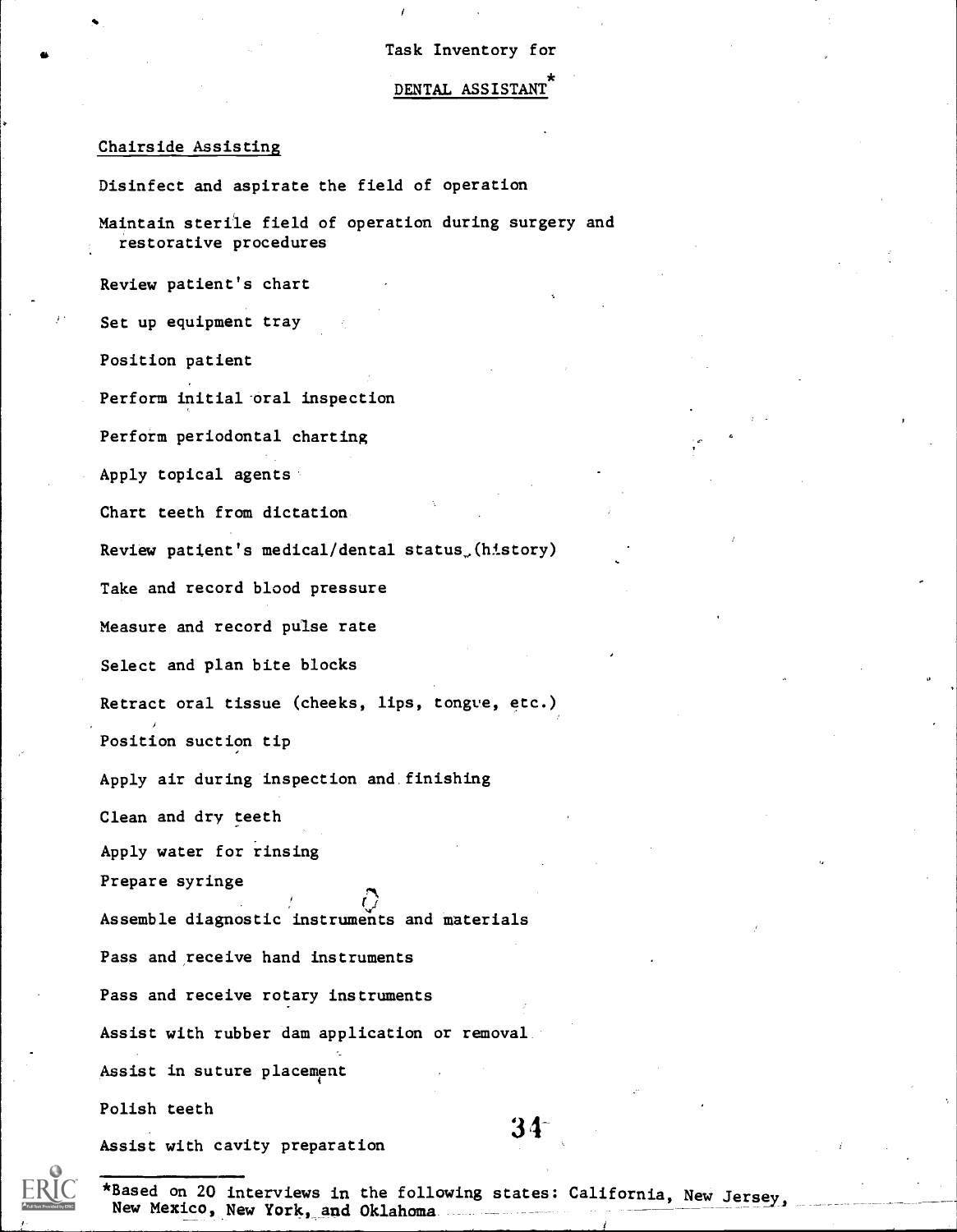#### DENTAL ASSISTANT

## Chairside Assisting.(cont.)

Assist with administration pf local anesthetics

Assist with amalgam-and composite restorations

Prepare and deliver dental materials:

- a. varnishes
- b. cavity liners
- c. zinc phasphate cement
- d. zinc oxide eugenol (ZOE) cement
- e. zinc oxide eugenoI (ZOE) \_impression paste
- ft. composite (filled) resin
- g. silicone elastic impression material
- h. plaster impression material
- i. wax for occlusal registration
- j. zinc oxide eugenol.(Z0E) periodontal dressing
- k. non-eugenol periodontal dressing
- 1. amalgam
- m. calcium hydroxide base

## Medical Emergencies

Maintain equipment for medical emergencies

Recognize emergency 'symptoms and alert operator/dentist

Rerform procedures for maintaining vital functions

Assist in administering required emergency treatment

## Sterilization and Disinfection

Prepare instruments for sterilization using the:

- a. manual scrubbing method
- b., ultrasonic cleaner method

Disinfect instruments using a chemical solution

Operate autoclave

Operate dry heat sterilizer

Disinfect operating equipment and room

#### Patient Instruction

Orally review preventive instructions with patient

particularly and the control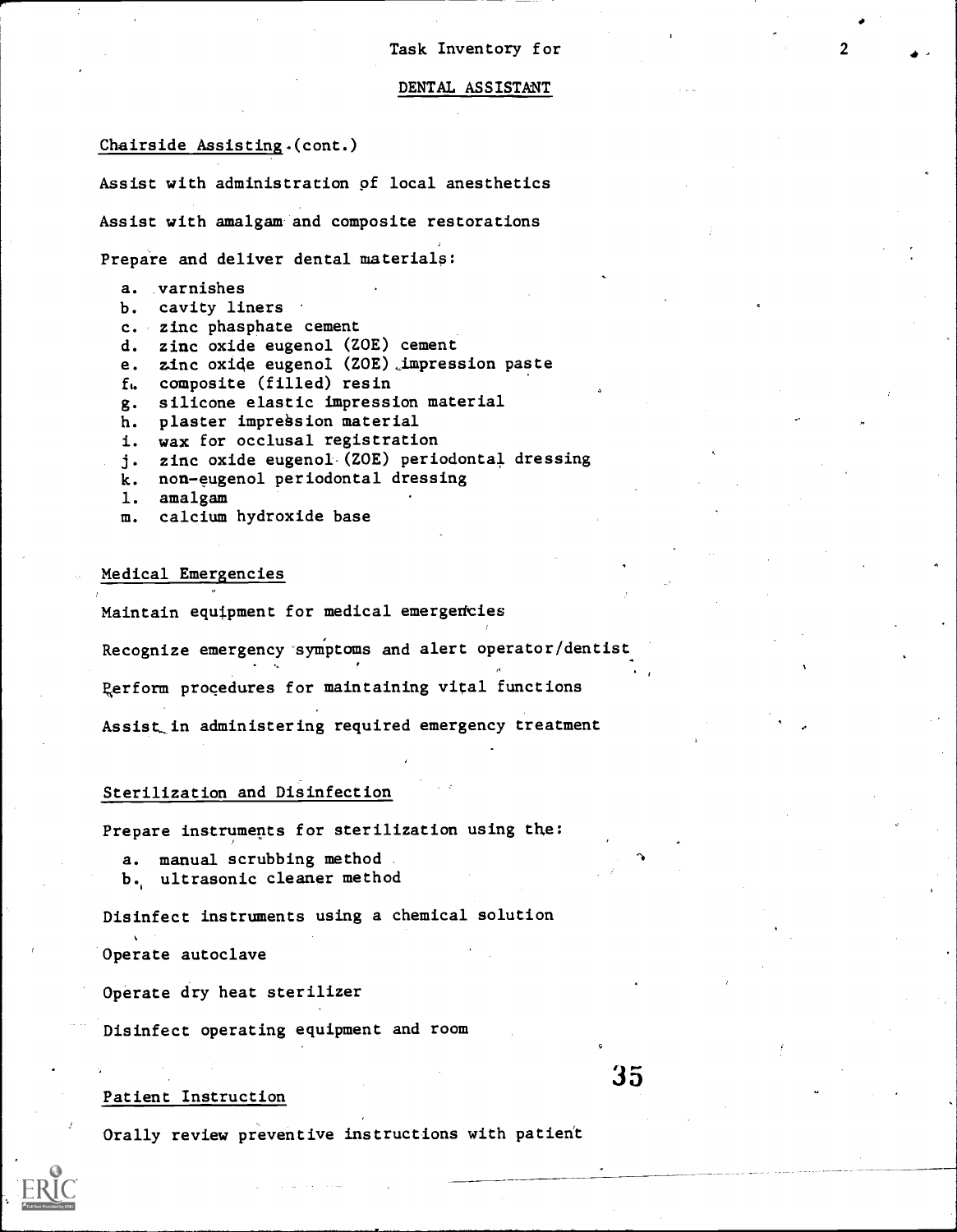#### DENTAL ASSISTANT

Patient Instruction (cont.)

Cite purpose of specific home care prescriptions and directions Demonstrate preparation, insertion, or application of material Explain the role of dental plaque

Evaluate and correct patient's toothbrushing and flossing technqiues

"Answer patient's questions

#### Laboratory Tasks

Take alginate impression.

Fabricate acrylic temporary crown restoration

Prepare diagnostic casts

Pour study casts

Per'form "bench trim" using lab knife Finish cast using model trimmel

## Radiographs

Expose dental'radiographs Process and mount dental radiographs

Office Management Order supplies when needed Rotate supplies with limited shelf life Store supplies in required environment Perform preventive maintenance on equipment Maintain patient records Maintain patient recall system Arrange appointments

Assemble and provide the operator/dentist with patient records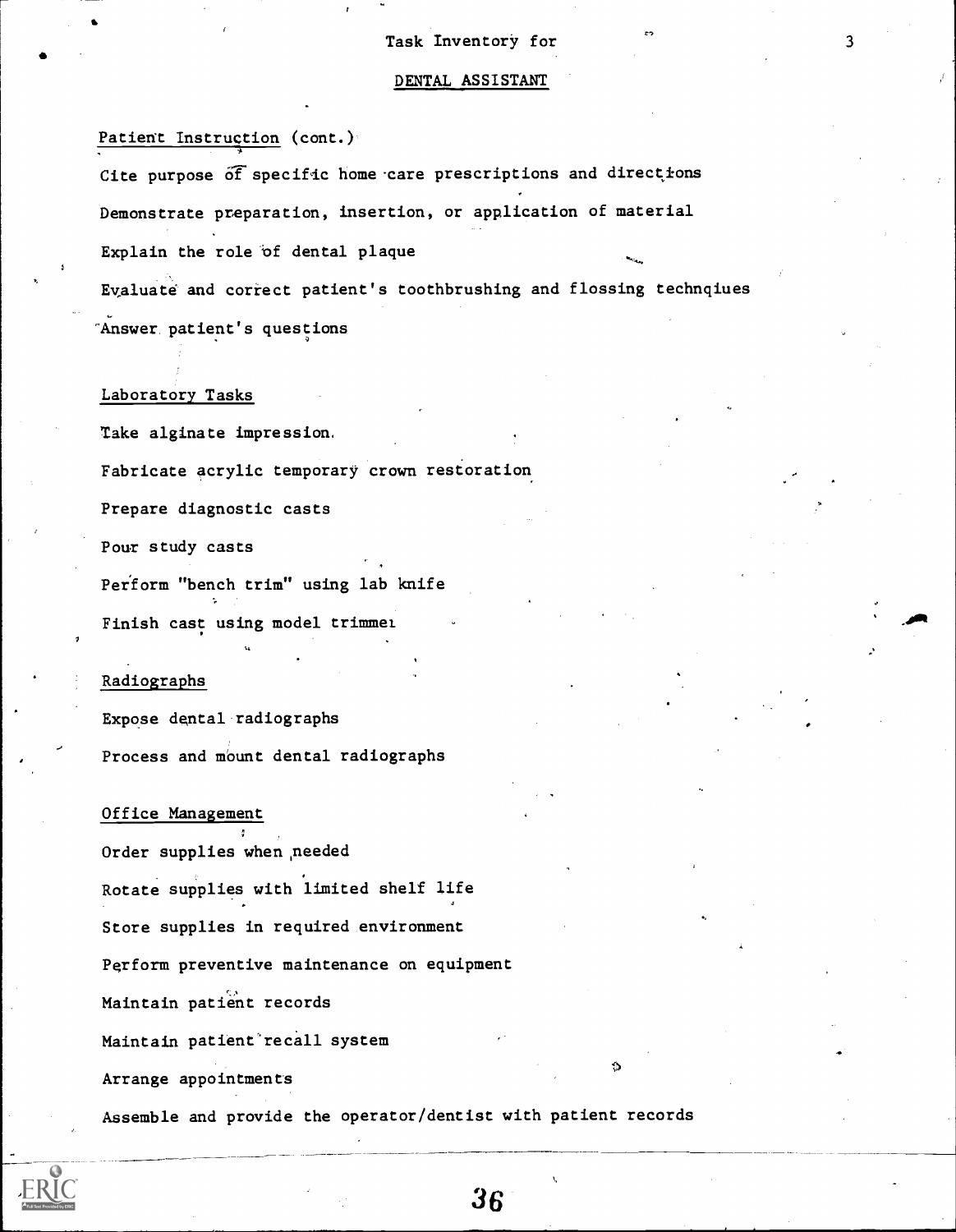## DENTAL ASSISTANT

Office Management (cont.)

Follow established health and safety standards

Update dental charts

Maintain office security procedures

## References for

c.

## DENTAL ASSISTANT

Competencieg of Dental,Auxiliary Functions, ETS Study, Diyision of Dentistry, Health Resources Administration

Chairside Assisting Skill Evaluation (CASE), DHEW Pub. #(HRA) 78-52, 52A, 52B

Task Listing, Program 602 - White Bear Lake (Minnesota) Area 916 Center

An Analysis of the Dental Apsisting Occupation, The Instructional Materials Laboratory, Trade and Industrial Education, The Ohio State University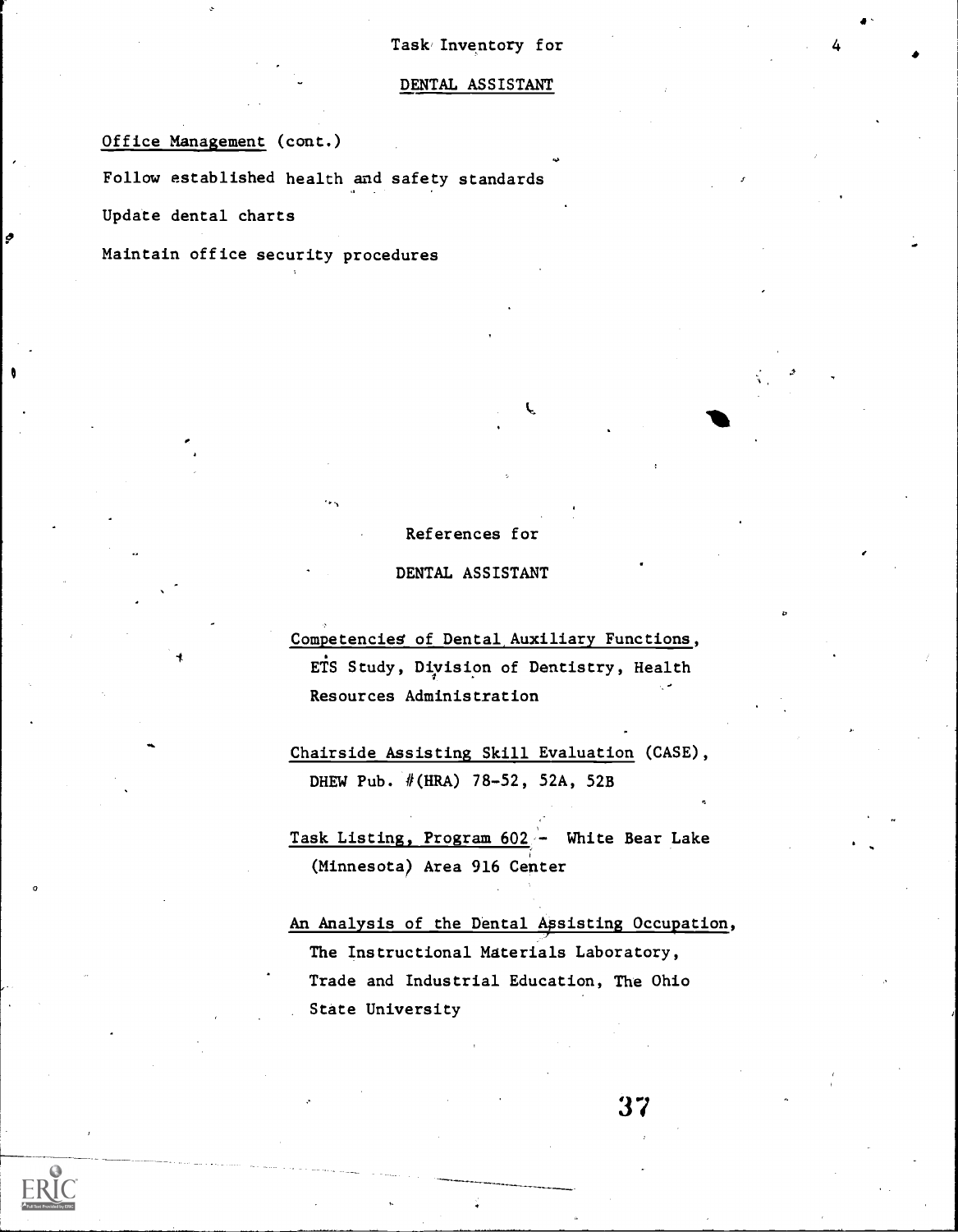## PHYSICAL THERAPIST ASSISTANT\*

## Office/Administrative Activities

Record treatment activities and progress

Schedule patients

Participate in quality assurance program

Delegate tasks

Read and interpret docsers' orders, progress notes, operative reports, as well as nurses' and social service notes

Participate in PTA student clinical internship or RPT ptudent internship

Clean office

Run errands

Treatment-Related

Discuss with doctor, and other health care members, a patient's case (problems, progress,'etc.)

Modify patient'care plans

Periodically re-evaluate patients

Initiate change in plan of care

Perform edema assessment

Assess wound condition

Recognize acute exacerbations (e.g., inflammation) or contraindi $\frac{k}{2}$ ations of treatment

75

Apply emergency'procedures

Use aseptic techniques

Apply external dressings, bandages, or supports

Use tilt table

Use wheelchair

Assist in set up and removal of EMG biofeedback equipment

Maintain equipment

\*Based on 12 interviews in the following states: California, Indiana, and Texas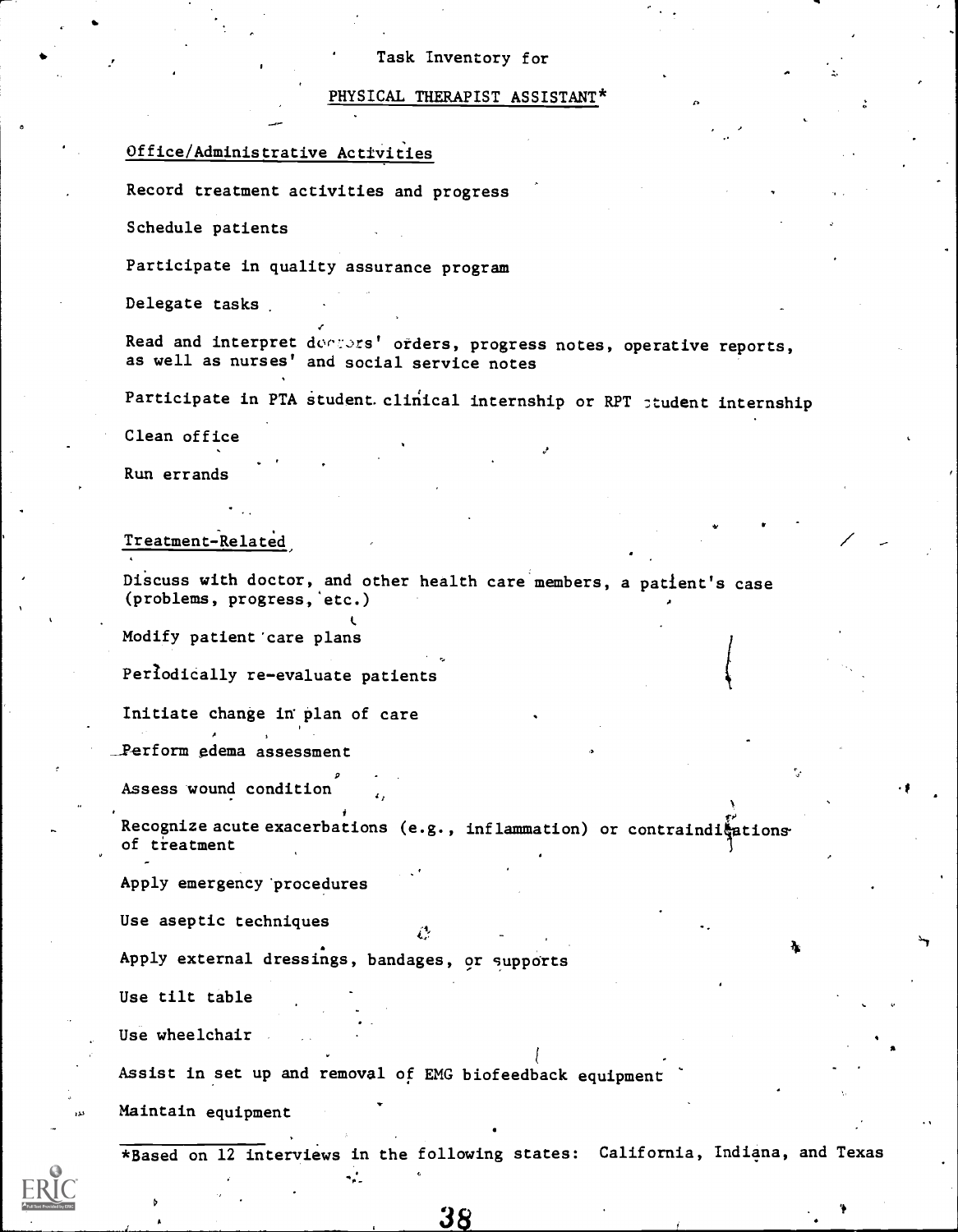## PHYSICAL THERAPIST ASSISTANT

## Massage and Exercise

Perform range of motion assessment Perform posture analysis assessment Perform manual muscle assessment Develop exercise plan of care  $\cdot$ Select techniques Set goals Select equipment Administer facilitation techniques (PNF, Bobath, Brunstrom Rood) Administer Williams' Flexion Exercise Administer back extension exercise Administer Codman's Pendulum Exercise Administer maintenance of function exercise Administer relaxation exercise Administer strength exercise Administer range of motion exercise Administer endurance exercise Administer balance and coordination exercises Administer mat exercise programs Administer peripheral mobilization techniques under supervision Administer spray,and stretch technique Administer therapeutic massage Use P. R. E. equipment Use bicycle Use bicycle ergometer v.<br>
x<sub>2</sub><br>
x<sub>2</sub><br>
x<sub>2</sub><br>
x<sub>2</sub><br>
x<sub>2</sub><br>
x<sub>2</sub><br>
x<sub>2</sub><br>
x<sub>2</sub><br>
x<sub>2</sub><br>
x<sub>2</sub><br>
x<sub>2</sub><br>
x<sub>2</sub><br>
x<sub>3</sub><br>
x<sub>3</sub><br>
x<sub>3</sub><br>
x<sub>3</sub><br>
x<sub>3</sub><br>
x<sub>4</sub><br>
x<sub>4</sub><br>
x<sub>4</sub><br>
x<sub>4</sub><br>
x<sub>4</sub><br>
x<sub>4</sub><br>
x<sub>4</sub><br>
x<sub>4</sub><br>
x<sub>4</sub><br>
x<sub>4</sub><br>
x<sub>4</sub><br>
x<sub>4</sub><br><br>x<br>
x<br>
x<br>
x<br>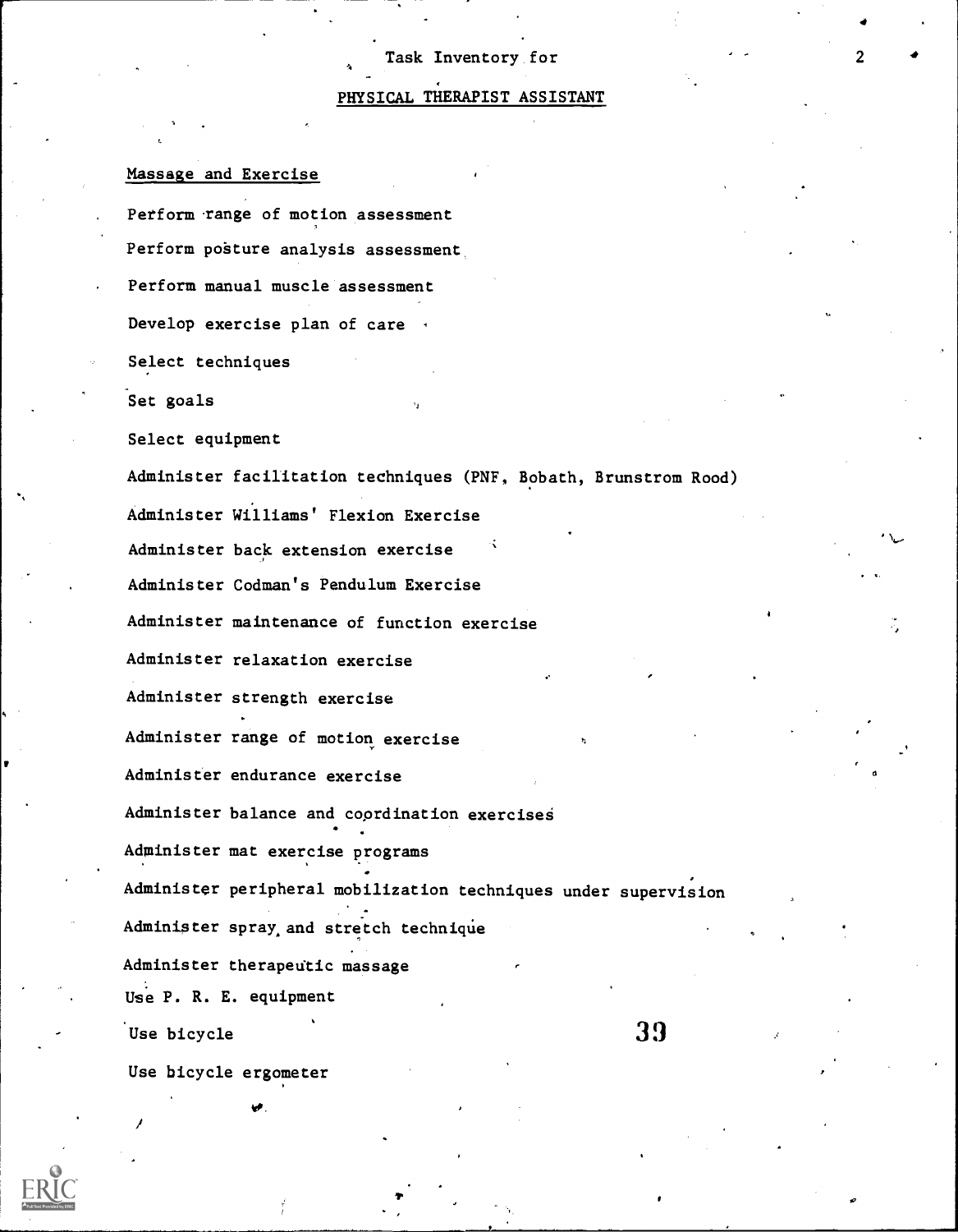#### PHYSICAL THERAPIST ASSISTANT

Physical Modalities

Administer infra-red

Administer hot packs

Administer cold therapy

Administer paraffin treatment

Administer whirlpool therapy; set whirlpool temperature

Administer shortwave diothermy

- a. set the dosage
- b. select the electrodes

Administer ultrasound

- a. set the dosage
- b. select time
- c. select patient area

Administer ultrasound with electrical stimulation

Administer electrical stimulation

- a. select current
- b. select the mode of treatment
- c. select duration of treatmeut
- d. select intensity

Administer TENS

- a. 'determine placement of electrodes
- V. determine frequency and duration
- c. regulate current

Administer mechanical traction

- a. select technique
- b. select equipment
- c. select dosage
- d. select patient area

#### Gait Training

Perform gait assessment

Develop gait training program

Develop plan of care

Set gait training goals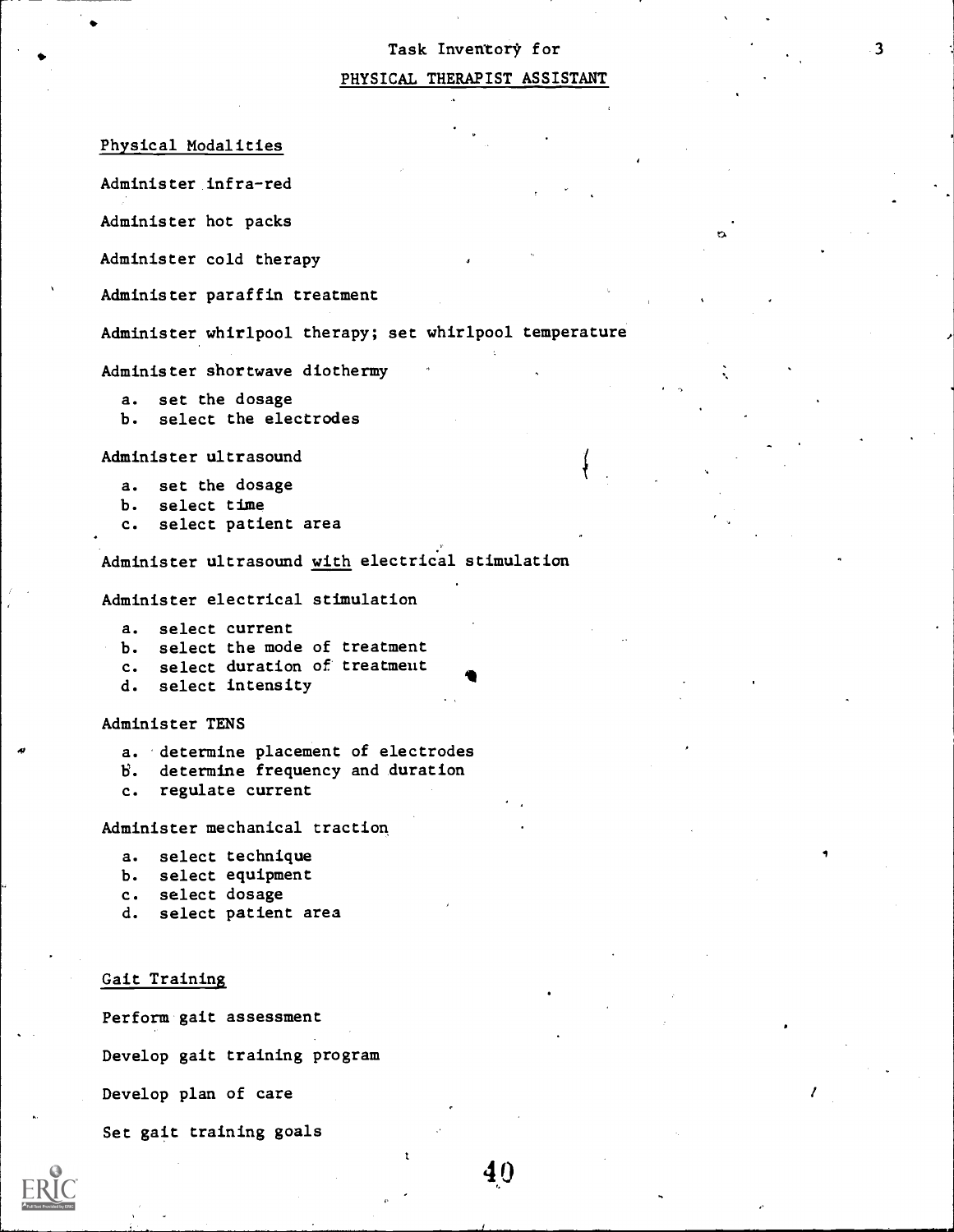## PHYSICAL THERAPIST ASSISTANT

## Gait Training (cont.)

Select techniques

Select equipment

Instruct'patients in gait training techniques

## Patient Assistance and instruction

Plan discharge (i.e., contact social worker, order appropriate equipment, contact home health agency, etc.)

Train patients to use prostheses/orthotheses

Assist patients to put on or take off prostheses/orthotheses

Transfer or position patients

Instruct patients in activities of daily living

Identify architectural barriers and suggest solutions

Instruct patients in breathing exercises

Instruct family members in patient gare

Instruct patients in home programs

## References for

4'

## PHYSICAL THERAPIST ASSISTANT

APTA publication - Competencies in Physical Therapy: An Analysis of Practice. ("Red Book.")

Copy of a draft report on a project supported by the Bureau of Health Manpower of the Public Health Service - carried out by the APTA.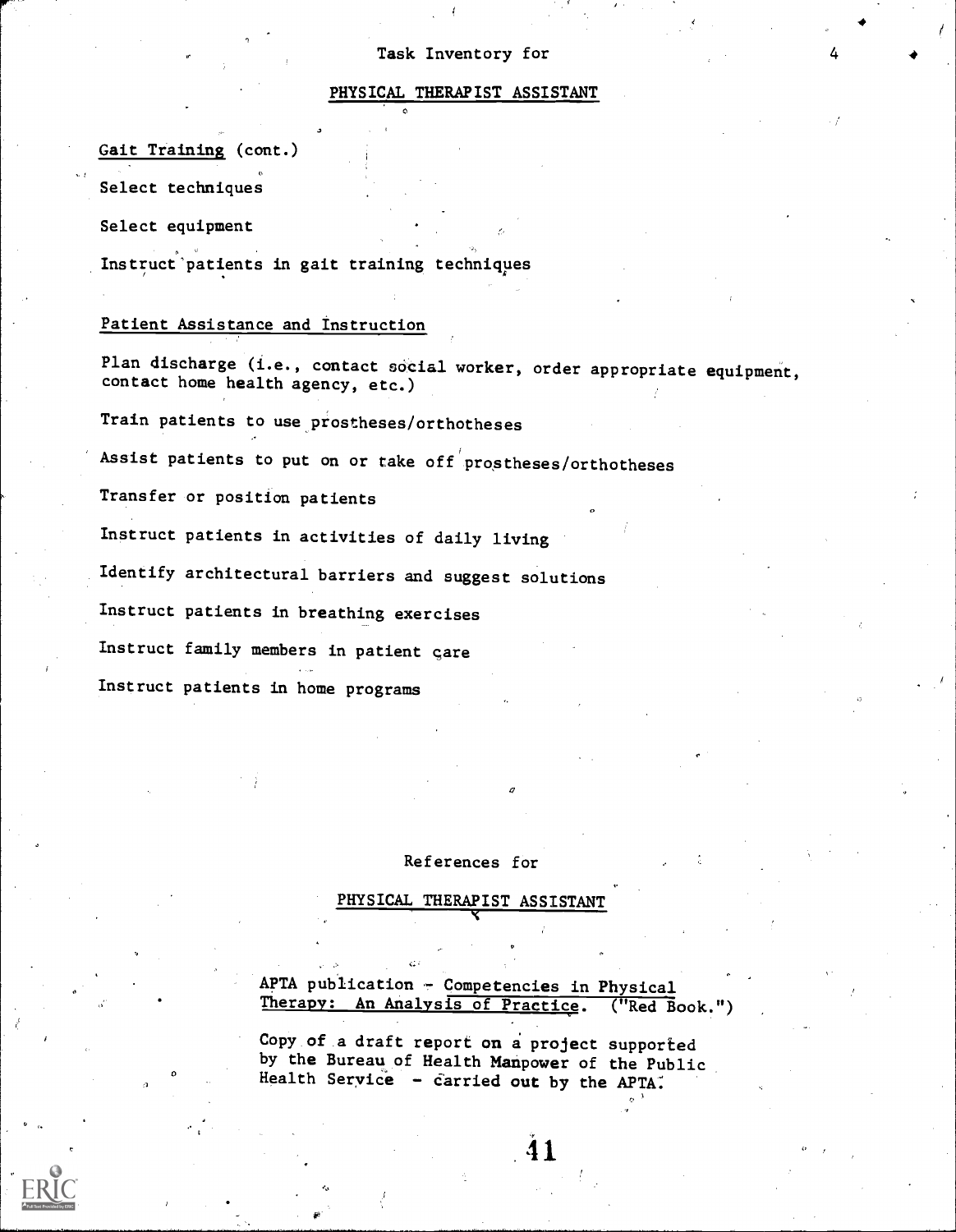## Task Inventory for Fashion/Fabric Sales and Sewing\*

#### APPAREL SALES

## General Information.

Help customers reach buying decisions (for "line of figure," fit, style, etc.)

Help customers locate sizes

Instruct customers on care of garment materials

Assist customers in finding apparel and accessories

Help coordinate apparel and accessories for customers

Suggest ways to wear accessories

Assist customers in trying on garments

Provide information about current fashions and. colors

 $\mathbf{Q} = \mathbf{Q} \times \mathbf{Q}$ 

Identify fiber content of materials for customers

Check garment on individual for proper. fit

Describe quality of workmanship for customers

Coordinate garments suitable for specific occasions

Answer customers' questions about merchandise trends and sizing variations

Measure customers

Analyze fitting problems of customers

Offer suggestions for desirable alterations

Chalk-mark or pin garments for alterations

Estimate alteration costs.

Determine pick-up date for altered garments

Prepare a tag'indicating alterations

Prepare claim checks

Take orders for layaway items

Package customers'. purchases

\*Based on 17 interviews in the following states: California, Georgia, Illinois, Missouri, and Rhode Island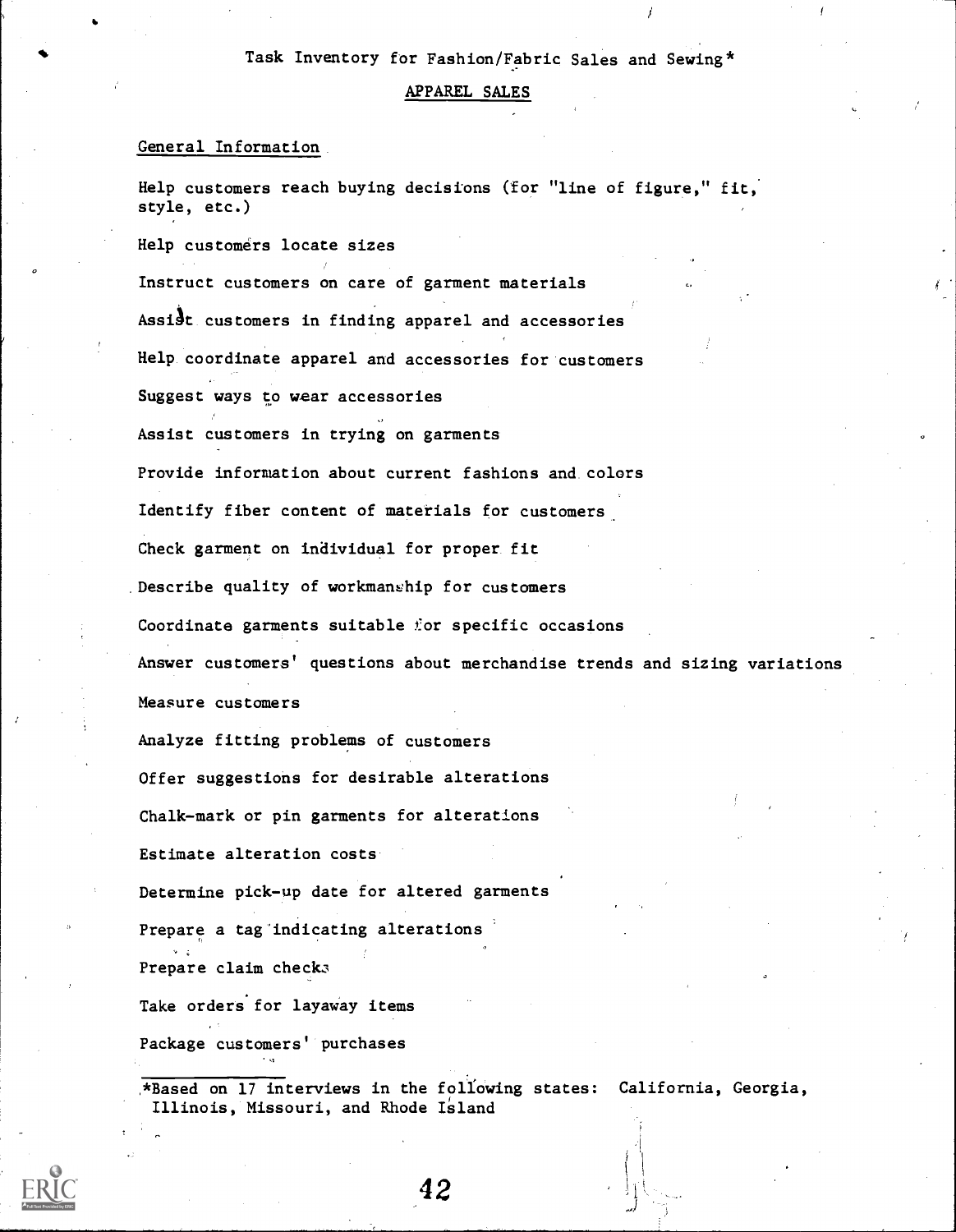## Task Inventory for Fashion/Fabric Sales and Sewing

4

 $\epsilon$ 

#### APPAREL SALES

## Sales

Operate cash register Screen checks for correctness Approve/obtain approval for checks Verify/obtain authorization on charge cards Process charge cards Handle returns and complaints Identify ordering needs from stock turnover Take inventories and stock counts Receive and check merchandise deliveries Price-mark merchandise Restock shelves and racks Keep stock orderly Assist in maintenance of store and storage rooms Plan window and interior displays Set up and maintain displays

#### Management

Implement plans to reduce stock shrinkage (shoplifting) Select items for retail advertising Coordinate out-of-store advertising with store displays Determine design trends to be carried by store Design fashion program for the store Buy apparel for the store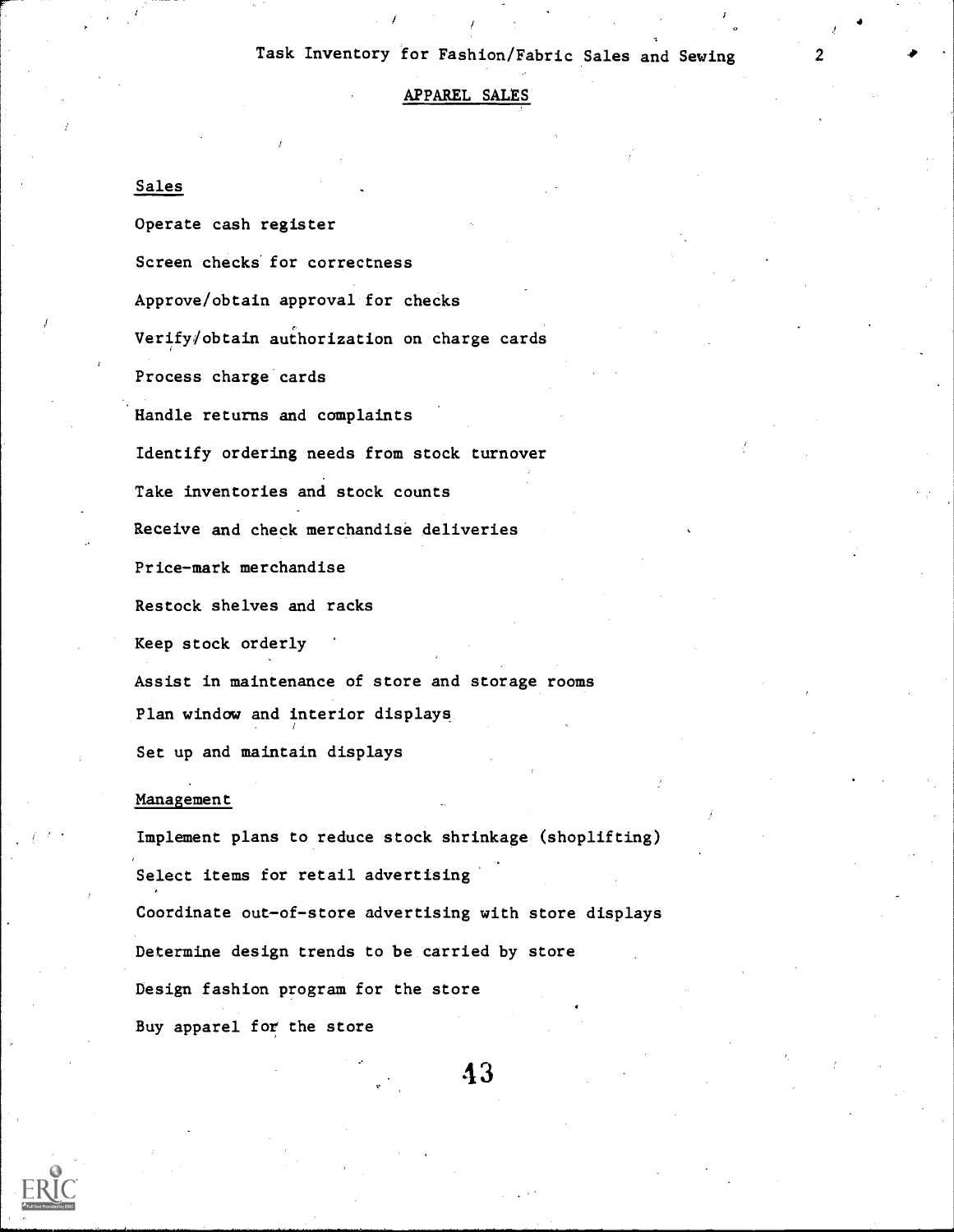## Task Inventory for Fashion/Fabric Sales and Sewing

#### FABRIC SALES

## General Knowledge

Explain information on hang tags and fabric bolts (for shrinkage, stretching, ironing, wearing, care, etc.) Discuss features and qualities of fabrics with customers Explain how to prevent colors from running Calculate amounts of fabric required by customers Measure and cut fabrics and trims Answer questions about construction technqiues Interpret charts and graphs on sizing .Locate patterns for customers Determine correct pattern sizes for customers by: a. actual measurement b. commercial pattern sizes Advise customers on appropriate underlinings and lining fabrics Advise customers on notions needed for specific garments Point out types of notions available Point out types of interfacings and linings available Provide information about current fashions and colors Answer customers' questions about merchandise trends and sizing variations Take orders for layaway items

Package customers' purchases

#### Sales

Operate cash register Screen checks for correctness Approve/obtain approval for checks Verify/obtain authorization on charge cards Process charge cards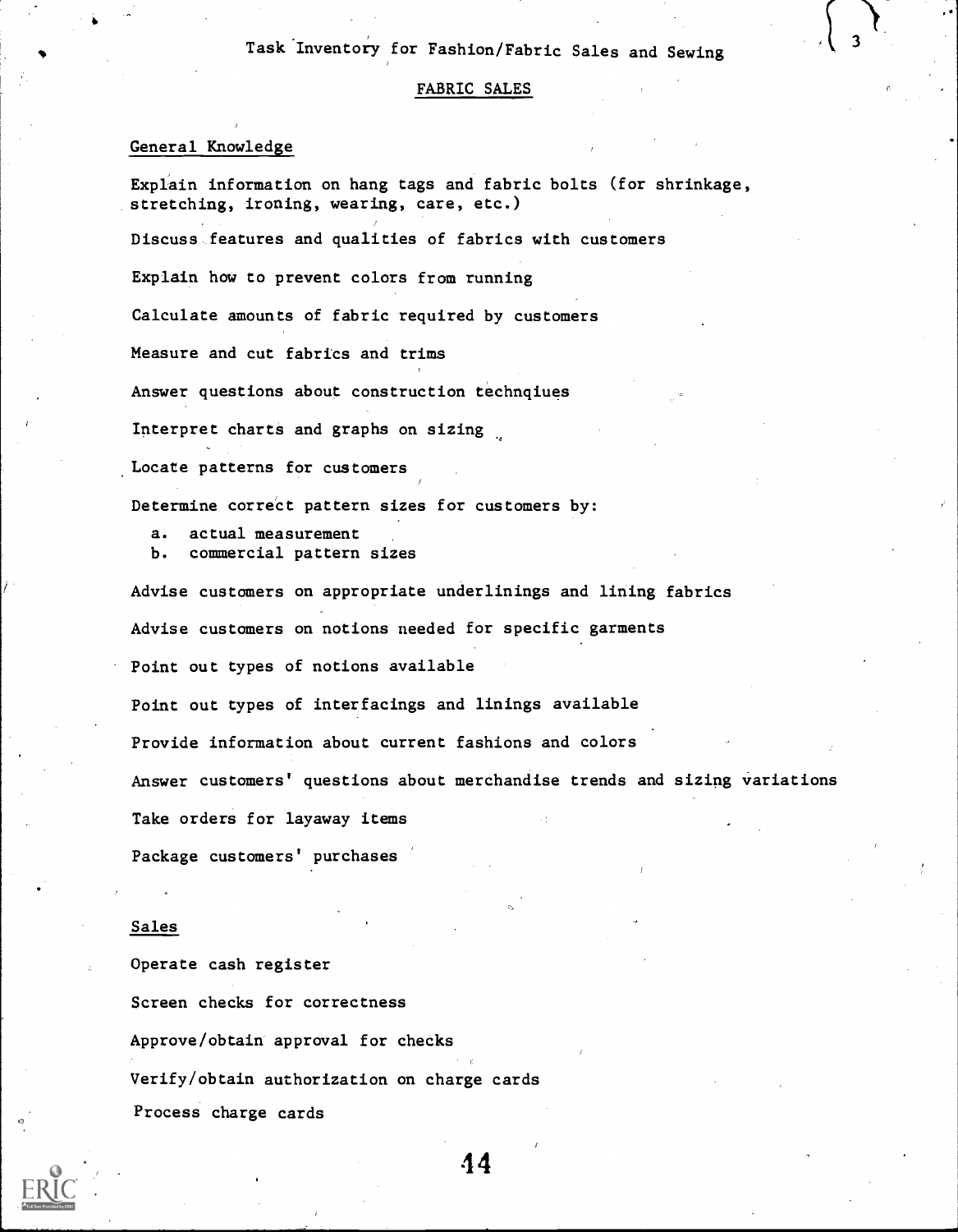# FABRIC SALES

Sales (cont.)

Handle returns and complaints

Identify ordering needs from stock turnover

Take inventories and stock counts

Receive and check merchandise deliveries

Price-mark merchandise

Restock shelves and racks

Keep stock orderly

Assist in maintenance of store and storage rooms

Plan window and interior displays

Set up and maintain displays

#### Sewing

Scale patterns up or down in size Mark and label pattern Adjust patterns for figure irregularities Lay out pattern pieces Sew seams within prescribed tolerances Apply interfacing, lining, interlining, and backing to garments Form and stitch pleats Sew on zippers

Alter the following for proper fit:

a. crotch b. side seams c. waist line d. pants length e. hem length f. sleeve g. shoulder h. bust

45

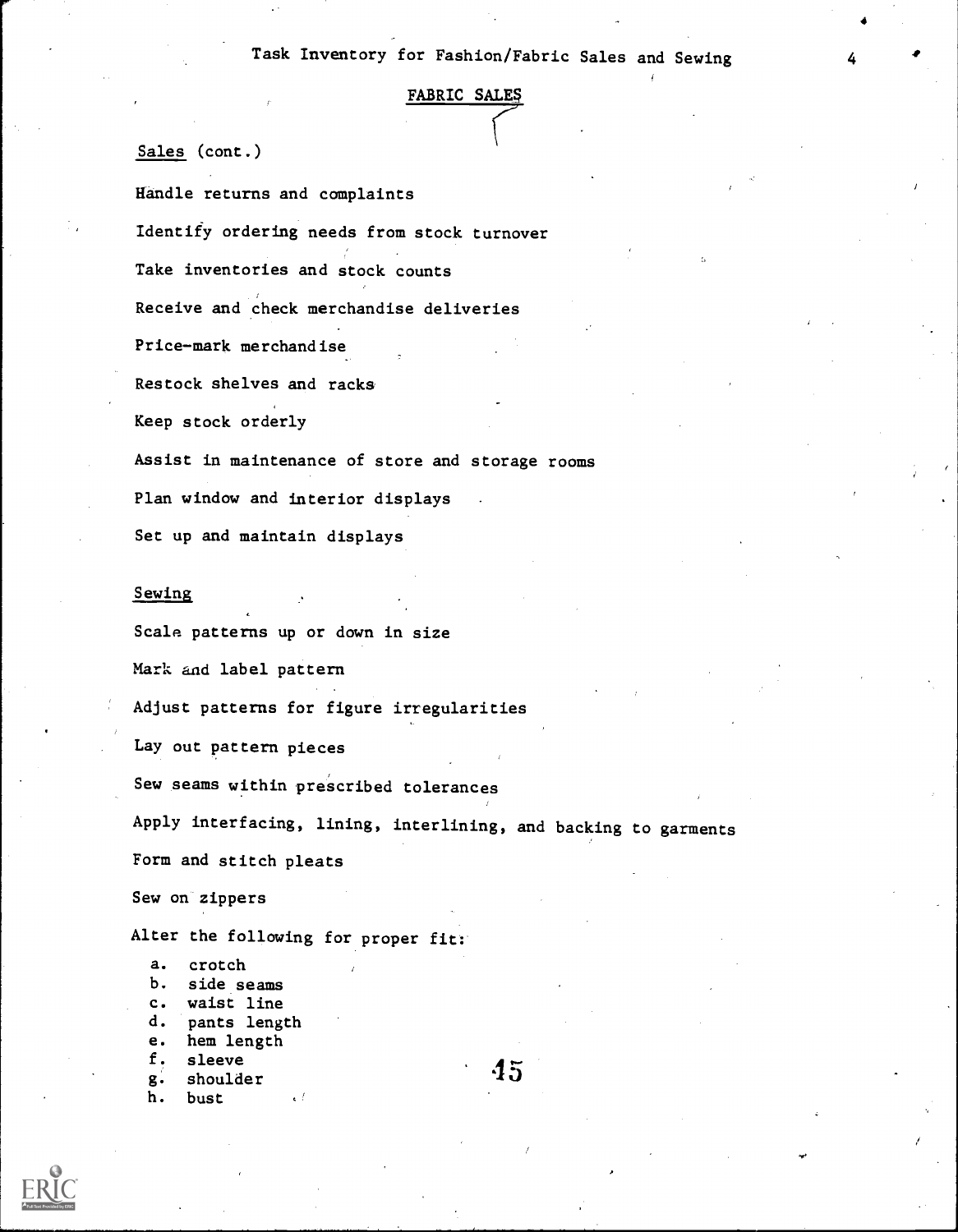## FABRIC SALES

## Sewing (cont.)

Repair and replace:

- a. zippers
- b. pockets
- c. buttonholes
- d. belt loops
- e. linings

## Management

Implement plans to reduce stock shrinkage (shoplifting)

Select items for retail advertising

Coordinate out-of-store advertising with store displays

Determine design trends to be carried by store

Design fashion program for the store.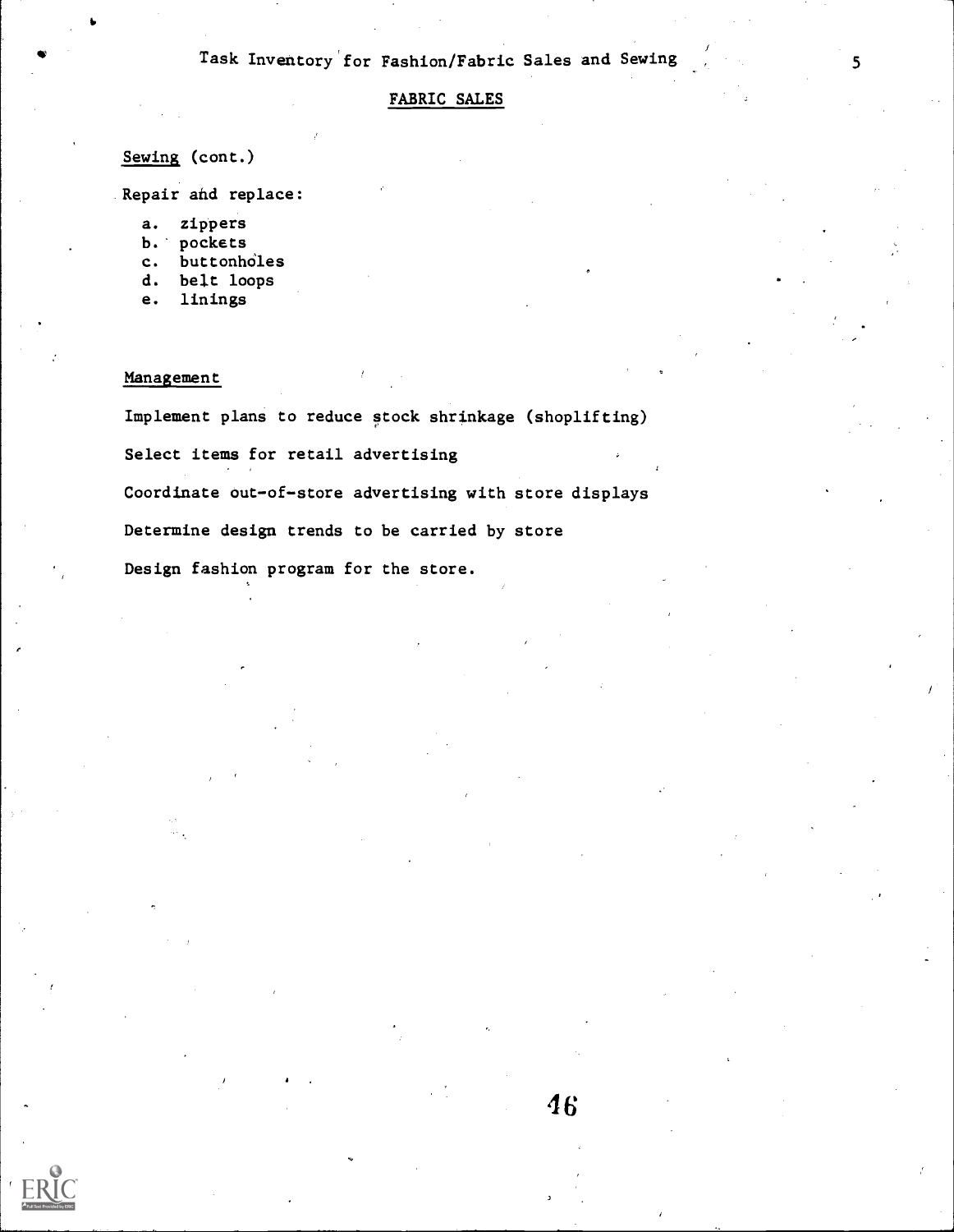## Task Inventory for Fashion/Fabric Sales and Sewing

4

## CUSTOM SEWING

## General Fashion Knowledge

Feature and qualities of fabrics How to prevent colors from running Calculate amounts of fabric required Measure and cut fabrics and trims Construction techniques Interpret charts and graphs on sizing

Locate patterns

Determine correct pattern sizes by:

a. actual measurement b. commercial pattern sizes

Select appropriate underlinings and lining fabrics; interfacing \* Select notions needed for specific garments Information about current fashions and colors Identify fiber content of materials

#### Sewing

Scale patterns up or down in size

Mark and label pattern

Adjust patterns for figure irregularities

Prepare fabrics for cutting (preshrinking, etc.)

Lay out pattern pieces

Sew seams within prescribed tolerances

Press garment details during construction

Apply interfacing, lining, interlining, and backing to garments

47

Form and stitch pleats

Sew on zippers

Press finished garments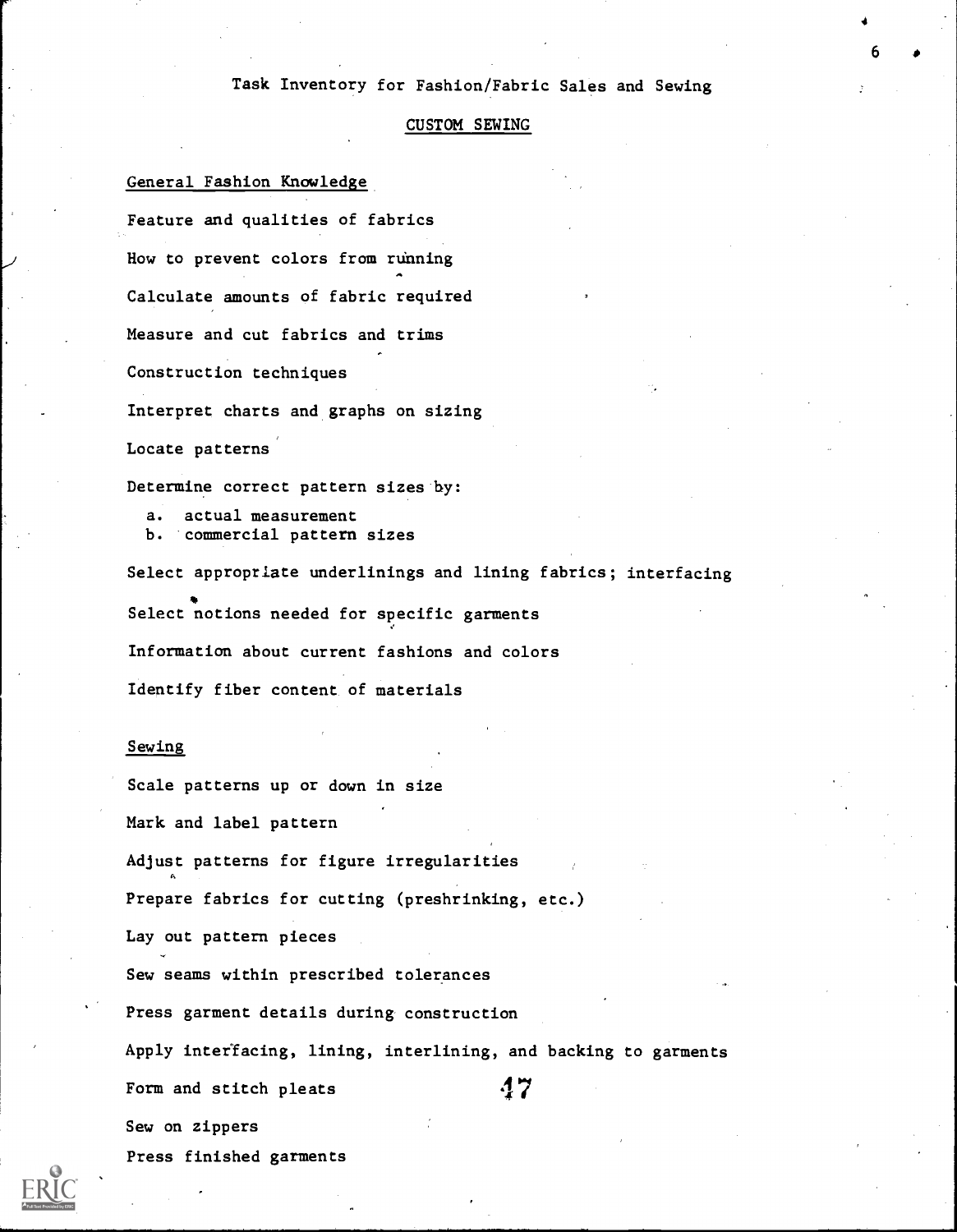## Task Inventory for Fashion/Fabric Sales and Sewing <sup>7</sup>

CUSTOM SEWING

Sewing (cont.)

Measure and fit garments

Analyze fitting problems

Chalk-mark or pin garments for alterations

Estimate alteration time and costs

Alter the following for proper fit:

- a. crotch
- b. side seams
- c. waist line
- d, pants length
- e. hem length
- f. sleeve
- g. shoulder
- h. bust

Repair and replace:

- a. zippers
- b. pockets
- c. buttonholes
- d. belt loops
- e. linings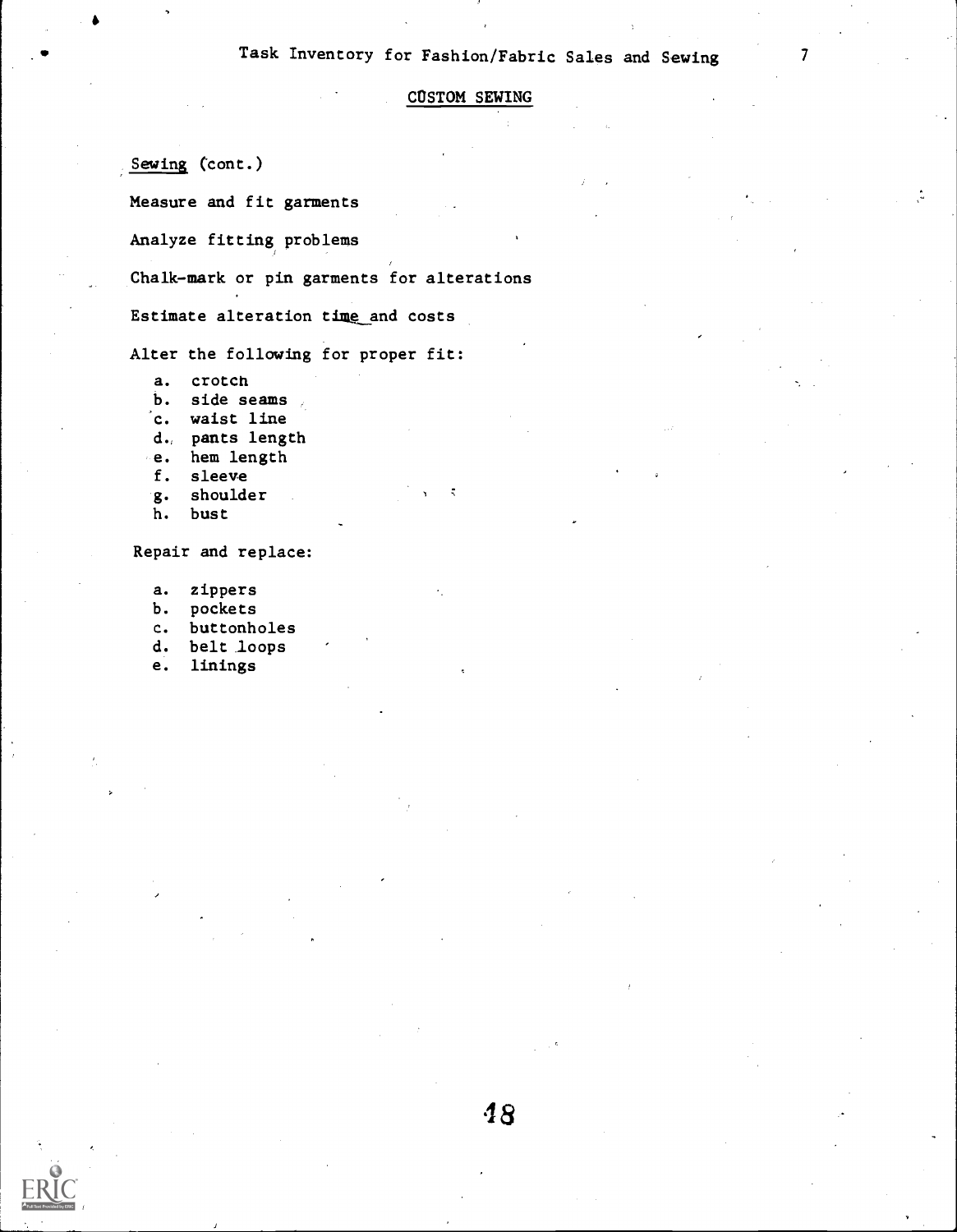## References for

## FASHION/FABRIC.SALES AND SEWING

Area 916. Test 1 800-806. Recognize Women's Ready-to-Wear Products. (Task #750)

Iowa State University (Irene Beavers). Development of Standards for Textiles and Clothing. (Postsecondary programs)

-

Texas Education Agency. Approved Occupations for Home Economics Cooperative Education Programs in Texas. Clothing/Fashion Design Guidebook. APparel and Accessories Careers.

HEW (Irene BeaVers). Final Report: Standards for Textiles and Clothing. (Postsecondary programs)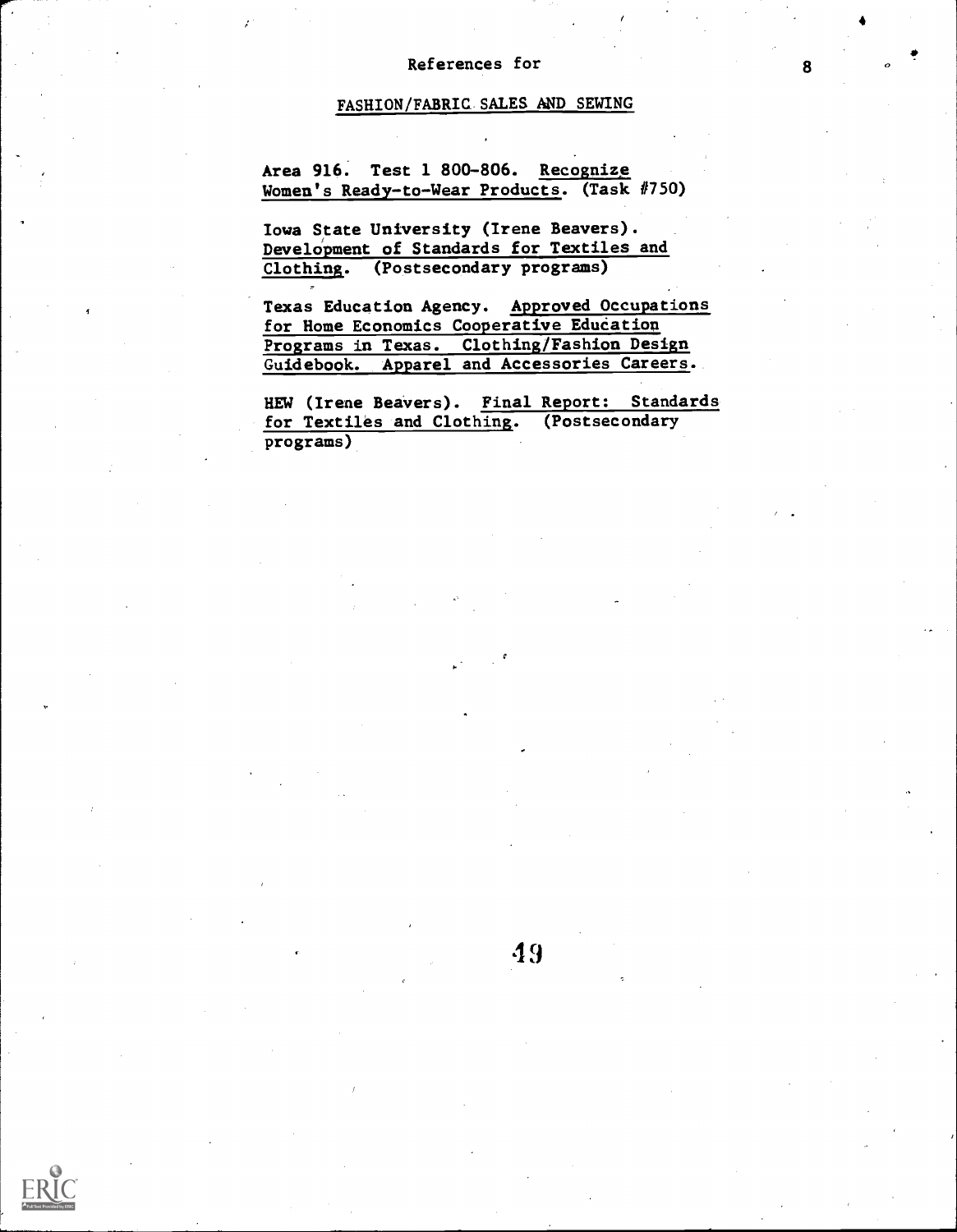## RESTAURANT SERVICE (WAITER, WAITRESS, CASHIER)\*

## Dining Room Activities

Help maintain dining room appearance Handle customer complaints Answer telephone Greet and seat guests Provide menus and answer inquiries about menu items Suggest menu items Take guests' orders and turn in orders Load and carry trays Serve courses in correct sequence Use appropriate serving procedure Write checks (tabs) and thank guests Clear tables and wipe off chairs Clean ashtrays and condiment holders Respond to guests' requests

## Prepare:

- b. salads
- c. sandwiches
- d. beverages

Portion food onto plates

Use:

- a. coffee urns
- b. roll warmers
- c. mixers
- d. refrigerators
- e. freezers
- f. steamers
- g. beverage dispensers
- h. serving carts/trays

\*Based on 14 interviews in the following states: Alabama, California, Illinois, Massachusetts, New York, Pennsylvania, and South Carolina

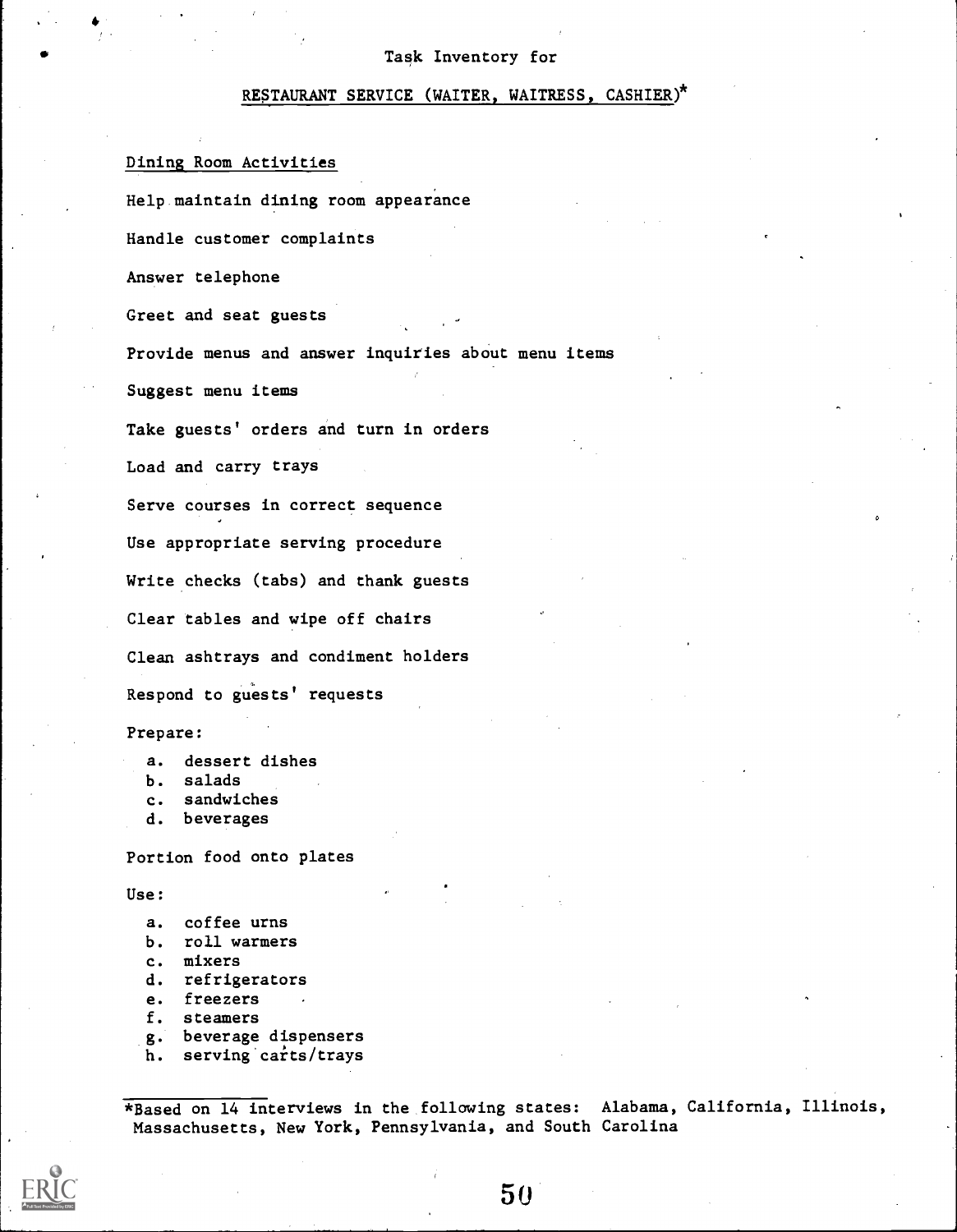## RESTAURANT SERVICE (WAITER, WAITRESS, CASHIER)

Dining Room Activities (cont.) '

Set up station

Restock station

Clean station

Restock condiments on tables

Restock clean dishes and flatware

Restock ice

Set up back bar or side stand

Set up salad bar

Fold napkins

Arrange and clean menus

Fill beverage dispensers

Place decorations in serving areas

Requisition supplies

## Cashier.Activities

Prepare cash drawers Accept payments Operate cash register Write and add checks (tabs) Process credit card sales Authorize customers' checks'and process Compute tax Verify cash in drawer Verify amount of restaurant checks (tabs) Prepare customer receipts

51

g.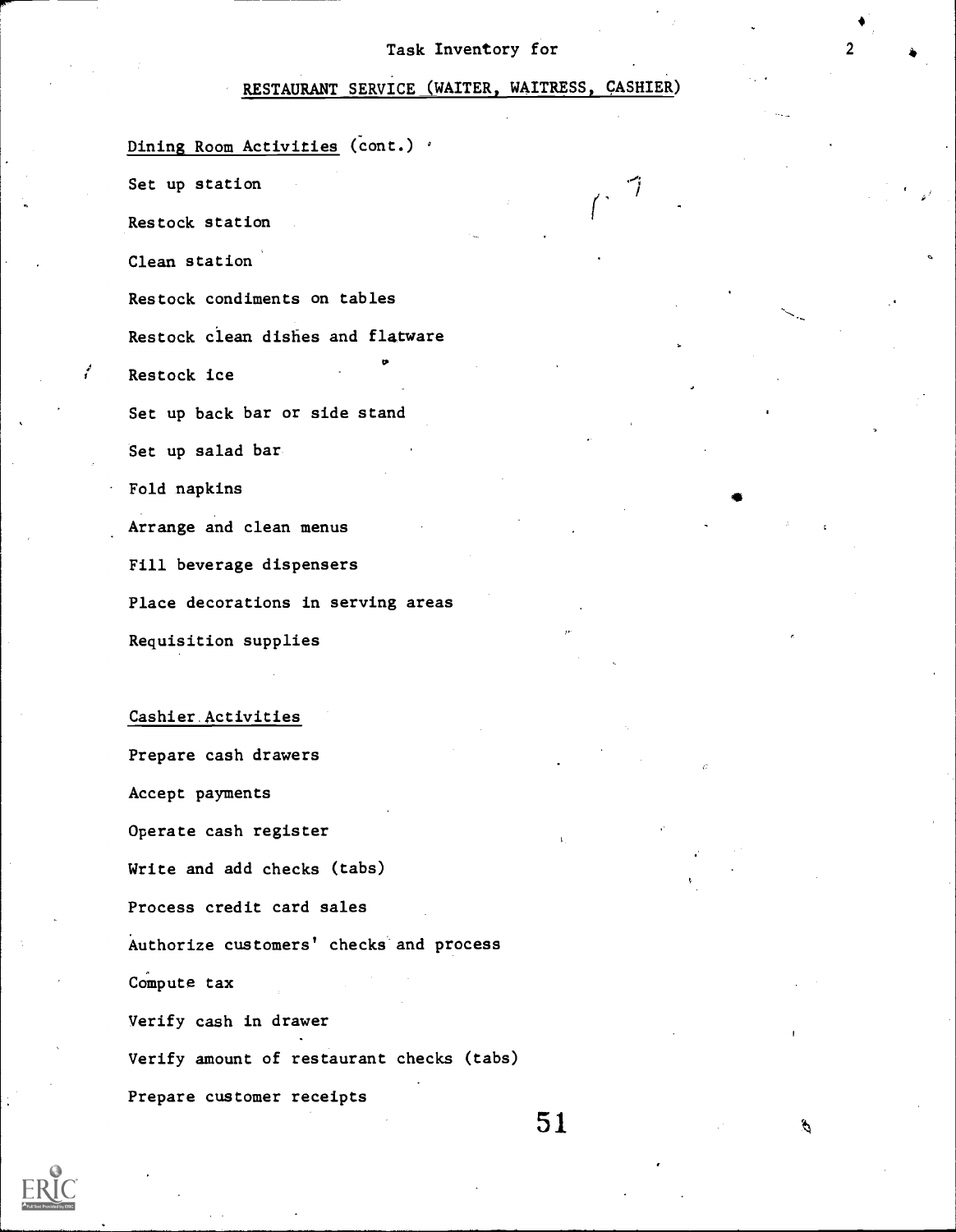S.

,

## RESTAURANT SERVICE (WAITER, WAITRESS, CASHIER)

Cashier Activities (cont.)

Process credit card tips

Prepare deposits

Prepare shift report

Sanitation and Safety (Knowledge of)

Report equipment needing repairs

Maintain personal hygiene

Keep bustrays empty

Follow procedures to prevent spoilage or contamination of foods

Sanitize surface areas

Sanitize equipment

Check and clean rest rooms

Apply emergency procedures:

a. exit directories for guests b. fire extinguishers c. first aid

, Check for and report presence of insects and rodents

Report and correct hazards

Assist handicapped guests

Report and store or dispose of damaged merchandise

Check shelf life of food items

## General Restaurant Knowledge

Perform periodic inventories and take stock counts

Perform inventory spot check

Check production sheets

Establish pilferage controls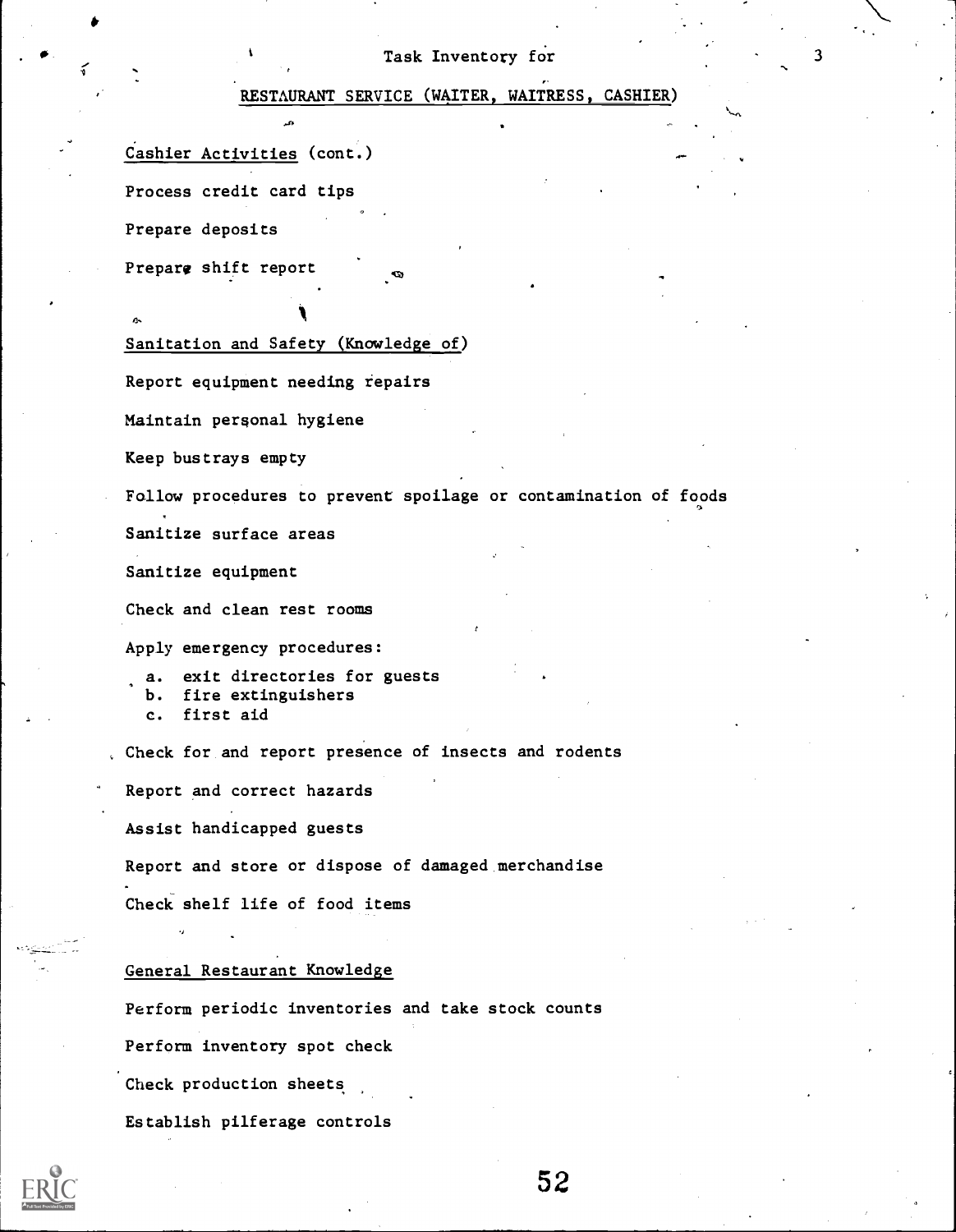4

## RESTAUARANT SERVICE (WAITER, WAITRESS, CASHIER)

General Restaurant Knowledge (cont.) Predict quantities to be purchased Select fresh produce Calculate food costs Calculate size and number of servings per case Develop purchasing system Check quality of purchased food

## Supervisory Functions

Ensure use of standardized recipes Establish good employee relations Establish good customer relations Establish waste controls Give instruction in proper service Conduct inspections of ongoing service Develop menu planning system Prepare labor cost summary Conduct a meal count Gather information on competitive market conditions Schedule food preparation Schedule personnel Prepare a food cost summary

53

^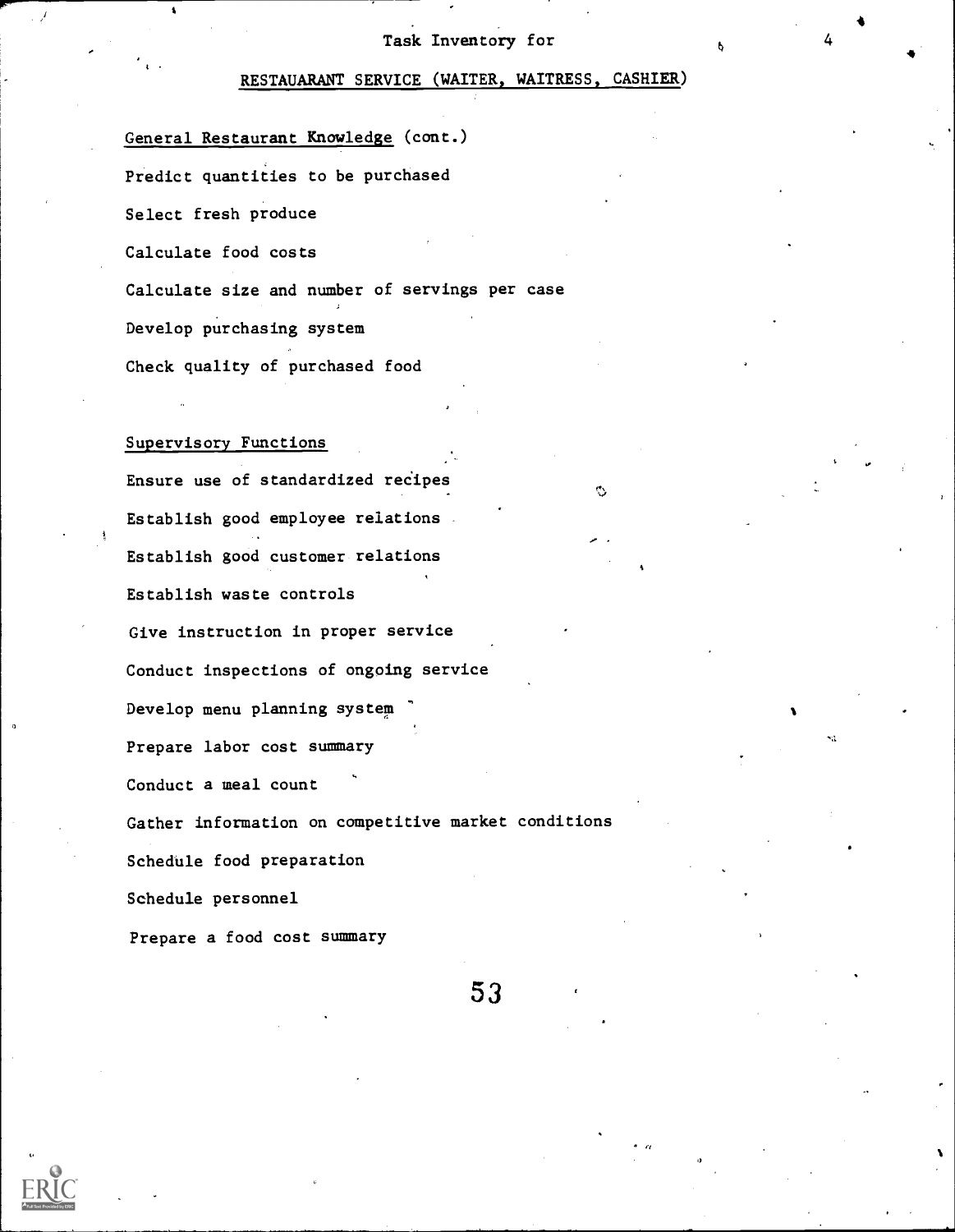## References for 5

## RESTAURANT SERVICE (WAITER, WAITRESS, CASHIER)

Curriculum: Food Service Production and Service, Mid-America Vocational Curriculum Consortiup (MAVCC), Stillwater, Okla.

Occupational Analysis: Food Service, Colorado State Univ., Ft. Collins, (Publication #0A23)

Food Service Aid - White Bear Lake (Minn.) Area 916 Center

Exploration of Food Management.Production and Services Occupation: Performance Objectives and Criterion Measures, Duval County School Board, 1975 (ED 193-965)

Occupational Food Service Education: A Competency-Based Articulation Model, Southwest Wis. Voc.-Tech. Institute, 1976

Vocational Education Program Courses Standards (Food Service), Florida Dept. of Education, July 1979

,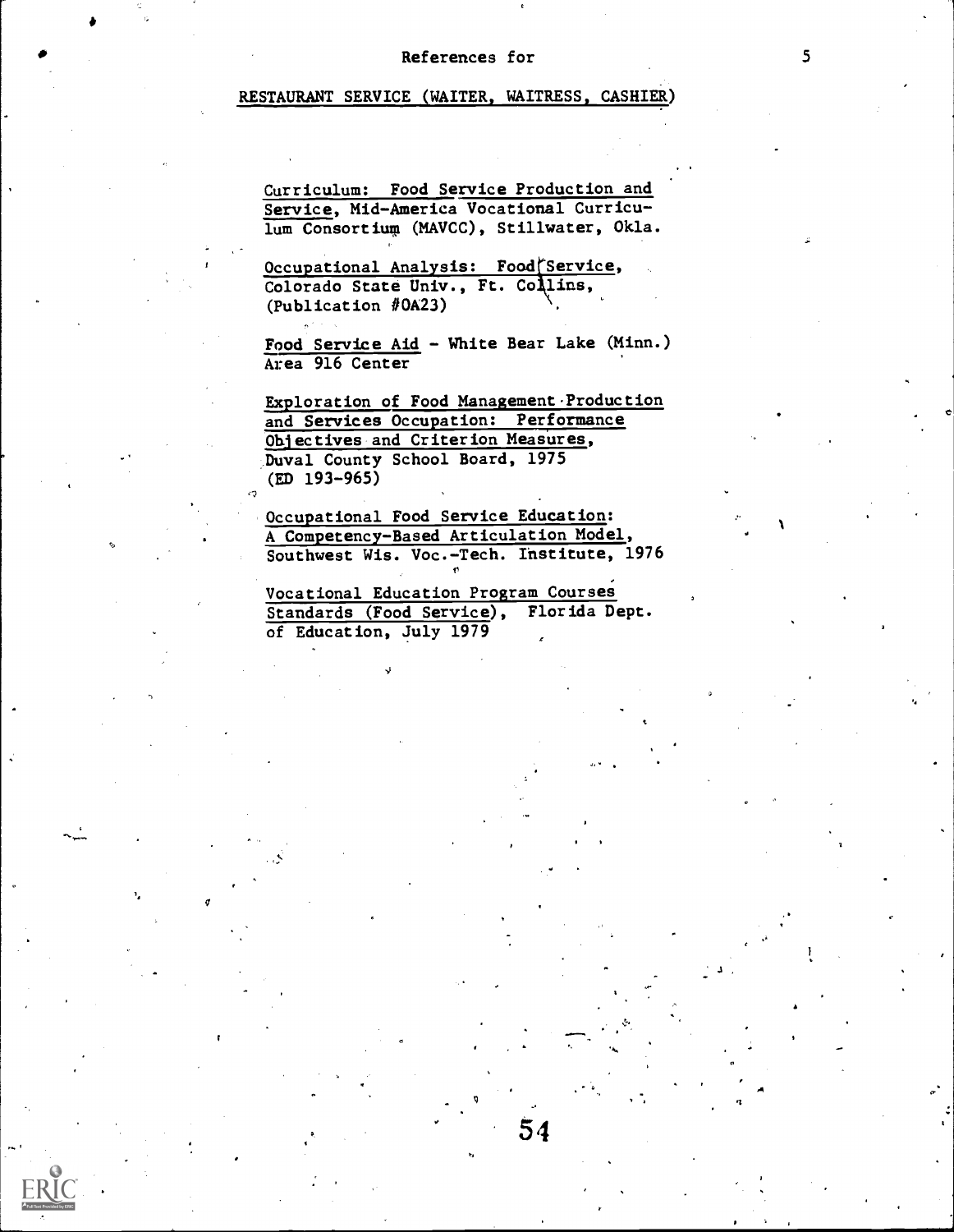## ELECTRONICS TECHNICIAN<sup>\*</sup>

f

## Using General Purpose Test Equipment

Oscilloscopes

Volt-ohmmeters

Function generators

Frequency counters

Resisiance decade boxes

Capacitance decade boxes

Power supplies

Transistor testers

Using Hand Tools

Soldering irons

Wire strippers

Crimping tools

Sidecutters

Long nose pliers

Hand drills

Wire wrapping tools

Solder suckers

Solder wicks

Heat sinks

Alignment tools

## Troubleshooting

Perform visual inspections

Analyze symptoms

Utilize calibration procedures to isolate faults

 $\overset{\circ}{\mathtt{Utilize}}$  test procedures to isolate faults

\*Based on 16 interviews in the following states: California, Florida,Massachusetts, Maryland, and Tennessee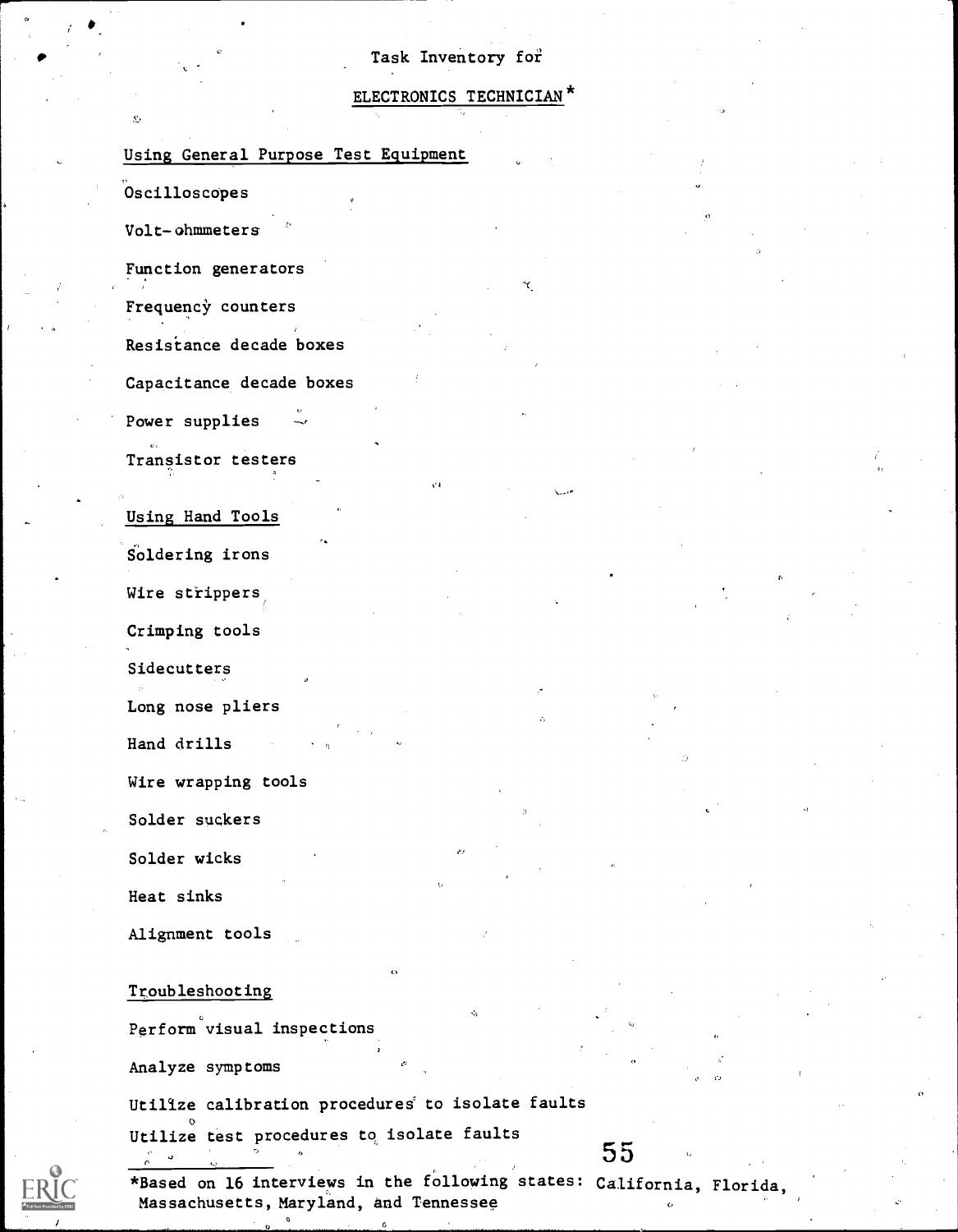#### ELECTRONICS TECHNICIAN

**C** Contract of the Contract of the Contract of the Contract of the Contract of the Contract of the Contract of the Contract of the Contract of the Contract of the Contract of the Contract of the Contract of the Contract o

Troubleshooting (cont.)

Isolate faults by tracing and injecting signals Isolated faults to module levels Analyze voltage and current measurements Analyze resistance measurements Analyze analog circuitries Analyze digital circuitries Trace circuits to identify and isolate faults Conduct in-circuit tests of components Substitute components to isolate faults Isolate faults to component levels

Selecting and Replacing Components

Resistors

Capacitors'

Inductors

Discrete semi-conductor devices

Transformers

Diodes

Transistors

Display devices

## Fabricating Electronic Equipment

Identify random access memories (RAMs) Identify read only memories Identify integrated circuits Follow written and oral instructions Identify electronic components Select electronic components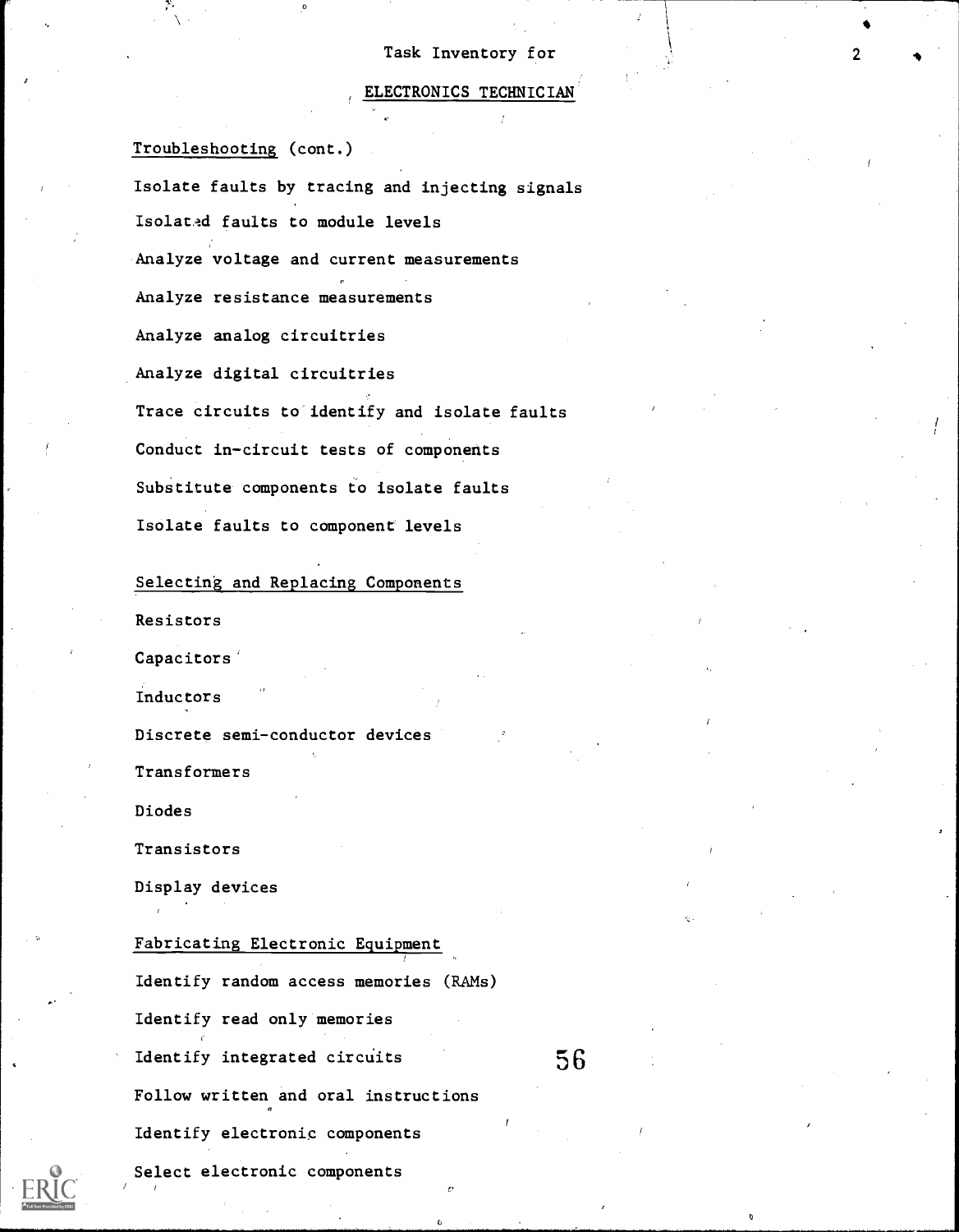## ELECTRONICS TECHNICIAN

Fabricating Electronic Equipment (cont.) Handle electronic components Prepare basic mechanical drawings Use appropriate types of solder. Apply basic electronic construction techniques Use general purpose test equipment Make appropriate adjustments Clean units Do performance evaluations Use appropriate tools Make appropriate adjustments Repair printed-circuit boards Replace defective components Lubricate units under repair Clean units under repair

## Calibrating Electronic Equipment

Follow manufacturer's calibration procedures Use specified general purpose test equipment Locate components

Make designated adjustments

Document calibration data

## General Knowledge and Procedures

Adhere to company policies and procedures

Communicate with peers

Communicate with management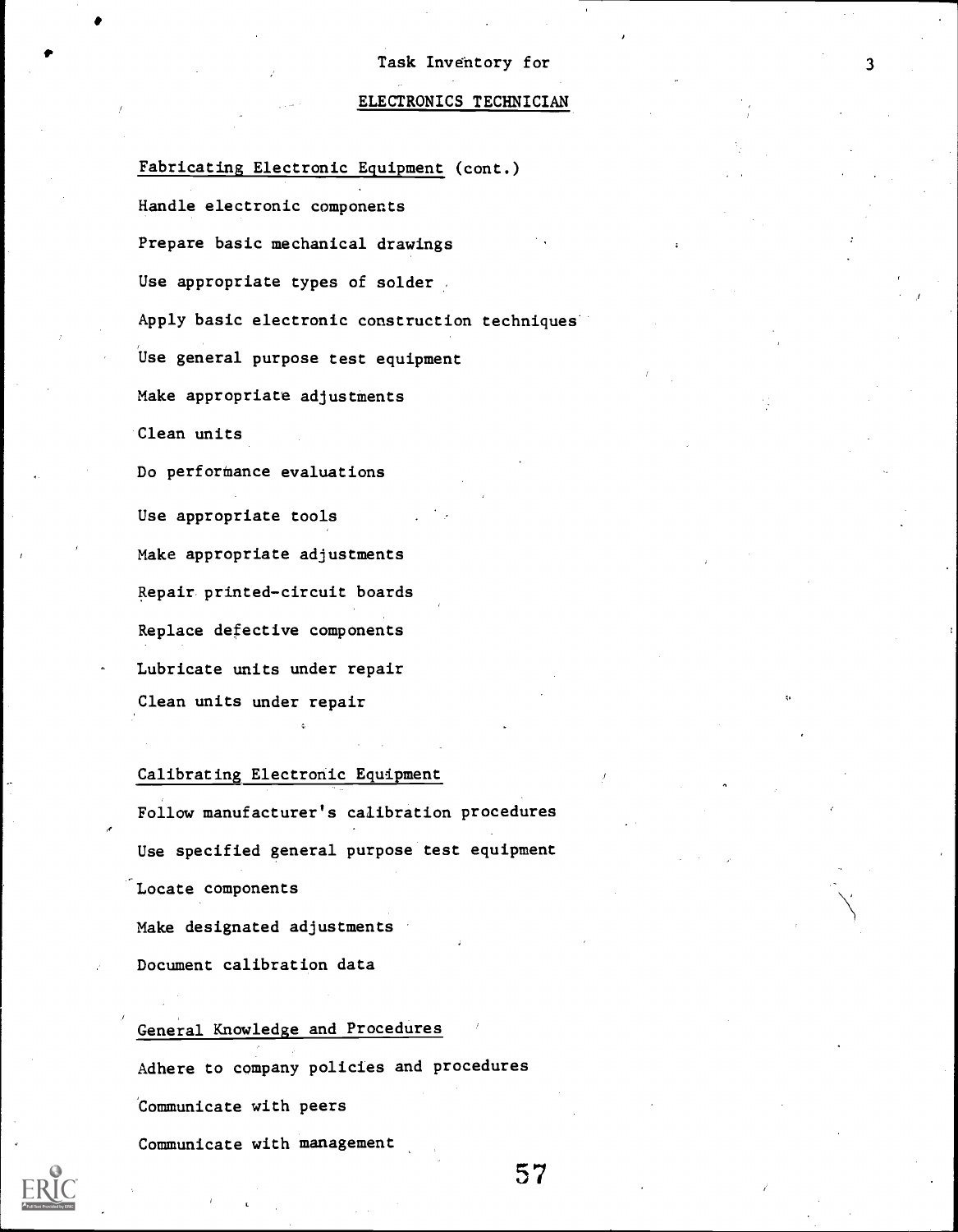## ELECTRONICS TECHNICIAN

General Knowledge and Procedures Maintain technical competencies Use technical terminologies Keep accurate records Interact with computer terminals Adhere to established safety standards Perform general purpose mathematic and electronic calculations Read schematics Follow prescribed test procedures Use specified test equipment Interpret test results Accept or reject equipment Document test data

## References for

#### ELECTRONICS TECHNICIAN

Occupational Analysis: Electronics Technician

(Entry Level), Colorado State Univ., Ft. Collins (Publication #0A17)

Electronics Technican Task Analysis, Instructional Learning Systems, State Dept. of Education, Oregon

Program Description (Electromechanical Technology and Electronics Technology), State Dept. of Education, Florida

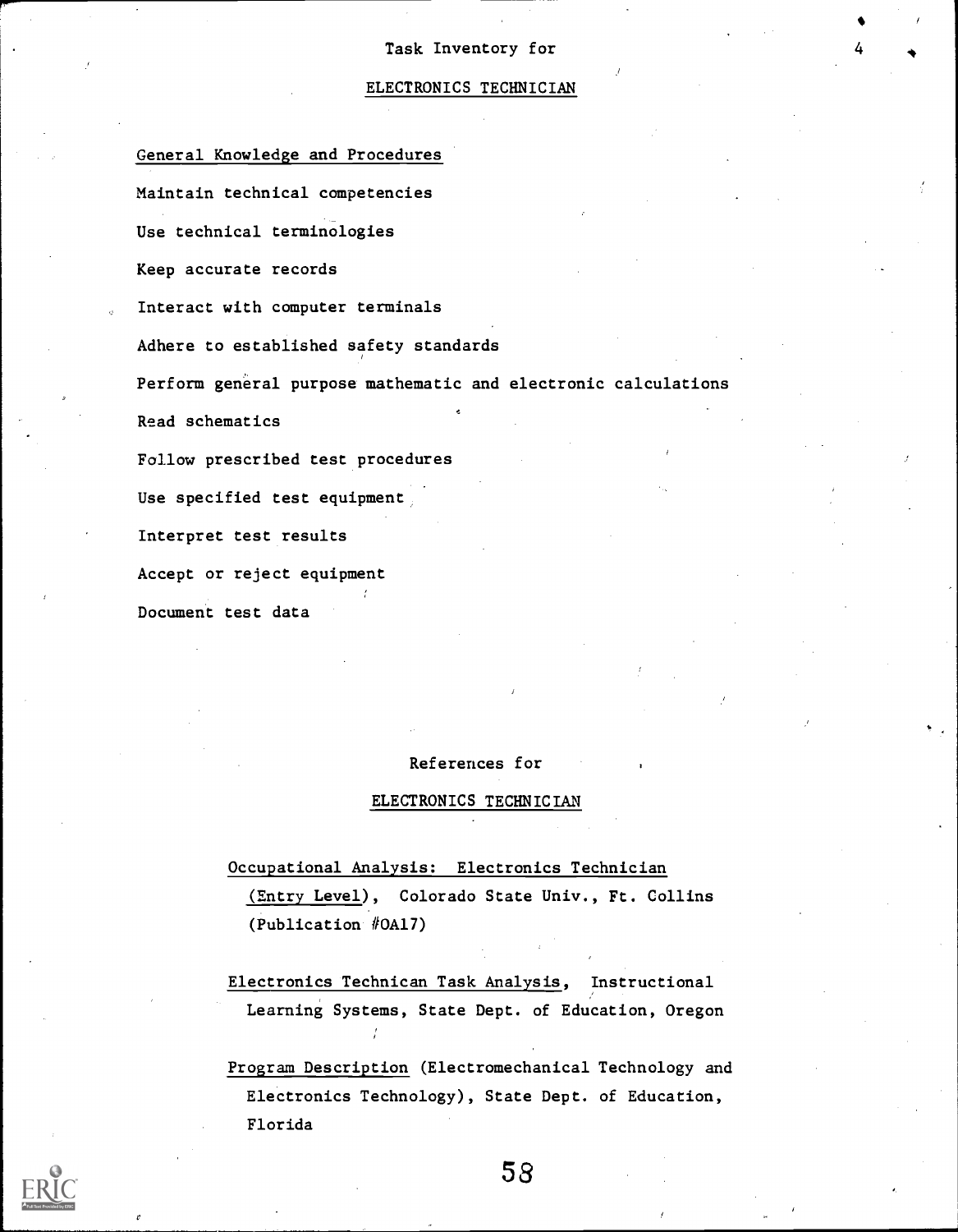## WASTEWATER TREATMENT TECHNICIAN WATER TREATMENT TECHNICIAN \*

#### Plant and Equipment Operation

Unload and store chemical additives

Maintain reservoir elevation at specified levels

Load chemical additives into chemical feeding machine

Set dial settings on chemical feeders

Determine if backwashing is needed

Initiate reverse flow of water through filter

Adjust water flow

Measure water pressure

Operate:

```
a. chlorination systems
```
- b. heating apparatus (to prevent freezing during cold weather)
- c. unloading equipment (cranes, forkilizs, etc.)
- d. mechanical grit removal unit

e. centrifugal and/or positive displacement pumps

f. flow measurement devices

g. pretreatment units (chemical addition)

- h. coagulation and flocculation units
- i. mechaniéally cleaned settling tanks
- j. Imhoff settling tanks
- k. sludge collector and skimmer
- 1. sludge wasting equipment
- m. aerobic digester
- n. sludge.removal equipment
- o. sludge press
- P. density meters

#### Keeping Records

Keep clerical information pertaining to:

- a. daily water production
- b. amount of water treated
- c. amount of water pumped
- d. accumulated rainfall
- e. chemical and bacterial tests initiated
- f. pounds of chemical used
- g. average hours of filter runs
- h. maintenance performed<br>i. time keeping for the state of the state of  $59$
- 

Record raw water instrument'readings at iptake station or treatment plant



\*Based on 13 interviewa in the following states: California, Florida, and Massachusetts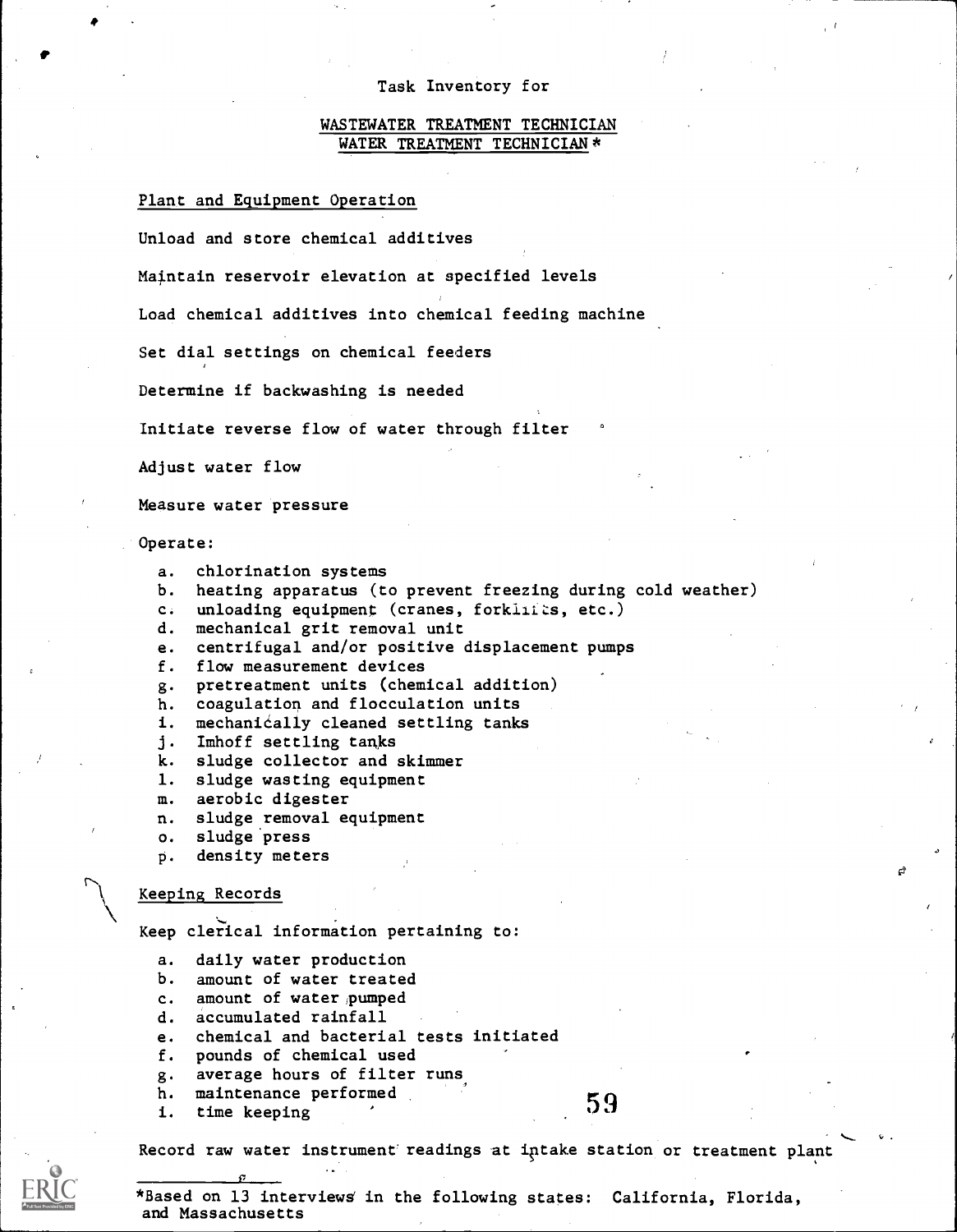## WASTEWATER TREATMENT TECHNICIAN WATER TREATMENT TECHNICIAN

#### Keeping Records (cont.)

Record changes in:

- a. water level
- b. turbidity
- c. temperature,
- d. rate of flow
- e. amount of rainfall

Record and maintain log of:

- a, chemical dosage
- b. chemicals used
- c. cost of chemicals used
- d. condition of equipment
- e. plant rounds

Take inventory of chemicals and equipment

#### Inspection and Calibration

Inspect piping

Inspect and maintain:

- a. gates
- b. valves
- c. channels
- d. weirs
- e. bridges
- f. screens and comminutors
- g. flow indicators
- h. pneumatic valve controls
- i. chemical feed controls
- j. boiler flame scanners
- k. spectrophotometers

#### Calibrate:

- a. pH meters
- b.- turbidimeters
- c. pressure indicators

## Plant and Equipment Maintenance

Scrape and paint equipment and/or storage facility Synchronize motor and pump rates Change charts and/or points on recorders Check out level in gear driven mechanisms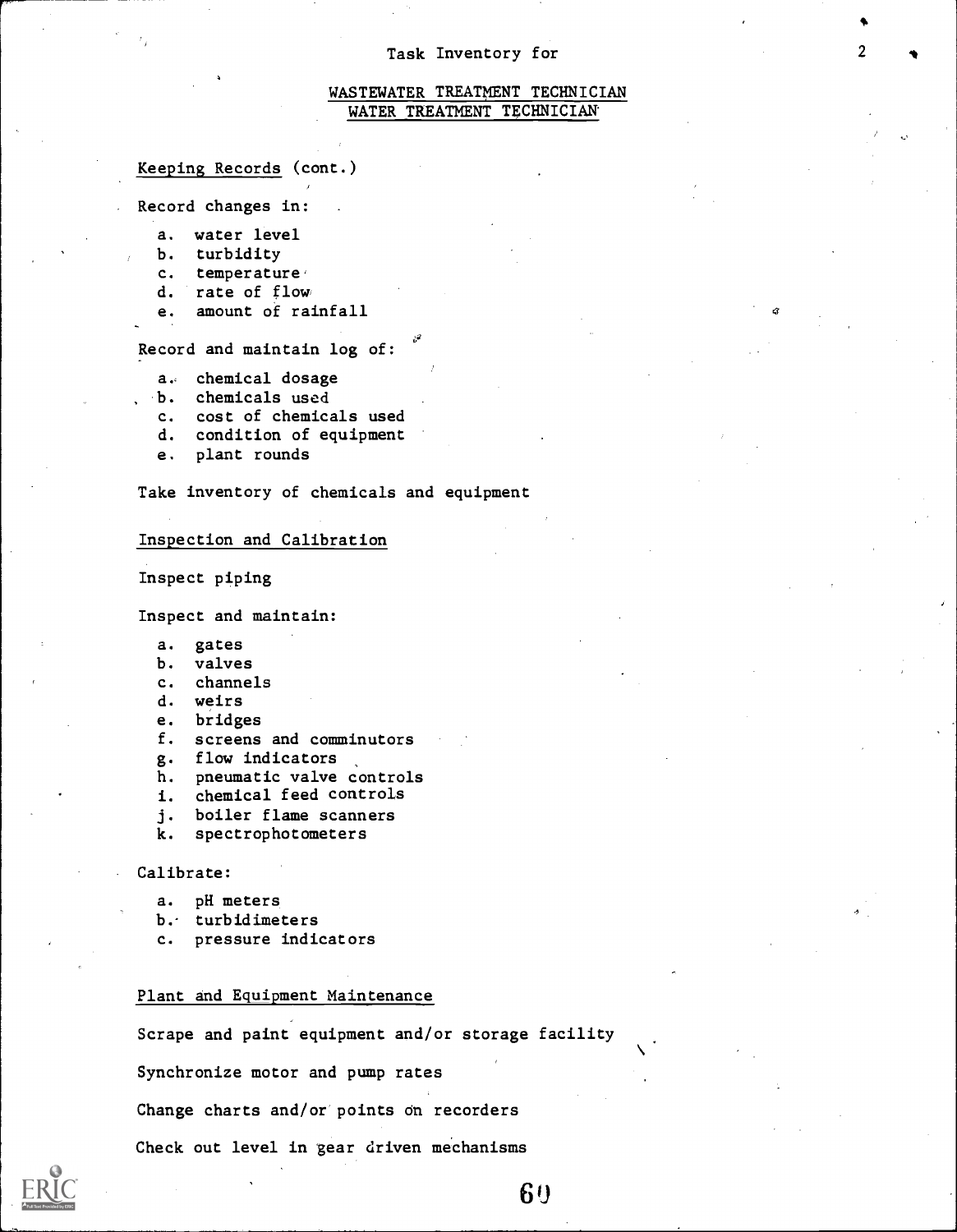## WASTEWATER TREATMENT TECHNICIAN WATER TREATMENT TECHNICIAN

## Plant and Equipment Maintenance (cont.)

### Clean:

```
a. clarifiers
```
- b. contact plates
- c. aerators
- d. screens/comminutors
- e. sidewalks and channels
- f. diffuser plates
- g. grease traps
- h. chemical feeder and feeder lines
- i. baffles
- j. weirs
- k. scum removal and collector mechanisms

#### Unclog:

- a. sludge lines
- b. in-plant sewage lines
- c. pumps
- d. composite sampler

#### Align:

- a. block bearings
- b. drive shafts
- c. pumps
- d. motors

Change oil/oil filters in motors and pumps

Grease fittings on eguipment t; transferência

Replace broken/Worn:

- a. motor chains
- b. filter elements
- c. underground pipes
- d. bearings
- e. impellers from pumps

Cut, tap, and thread pipe

Check and replace air lines

Bleed air lines

Blow down condensation trap in pneumatic systems

Check operation of sludge gas waster burner

Remove scum from wet well components

Remove foreign matter from intake screens

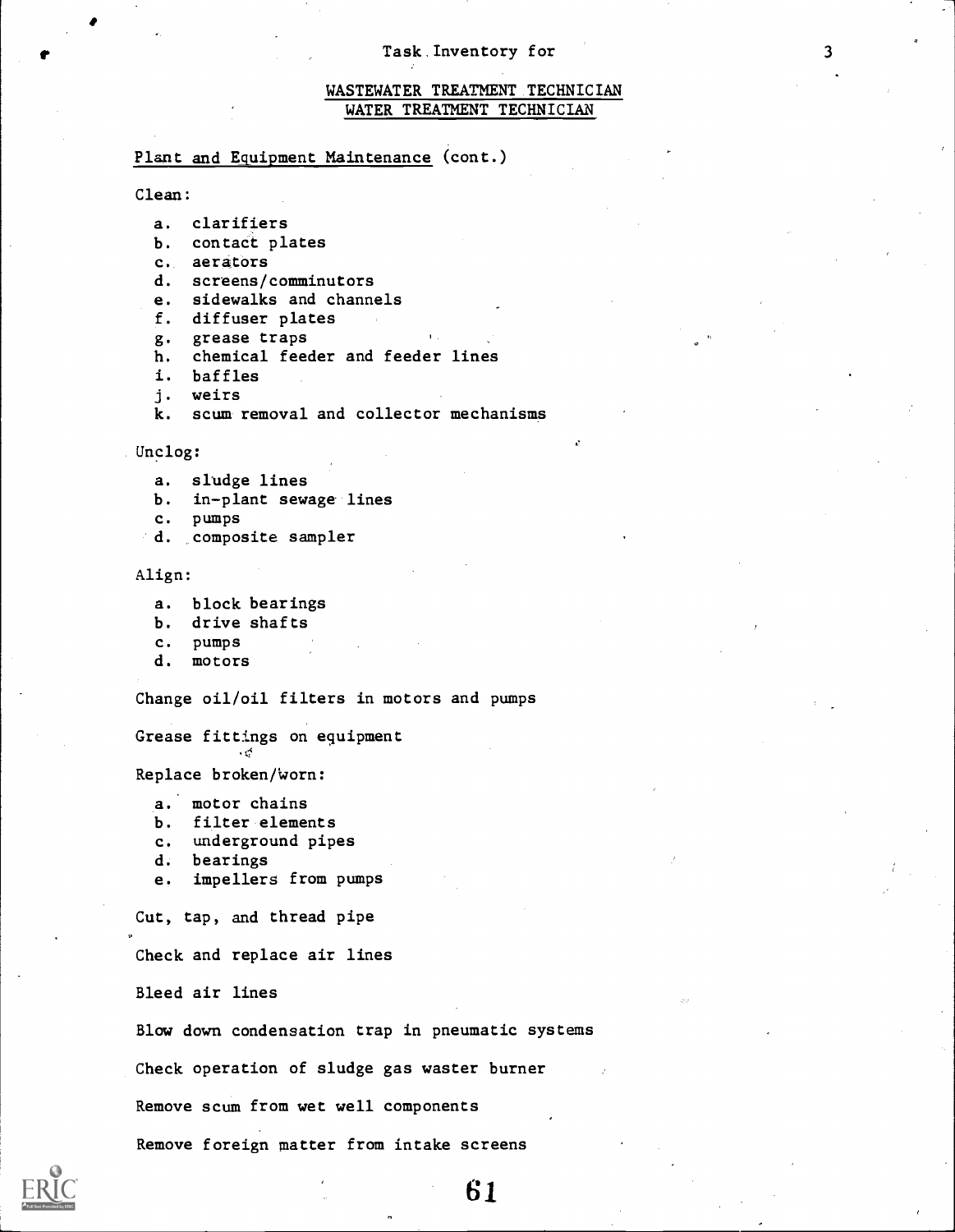## WASTEWATER TREATMENT TECHNICIAN WATER TREATMENT TECHNICIAN

## Plant and Equipment Maintenance (cont.)

Emply settling basin

Empty filter beds

Hose down and clean grit removal unit

Dispose of debris

Hose down screen area

Clean grit chamber

Transport grit to disposal site

Train newhires in maintenance/operation procedures

## Sampling and Testing

Collect sample of raw and treated water

Test water by:

- a. titration method
- b. color comparison
- c. gravimetric method
- d. bacteria method
- e. spectrophotometric methods

Collect sample from chemical feed systems

Determine water:

- a. pH level
- b. alkalinity
- c. turbidity
- d. chlorine residual
- e. dissolved oxygen lével

Sample raw influent

Test for presence of coliform organisms

Label and preserve samples

Measure and record temperature of influent

Decide when a second sample is needed

Collect raw sleduge sample and take temperature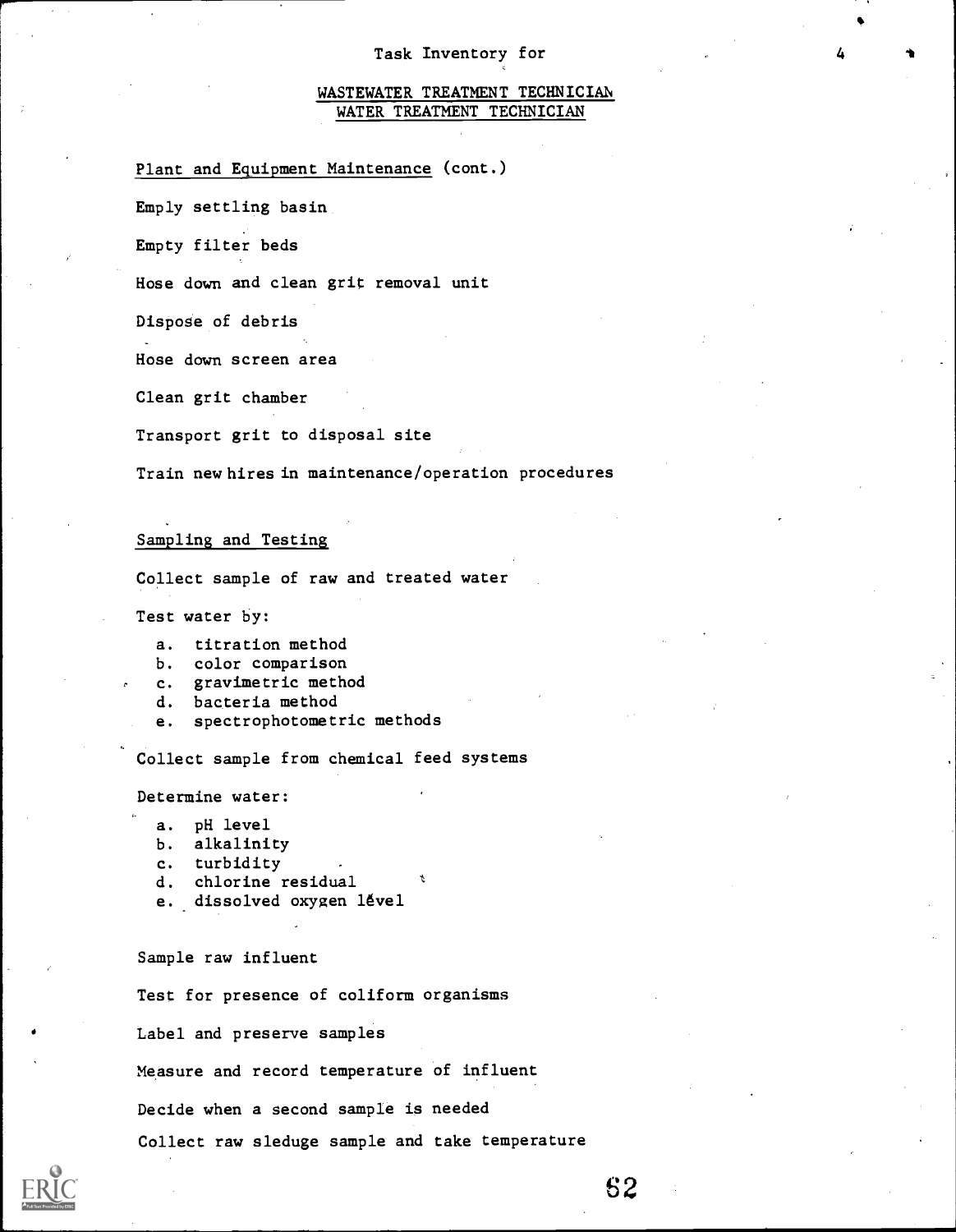## References for 5

## WASTEWATER TREATMENT TECHNICIAN WATER TREATMENT TECHNICIAN

Instructional Materials Laboratory, Trade and Industrial Education, The Ohio State University An Analysis of the Waste Water Treatment Operator Occupation. 0A-13 6478. An Analysis of the Waste Water Treatment Mechanic Occupation.  $0A-5$  5674.

Vocational-Technical Education', Consortium of States, 795 Peachtreet Street, NE, Atlanta GA 30308. Occupational Inventory for Water/ Waste Water Plant Operators.

Oklahoma Foundation for Research and Development Utilization, Inc., 4400 N. Lincoln, Oklahome City, OK 73105. Development of Manpower Planning Criteria for Water Supply Systems, October 1974, Appendix B.

Joint Ed. Committee for the California Community Colleges. Wastewater Treatment I, Instructor's Manual (1979). Wastewater Treatment I, Student's Guide (1979).

Contra Costa College course outline for Pollution Control 160. Biochemical Principles of Sewage Treatment. 18 weeks, 3 hours per week.

EPA. Introduction to Environmental Technology Wastewater Technology Vol I, Vol. II A-E.

EPA. Laboratory Control for Wastewater Facilities Vol. III A-G.

EPA. Process Interaction for Wastewater Facilities, Vol V.

EPA. Advanced Waste Treatment, Vol VI.

Water Pollution Control Federation. The New Audio-Visual Training Program for Extended Aeration Plant Operators. (Has list of outcomes.) Chlorination Skill Training Package. (Has list of outcomes.)

EPA. EPA IRC Bulletins. (Have much info, contacts training programs, etc.)

Oklahoma Foundation for Research and Development Utilization, Inc., 4400 N. Lincoln, Oklahoma City, OK 73105. Final Report: Development of Manpower Criteria for Watet Supply Systems.

VTECS. Occupational Inventory for Water/Waste Water Plant Operators. May 1978.

Kirkwood Community College Water and Wastewater Training Center. Survey to establish list of tasks performed by Iowan treatment plant operators.

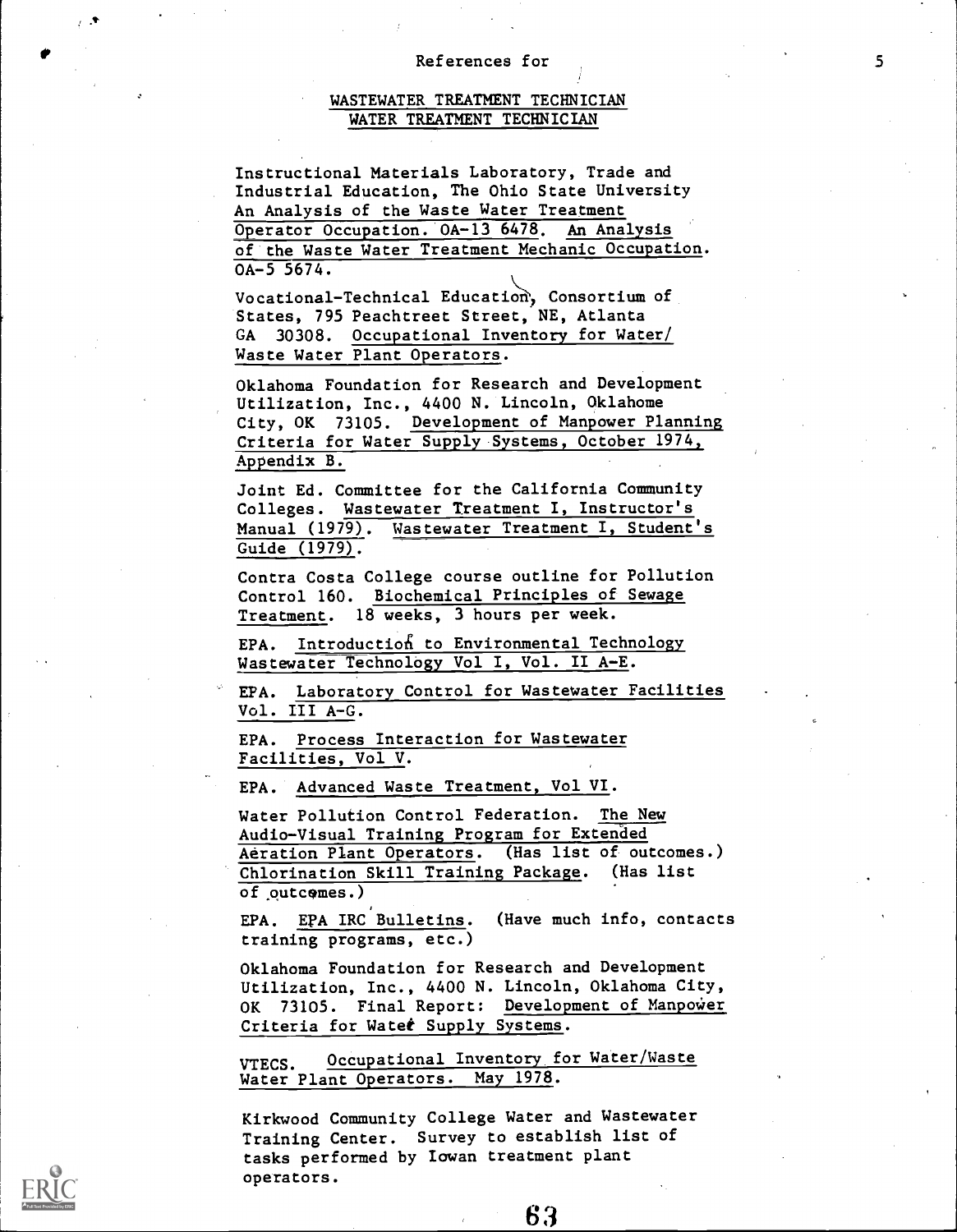## CARPENTER\*

General Knowledge and Tasks

Know and apply building codes

Report/correct hazards

Maintain hand tools

Maintain power tools

Maintain surveying instruments and equipment

Build scaffolds

Use scaffolds

Keep time/work records..

Clean work areas

Use correct trade terminologies

Surveying Tasks

Set up builders' level

Hold rods

Use hand signals

Shoot grades

Turn corners

Place batter boards

#### Form Construction and Foundation Layout

Lay out footer forms and column bases Erect footer forms and column bases Lay out foundation forms Erect foundation forms Construct slab-on-ground formworks

\*Based on 14 interviews in the following states: California, Kentucky, Massachusetts, New Mexico, Nevada, and South Carolina

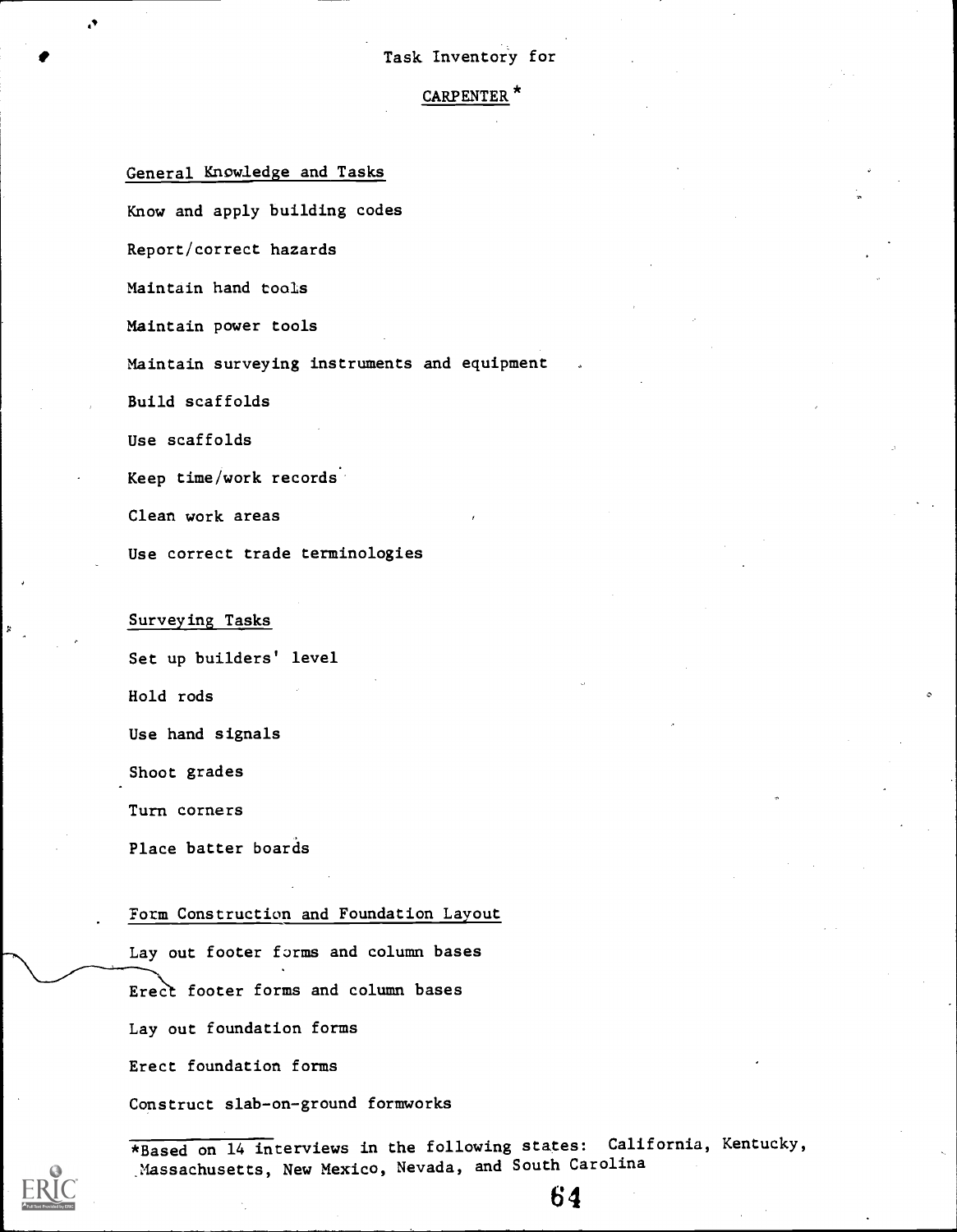#### -CARPENTER

Form Construction and Foundation Layout (cont.)

Construct entrance platforms and steps

Erect beam forms

 $\subset$ 

Erect column forms

,Erect slip forms

Erect pan forms

## Flooring and Wall Layouts

Lay out sills

Install sills and sill sealers

Lay out girders, beams, and columns

Lay out floor joists\_

Lay out special framing

Lay out/install bridgings and blockings

Install subflooring

Lay out plates

Rough openings on exterior walls

Fabricate and install:

a. corner posts

- b. wall tees
- c. headers
- d. carriers
- e. rough sills

Install braces Install sheathing

Erect exterior wall section's

Lay out/erect interior partitions

Install double plates

5

65

Install backing for fixtures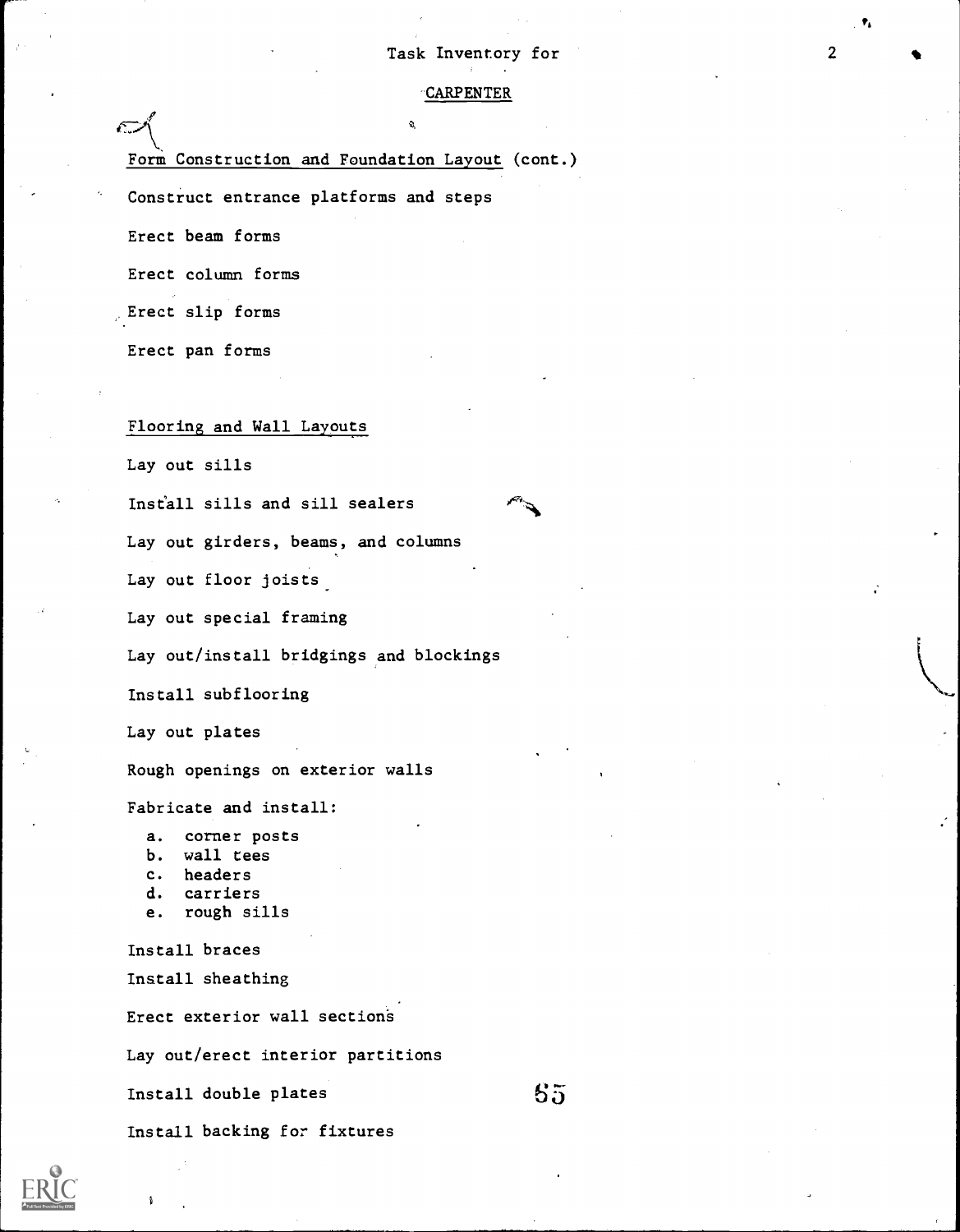## CARPENTER

## Construction of Ceilings and Roofs

Lay out top plates for ceiling joists

Install ceiling joists

Install nailers

ft

Lay out/install special framings

Lay out/install ceiling bridgings and blockings

Lay out top plates and ridgeboards for rafters

Lay out, cut, and install:

- a. common rafters
- b. hip rafters
- c. valley, rafters
- d. jack rafters
- e. 'gable end studs

Lay out/install special framings

Lay out/install trusses

Install roof sheathings

Apply roofing felts

Install drip edges, flashings, and valley tins

Install\_roof caps, louvers, and vents

Install ridgecaps

## Install Stairs

Lay out, cut, install:

a. stair stringers or horses

b. rough treads

## Installing Interior and Exterior Trim

Install:

- a. window units
- d. door units
- c. hardware and weather stripping
- 66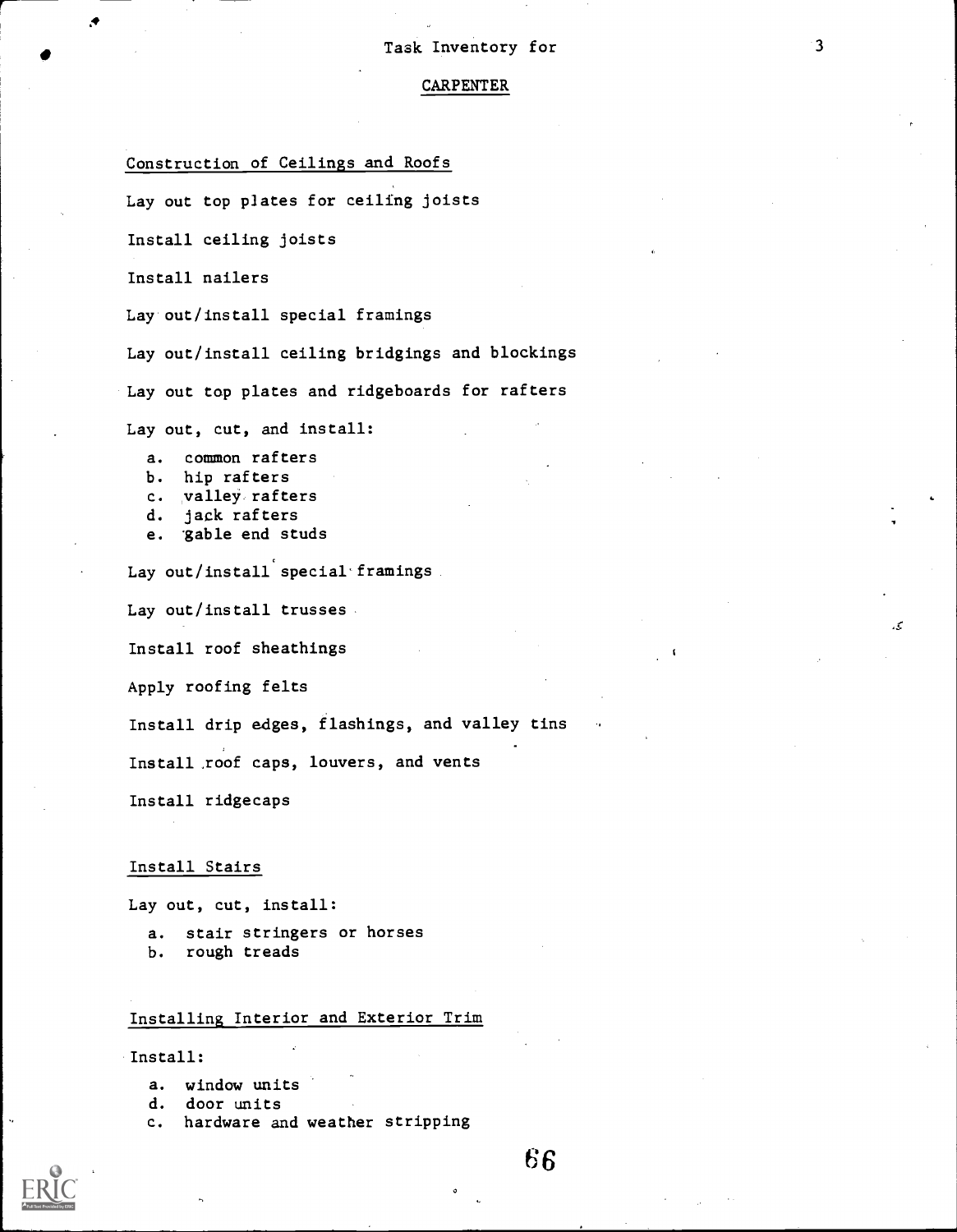401

Ó

#### CARPENTER

## Installing Interior and Exterior Trim

- d. fascias
- e. soffits
- f. wall sidings
- g. frieze boards
- h. holdings
- i. underlayments
- j. door units
- k. cabinets
- 1. counter tops
- m. paneling
- n. suspended ceilings
- o. risers and treads
- p. balusters and handrails
- q. finish floorings
- r. hardware

#### Insultation

Cut insultations

Install insulations

Install vapor barriers

#### Common tools and materials

Select materials for:

- a. preparing form works
- b. framing floors
- c. framing walls, ceilings
- d. framing roofs
- e. roofing
- f. stairs
- g. exterior/interior trim
- h. insulation

## Use tools:

a. measuring tools, rules, and tapes

- b. four-foot level
- c. plumb bob and plumbline
- d. T-levels
- e. framing squares
- f. chalk lines
- g. pencil and compass
- h. hammers and handsaws
- i. hand drill
- j. block plane and jack plane
- k. files and rasps
- 1. wood chisels
- m. C-clamps
- n. hand screws and screwdrivers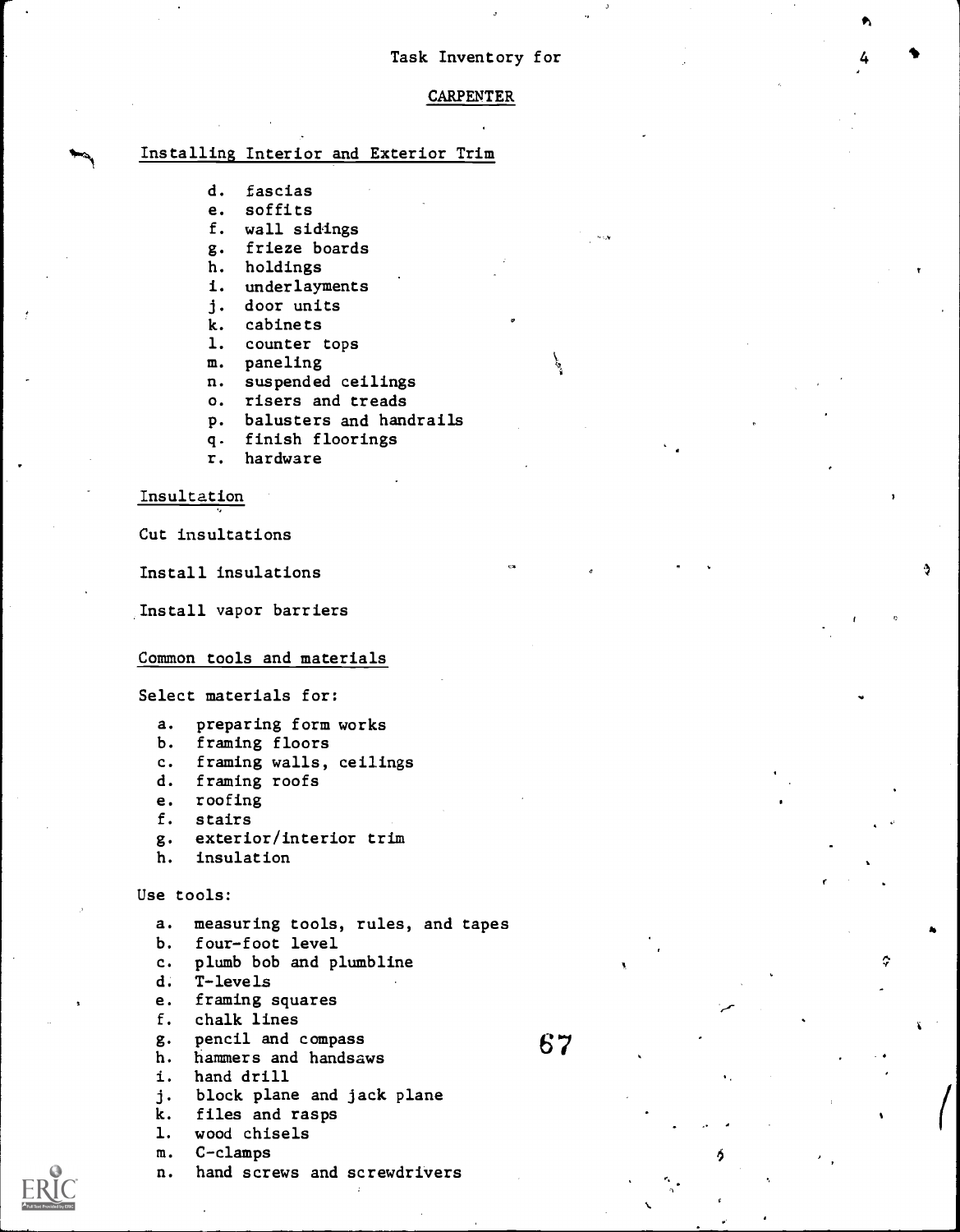#### CARPENTER

Use tools (cont.)

4

o. screw and bar clamps

p. wrenches

q. cleaning tobls (shovels and hrooms)

r.. nail remoying devices

s. portable circular saw

t. radial arm saws

u. electric drills

v. -compressed air nailer

w. table circular saw

x. power miter box.

y. reciprocating saws

z. belt sander, power routers, jointers, stud gun

Performing Calculations and Measurements Needed for Layouts and Construction

Perform basic calculations

Read and interpret building plans (foundations, floor, roof, etc.)'

Read and interpret planning measurements and symbols

#### 10. References for

#### CARPENTER

Occupational Analysis: Carpentry (Entry Level), Colorado State Univ., Ft. Collins. (Publication  $#0A29$ ).

Woodworking Guide for Visually Handicapped Students (ED 073-577)

'Carpentero de Construccion, Puerto Rico Departamento de Instruccion Publica, Programa de Instruccion Vocacidndfy Tecnica

An Analysis of the Carpentry Occupation, The Instructional Materials Lahoratory, Trade and Industrial Education; The Ohio State University

.

-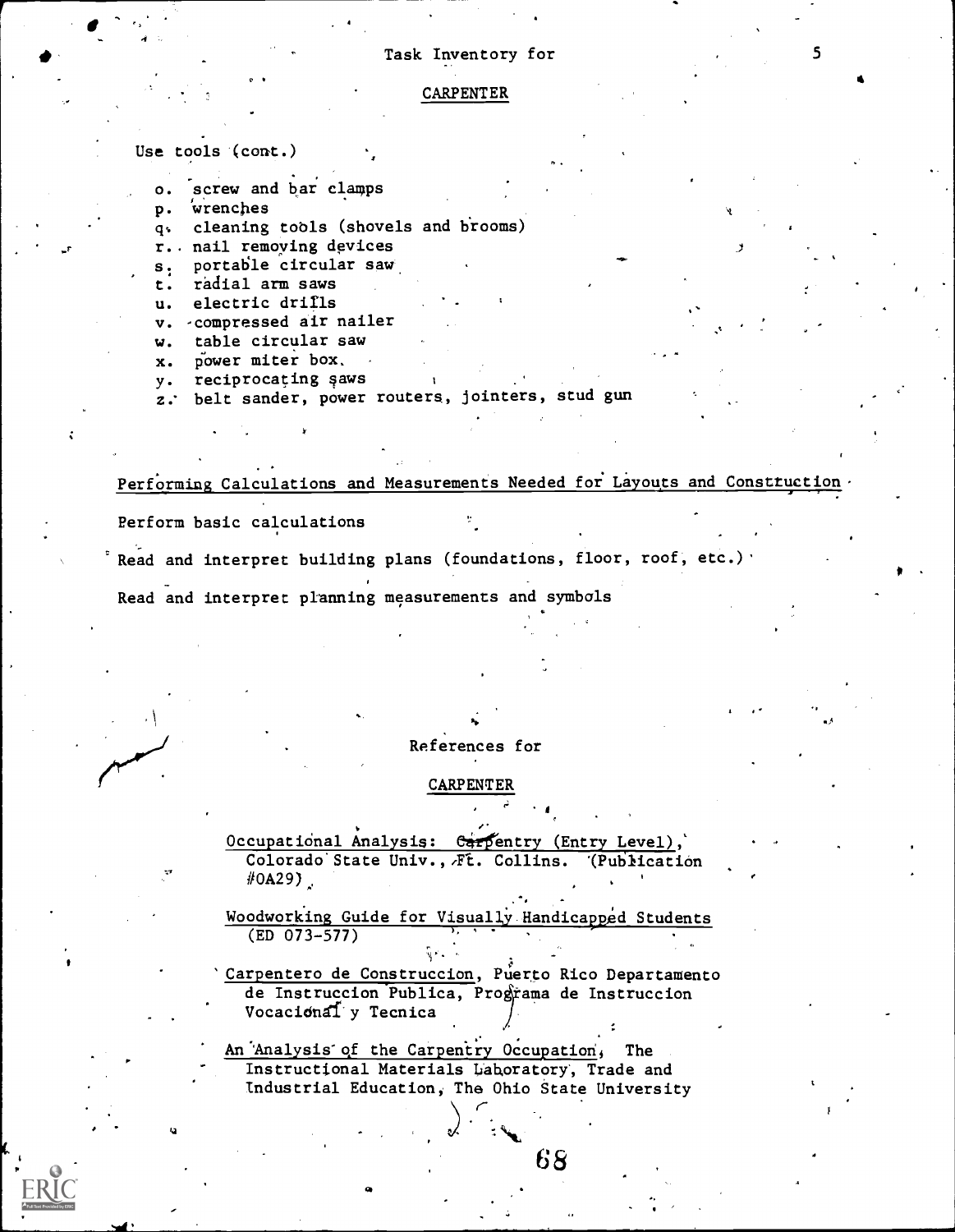#### DIESEL MECHANIC\*

General Knowledge

Maintain tools and equipment

Work safely

Use tools properly

Use test equipment

Understand engine functioning

Use repair manual

## Preventive Maintenance - (Procedures for Checking)

Check engine timing

Check oil pressure

Check generator,or alternator output

Test cooling system

Test engine compression

Test engine vacuum

Test for cylinder leakage

Test for cylinder balance

Test fuel pump

 $\widehat{\mathscr{O}}^2$ 

Check hoses, lines, and fittings

Check filters

Check idle, high idle, stall speed

Check blower drives and timing gears

Check turbocharger/supercharger

## Knowledge of Problems and Procedures (Removing\_ and Installing)

Engines: Rebuild short block

a. remove engine

b. disassemble and ciean block

c. mic bearing surfaces

6 9

\*Based on 12 interviews in the following states: Arizona, California, Maryland, and Minnesota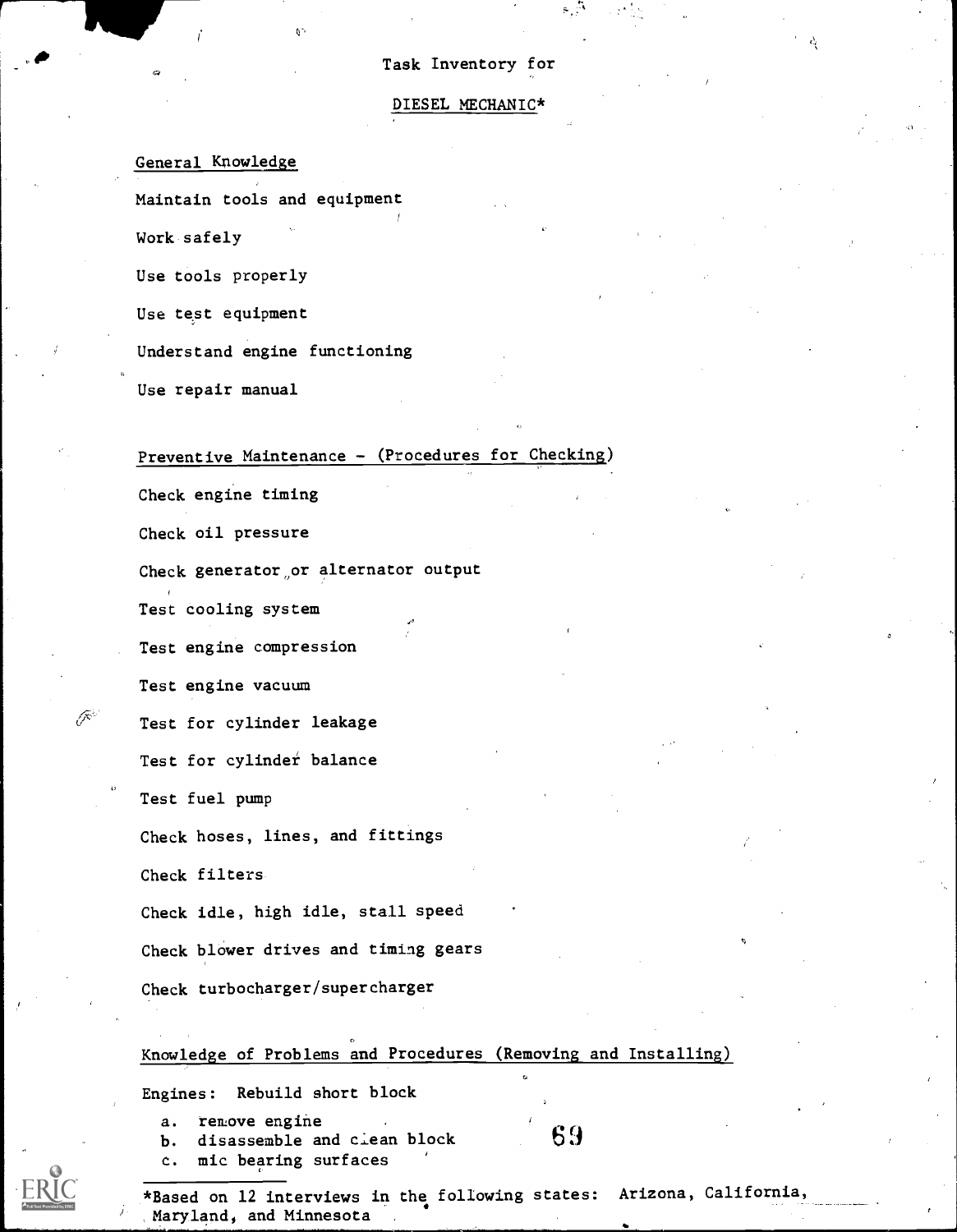#### Diesel Mechanic

Engines: Rebuild short block (cont.)

- d. remove and replace liners
- e. remove and replace cam bearings and bushings<br>f. install camshaft
- install camshaft
- g. install crankshaft, with new bearings and seals
- h. install pistons with new rings and bearings
- i. check clearances
- j. install cam followers
- k. rethread tapped holes
- 1. replace expansion plugs
- m. install covers
- n. install vibration damper
- o. time engine
- p. test engine on dynamometer
- q. install engine

#### Engines: Cylinder heads

- a. remove head
- b. dissassemble and clean head
- c. check head for warps and cracks
- .d. grind valves
- e. grind valve seats
- f. knurl or replace valve guides
- g. test valve springs
- h. install valve train
- i. water test cylinder head
- j. install head
- k. adjust valves

Engines: Turbocharger (or Supercharger)

- .a. remove turbocharger/supercharger
- b. dissassemble and clean surbocharger/supercharger
- c. inspect rotors, housing, bearing, and gears
- d. assemble turbocharger/superch'arger with new parts as required

 $\alpha$ 

- e. check and adjust clearances
- f. install turbocharger/supercharger

Engines: Lube Oil Systems

- a. remove oil pump,
- b. dissassemble and clean oil pump
- c. rebuild pump
- d. install oil pump
- e. test oil cooler for leaks
- f. change filters

Fuel Systems: Fuel Pump

- a. .remove fuel pump
- b. dissassemble and clean pump
- c. assemble pump with new parts as required
- d. time and calibrate pump  $\gamma$  ()<br>e. install fuel pump
- install fuel pump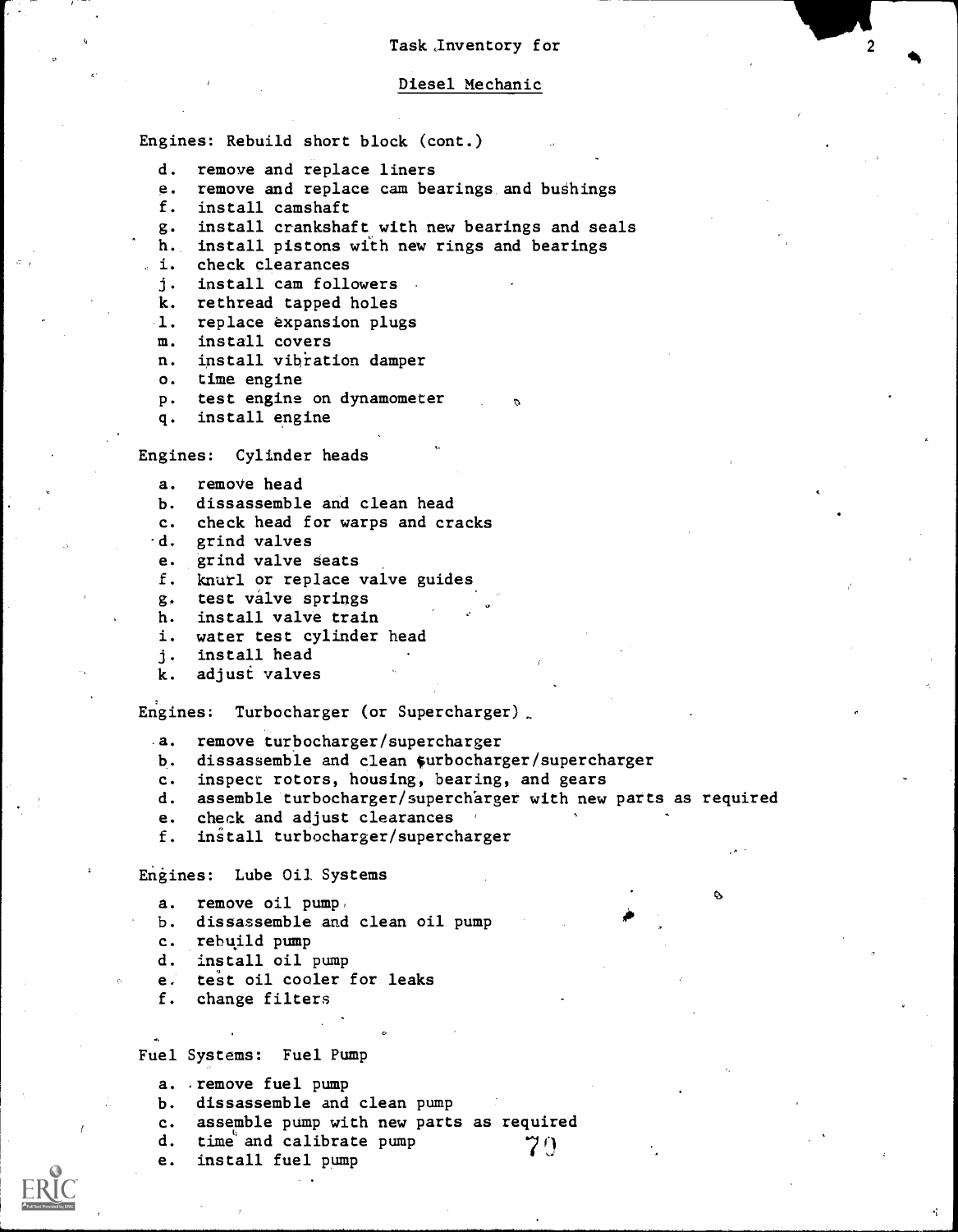#### Diesel Mechanic

Fuel Systems: Fuel Injectors

- a. remove injectors
- b. dissassemble and clean injectors
- c. assemble injectors with new parts as required
- d. flow test injectors
- e. adjust injectors
- f. install injectors

#### Fuel Systems: Governors

- a. check warm engine rpm
- b. remove and install governors
	- c. disassemble and clean governors
	- d, assemble governors with new parts as required
	- e. calibrate governors

#### Cooling Systems: Radiator

- a. remove radiator
- b. pressure test radiator
- c. flush radiator
- d. check cap release pressure
- e. install radiator

Cooling Systems: Water Pump

a. remove water pump

- b. test pump for collant leakage
- c. rebuild pump
- d. install water pump'

Cooling Systems: Fan and Thermostat

a. remove fan

- b. test thermostatic operation of fan
- c. lubricate fan bearings
- d. install fan
- e. remove and install thermostat
- f. test thermostat

Cooling Systems: Belts and Hoses

- a. remove and install belts
- b. adjust belts
- c. remove and install hoses
- d. pressure test cooling system

Electrical Systems: Starter and Solenoid

- a. remove starter
- b. install starter
- c. install solenoid